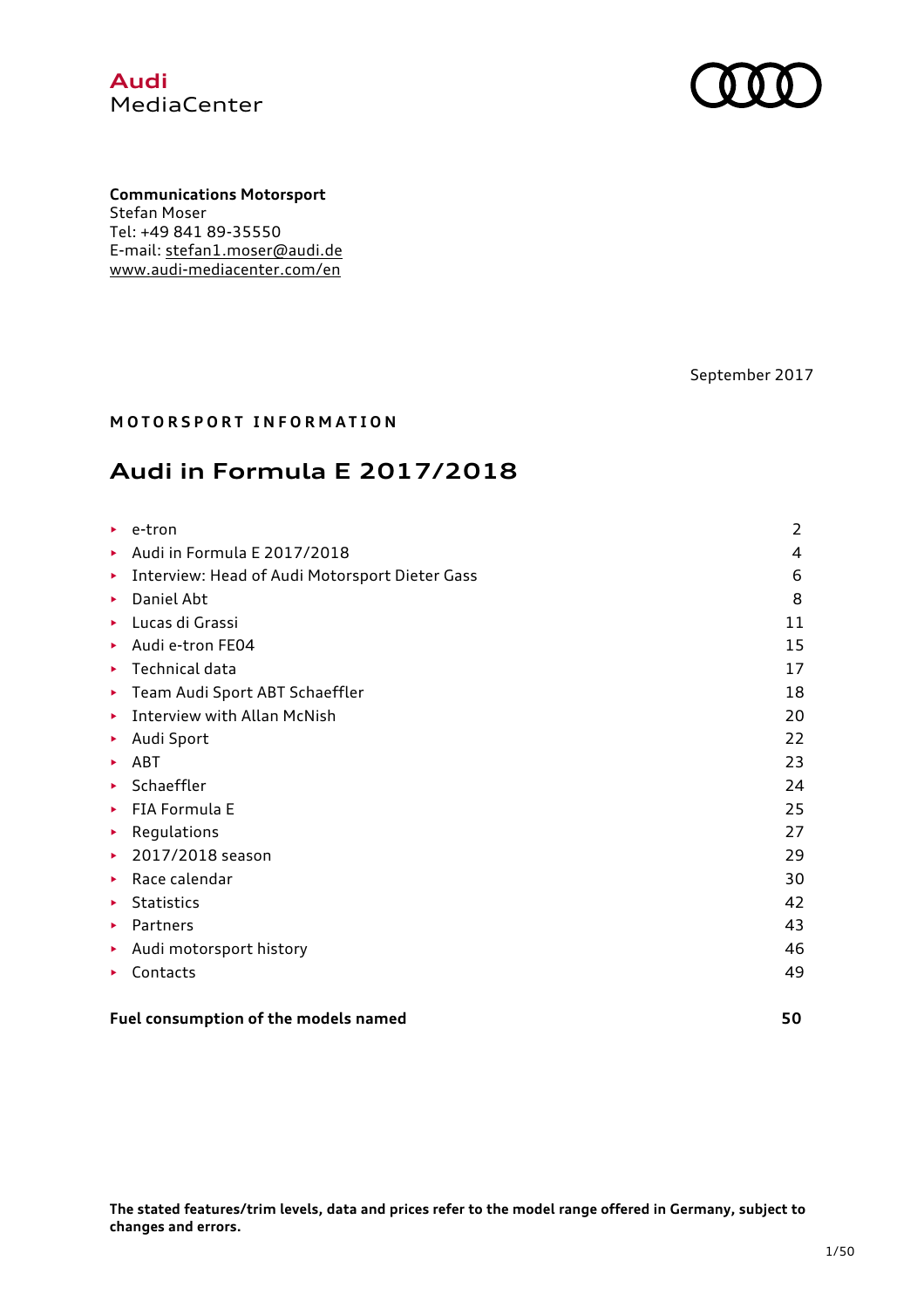



#### e-tron

# **Heading for the future on electric power**

**Progress feels electric: Audi commits to electric mobility – at the end of 2017 on the race track with a factory-backed team of its own in Formula E, and from 2018 onward with the e-tron and numerous other production models on the road.**

Audi has a clear vision for the future. As early as by 2025, one in three Audi cars delivered is planned to be an electric vehicle. Even before this date, the portfolio of the brand with the four rings will include more than 20 electric and plug-in hybrid vehicles – spread across all segments and all models.

Motorsport, once again, is assuming a pioneering role in this context. For nearly 40 years, Audi has been active in motorsport on the highest level in order to test new technologies for production. quattro, TFSI, TDI and hybrid are now followed by etron. The Audi e-tron FE04 is the group's first fully electric race car.

"With our involvement in Formula E, we are also showing in motorsport what the transformation from an automobile manufacturer to a forward-thinking mobility provider looks like," says Rupert Stadler, Chairman of the Board of Management of AUDI AG. "With our concept of sporty electric mobility we demonstrate Vorsprung durch Technik and show how much fun a driver will have in an electric automobile."

The first vehicle to be launched in 2018 will be the sporty Audi e-tron SUV, enabling a range of more than 500 kilometers. It will be followed in 2019 by a four-door grand tourer. In 2020, Audi will be extending its electric offering by a compact model. From 2021 on, all the core model ranges are planned to be electrified, including mild hybrid technology. Including the planned volume growth, a third of all Audi models will be electrified in 2025 – either fully electric or with a plug-in hybrid.

Since as far back as the late 1980s, Audi has been developing models with fully electric or hybrid drive. An initial production automobile available with a combination of an internal combustion engine and an electric motor was the Audi duo with the body of an Audi A4 Avant in 1997. A technological milestone for electric cars was marked by the Audi R8 e-tron, unveiled at the IAA in 2009 and in 2012, on setting a record lap, it was the fastest electric automobile on the Nordschleife of the Nürburgring.

Since 2014, Audi has been offering its first plug-in hybrid, the 150 kW (204 hp) Audi A3 e-tron. 2016 saw the debut of the Audi Q7 e-tron – powered by a combination of a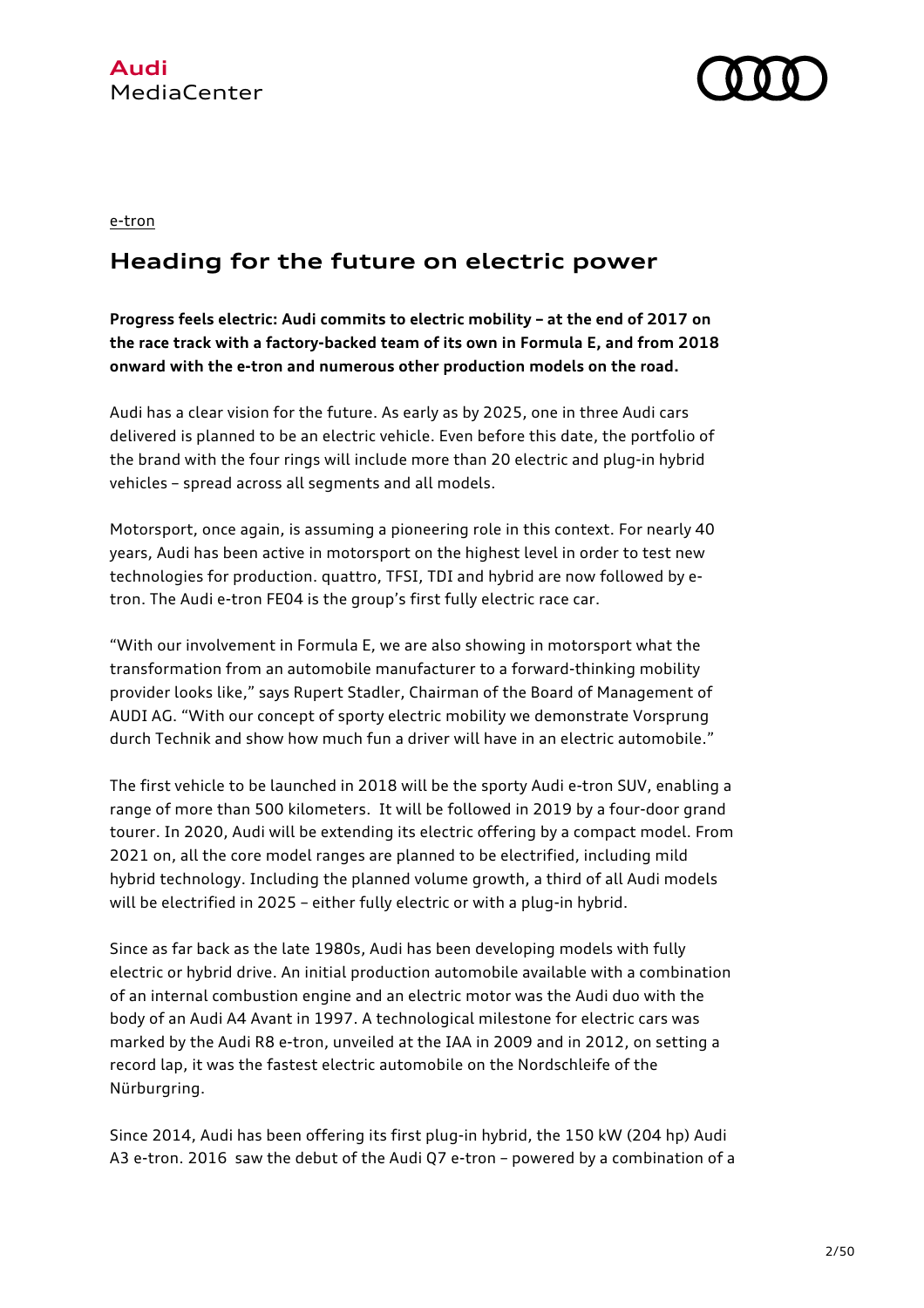

3.0 TDI engine and an electric motor with combined output of 275 kW (373 hp) and torque of 700 Nm. In all-electric mode, it achieves a range of up to 56 kilometers producing zero local emissions. It is the world's first plug-in hybrid with a V6 diesel engine and quattro drive. In addition, the A6 is produced and offered in a hybrid version on the Chinese market.

The combination of a TDI engine and electrified drive was successful in motorsport as well. Audi was the first manufacturer to win the 24 Hours of Le Mans with the R18 LMP1 sports car and the FIA World Endurance Championship (WEC) with hybrid drive.

As the first German automobile manufacturer to do so, Audi is now racing in Formula E as well. With electrification in motorsport and production, Audi is consistently pursuing the path into the electric future.

The four-door design vision Audi Aicon provides a glimpse of the decade after next. The brand with the four rings unveiled a fully automated Audi of the future at the 2017 IAA. In a visionary way, the technology showpiece combines innovations in the areas of the powertrain and chassis, digitalization and sustainability. The Aicon is designed for all-electric operation and is supposed to be able to cover distances between 700 and 800 kilometers on a single battery charge.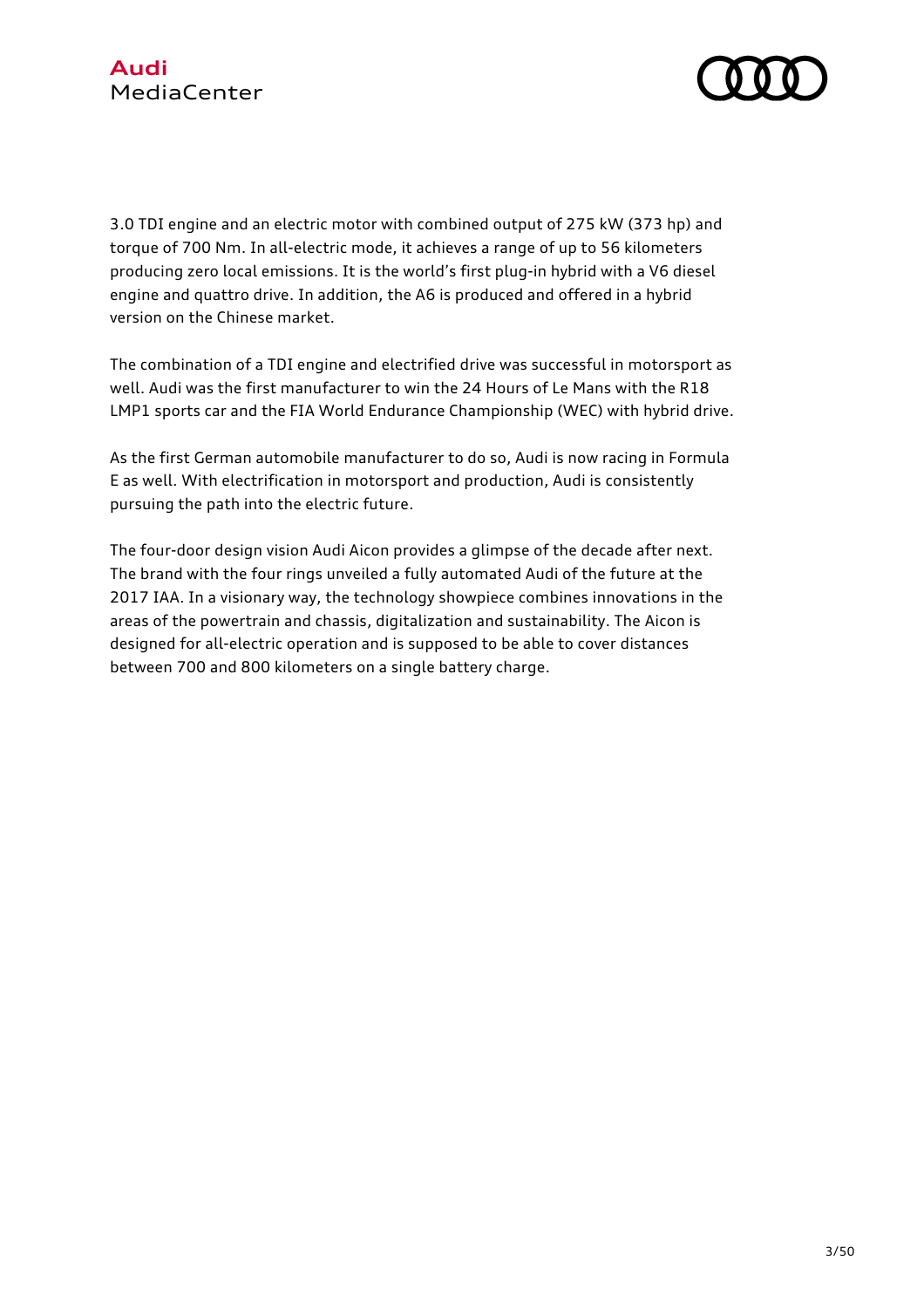

Audi in Formula E 2017/2018

### **An emotional experience of electric mobility**

**Audi is the first German automobile manufacturer to race in Formula E. The brand with the four rings is taking ABT Sportsline's slot on the FE grid in the 2017/2018 season. The Allgäu-based team has been successfully present in Formula E ever since the inception of the electric racing series and in the future will be taking care of the e-tron race cars as the fielding team. Competing for Audi will be youngster Daniel Abt (Germany) and title defender Lucas di Grassi (Brazil).**

Audi has been giving its name to the team since Formula E's inaugural season in 2014 and in the Brazilian Lucas di Grassi previously providing one of its factory drivers. In addition, the Allgäu-based team used the infrastructure of the Competence Center Motorsport in Neuburg. For the 2016/2017 season, Audi intensified the partnership in the form of financial and technical support. Now, on taking over ABT Sportsline's entry slot, the final step has been made toward a full-fledged factory-backed commitment – under the team name of Audi Sport ABT Schaeffler.

"We've increasingly intensified our support of the Formula E project in recent months – on the race days, in the development of the new powertrain and in numerous offtrack activities as well," says Peter Mertens, Member of the Board of Management, Technical Development, AUDI AG. "We are the first German automobile manufacturer to be actively involved in this racing series. This is also a clear commitment of our brand to electric mobility: on the race track as of December and next year on the road as well with the new Audi e-tron."

The fourth Formula E season kicks off in Hong Kong on December 2 and will subsequently take the campaign to South and North America, Africa as well as to the European metropolises of Berlin, Paris, Rome and Zurich. "Formula E delivers spectacular motorsport in the hearts of fascinating cities and is a tremendous stage to present electric mobility and motorsport in their most emotive forms," says Head of Audi Motorsport Dieter Gass. "We experienced an extremely exciting 2016/2017 season in which Lucas di Grassi clinched the title. I'm happy that now everything has been put on track for a successful future and that in the Audi e-tron FE04 we're putting our first fully electric race car on the grid."

"We're proud that as one of the founding members we've added a chapter to motorsport's history books," says Hans-Jürgen Abt. "Within the space of just a few years, Formula E has seen such a strong development that a team can no longer be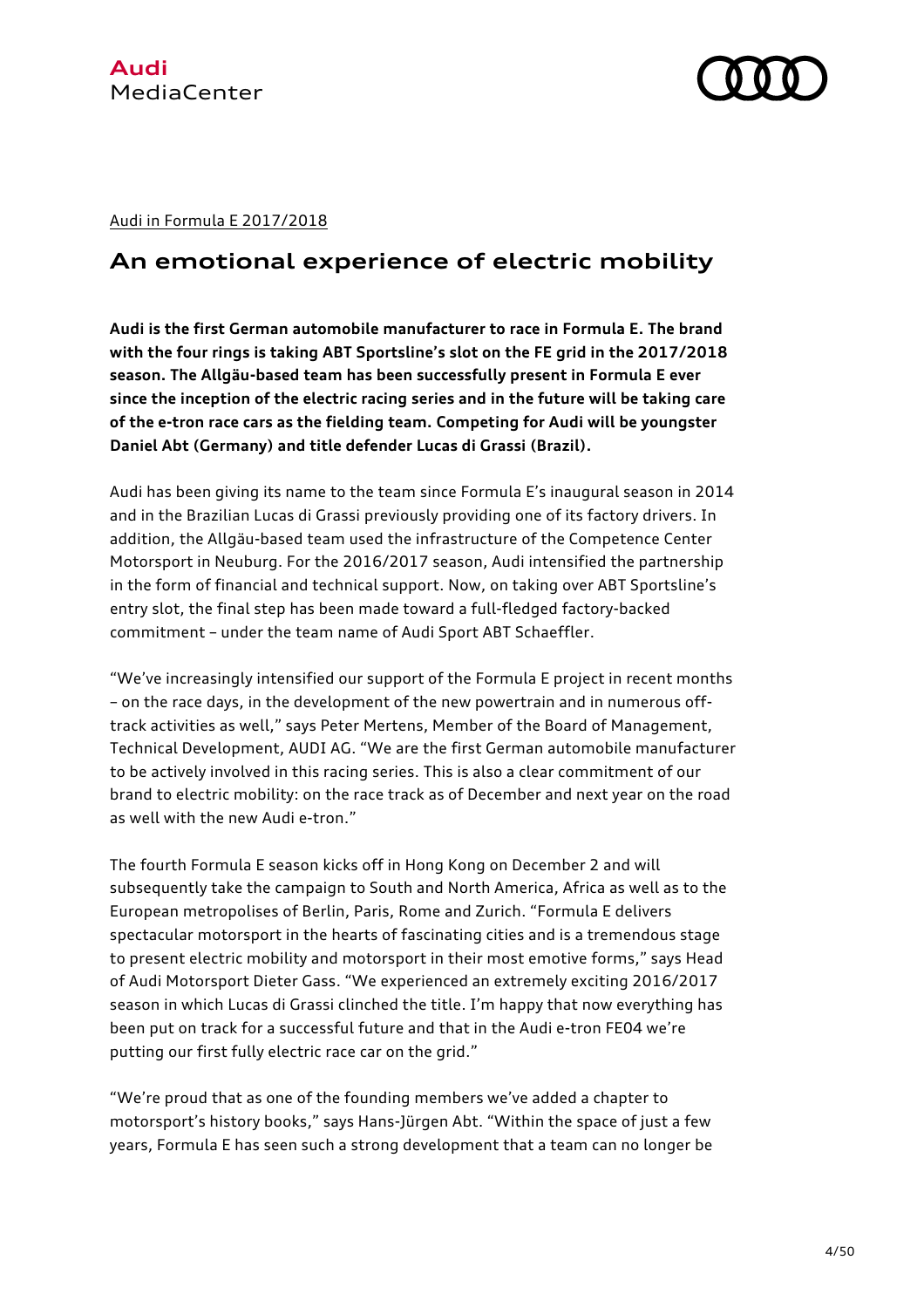

competitive without the backing of an automobile manufacturer. That's why we're gladly handing over the reins to Audi – a partner we've been successfully cooperating with in motorsport and routine business for many decades. There's no doubt in my mind that we're going to continue this success story in Formula E as well."

Together with official technology partner Schaeffler Audi has developed a new powertrain that will be fielded in the Audi e-tron FE04 in the 2017/2018 season. "We've already successfully completed initial tests with the new components," says Dieter Gass. At the moment, the freedom in Formula E granted to all manufacturers is limited to the motor, transmission, the respective suspension components and to software. "The competitiveness in Formula E between manufacturers, teams and drivers is enormous. That makes details in the development all the more crucial," says Gass.

"In Formula E, we're able to explore extremes," says Prof. Peter Gutzmer, Deputy CEO and Chief Technology Officer of Schaeffler AG. "At Schaeffler, we have and keep gathering a wealth of know-how in the combination and interaction of units: in Formula E between the electric motor and the transmission. Plus, motorsport means emotion – and that's what we need in electric mobility too."

Alejandro Agag, CEO of Formula E says: "We are delighted that Audi is now officially joining the FIA Formula E Championship. The brand has a long and successful heritage within motorsport and continues to excite with its spirit and innovative approach both on and off the track. In only three seasons, Formula E has picked up great momentum and I am sure that Audi will play an important role in the future of the series, and the electric revolution. Audi Sport ABT Schaeffler start their campaign with Lucas di Grassi as Formula E's reigning champion and will be one of the teams to pay attention to in the upcoming season."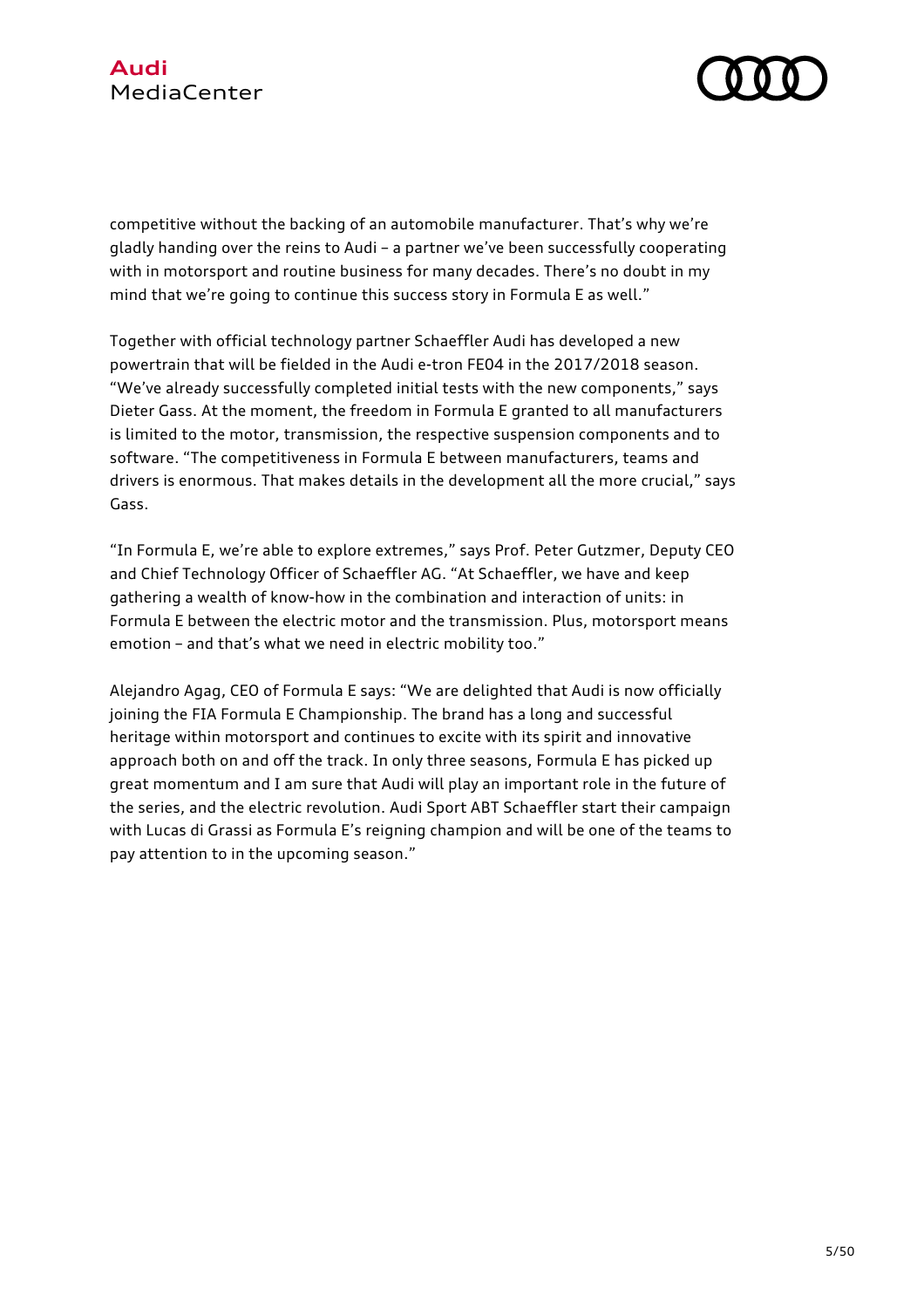

Interview with Head of Audi Motorsport Dieter Gass

### **"Enthusiasm was sparked quickly"**

#### **Head of Audi Motorsport Dieter Gass about Audi entering Formula E.**

**Why is Audi entering Formula E with a factory-backed commitment as of Season 4?** Audi has always been active in motorsport in order to test new technologies for production or to continue to develop them. quattro drive that made Audi worldfamous in the 1980s is the best example of this. The TFSI engine which today can be found in nearly all Audi model ranges was successful on the race track in the Le Mans prototype before it went into production. The TDI, not least thanks to Le Mans, became increasingly efficient and powerful. Lightweight design, LED taillights, matrix LED headlights and many other innovations had to prove their viability on the race track as well. Audi was the first manufacturer to have won the 24 Hours of Le Mans with hybrid drive. Now the subject is e-tron, which is becoming increasingly important at Audi. It's only logical that electric mobility is reflected in our motorsport program as well and that we're the first German automobile manufacturer to race in Formula E with a factory-backed commitment. The series currently provides the best stage for showcasing the performance of electric cars and for evoking emotions.

#### **Since when has Audi been thinking about Formula E?**

Audi started thinking about how motorsport might be possible with electric vehicles many years ago. Now Formula E, with a view toward manufacturer participation, is the fastest-growing racing series in the world and, not least thanks to our longstanding DTM partner ABT, we've also had a foot in its door from day one. Lucas di Grassi, who was racing for us in the WEC, was involved in the development of the racing series within the Formula E organization. So, we were always up to speed and the potential of Formula E soon became evident.

#### **Audi, ABT and Schaeffler have previously been partners in Formula E. What will change as a result of the factory-backed commitment?**

The distribution of roles can be compared to the one in the DTM in which ABT has been one of our fielding teams since 2004. Our part in the cooperation with our technology partner Schaeffer is the development and testing of the Formula E race car. We already provided technical support to the team in some areas last season while simultaneously developing the powertrain for Season 4. And, obviously, we've assumed responsibility for the racing activities at the venues as well.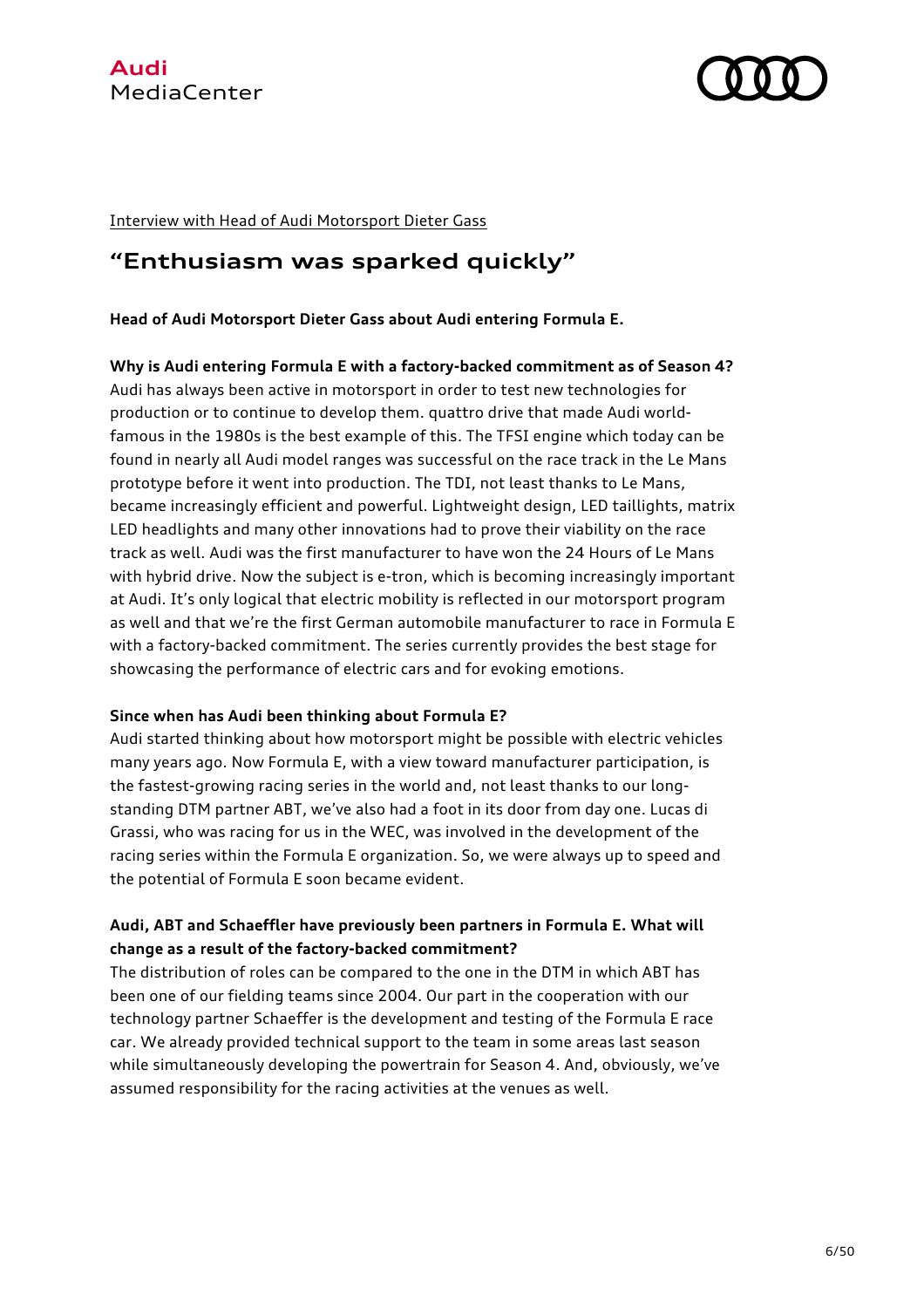

### **Formula E enjoys great popularity with the manufacturers. How high is the risk that costs will soon be getting out of hand?**

Obviously, strong competition always poses a risk that this may happen. But the FIA and the Formula E organizers are very conscious of this risk and relying on a ten-year plan that to date has been creating very effective cost limits. Naturally, this is a balancing act. It's necessary to find the right balance so that the Formula E product can continue to develop and remain permanently attractive to the manufacturers. At the same time, it has to remain affordable. Alejandro Agag and his team have been doing a very good job in this respect to date as well.

#### **What are the differences between the Audi e-tron FE04 and the predecessor model in which Lucas di Grassi won the 2016/2017 champion's title?**

Obviously, it's not just the new name and the progressive livery. We have developed a completely new powertrain together with our technology partner Schaeffler. You can immediately tell this by looking at the new carbon housing of the powertrain. The car also sounds different because we're pursuing new avenues in terms of technology. But we'd still like to keep the details under wraps at this early stage because our competitors – just like us – are already working on the powertrain for Season 5. Just so much: the e-tron FE04 only has one forward gear.

### **Many motorsport fans tend to view Formula E critically. How are you planning to win over the skeptics?**

I'm not sure if we even want or have to do that. After all, we're not cancelling "classic" motorsport at Audi in favor of Formula E. We want to stay involved in racing series like the DTM because, after all, internal combustion engines and hybrid powertrains will continue to exist in production models for the foreseeable future. At the same time, the proportion of electric vehicles which in the first step are particularly attractive for our customers in conurbations is growing. We reach those with Formula E races being held in metropolises like Hong Kong, Paris, São Paulo, New York or Montreal. There, people who otherwise would probably never get in touch with motorsport are at the race tracks. The way I see it, Formula E is not in competition with existing racing series. It is a complement that develops new target groups for motorsport. And I can only recommend to all skeptics to visit a Formula E event themselves. Spectators with an interest in technology and an open mind for innovations find an incredible offering at the E-Village, plus, Formula E delivers really great racing. I personally grew up with internal combustion engines and first had to get used to races with electric vehicles. But my enthusiasm was sparked quickly.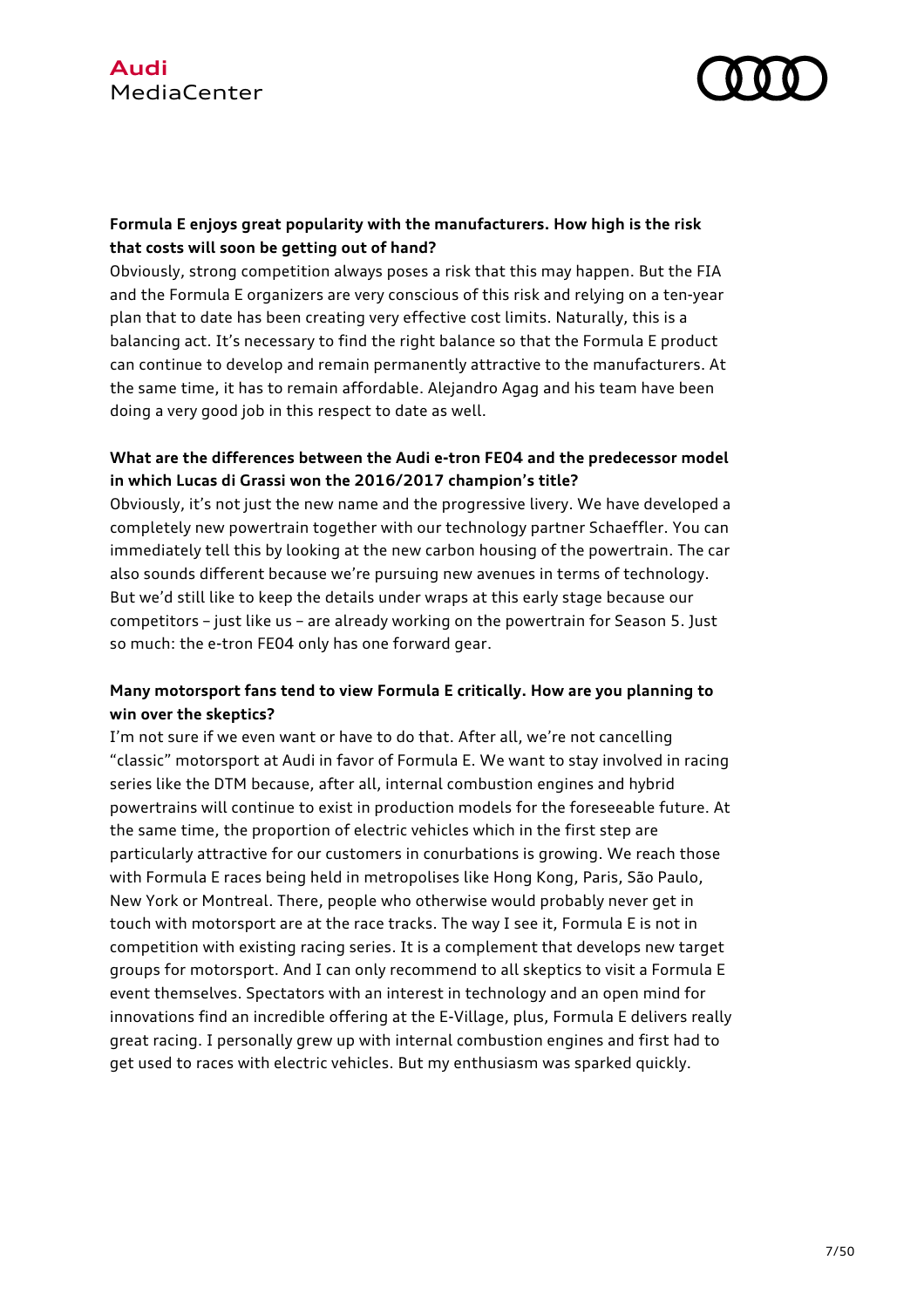

Daniel Abt (Audi e-tron FE04 #66)

# **The youngster with big aims**

**In spite of his age of just 24 years, Daniel Abt has gathered experience in nearly all single-seater racing categories below Formula 1. In Formula E, he has been on the grid from the outset and has contested every single race held to date. For the fans, the German is one of the crowd-pleasers in the paddock.** 

An autograph here, a selfie there and always time for a brief chat with the fans – Daniel Abt lives and loves Formula E. Since the racing series' debut in September 2014, the German has been forming a team with Lucas di Grassi and due to his approachable nature is one of the most popular drivers in the paddock. "I like the special spirit in Formula E – not only among the teams but also among us race drivers and the fans around the world. That's unique."

Daniel Abt knows what he is talking about. Although, having been born in 1992, he is among the youngest campaigners in the Formula E field, but his biography already reflects an equally long and successful career. After several years in kart racing, Abt, in 2009, clinches the title in the ADAC Formel Masters in just his second "real" motorsport season and finishes the German ATS Formula 3 Cup as the runner-up the following year.

This is followed by the Formula 3 Euro Series and, in 2012, the GP3 Series held as part of the Formula 1 supporting program. Here Abt battles for the title up until the last weekend and ultimately becomes vice-champion. Subsequently, Abt competes in individual races of the high-horsepower Formula Renault 3.5 and afterwards races two seasons in GP2, a series directly below Formula 1. A class victory clinched at Le Mans in 2015 with the ceremony on the famous podium in front of 200,000 fans has been the highlight to date in his career aside from single-seater racing. In GT racing as well, Abt gathers initial experiences in the ADAC GT Masters with Bentley.

In Formula E, Daniel Abt has felt at home from the first minute, although he admits: "When I heard about the idea for the first time I was a bit skeptical – like, I'm sure, many others. But for me, racing in the middle of cities, the fierce competition and the work in this team is great fun. Formula E for me came at exactly the right time in my career."

Abt is not the only one whose skepticism has been transformed into enthusiasm: "Many fellow drivers who used to smile at the series would now love to race in Formula E."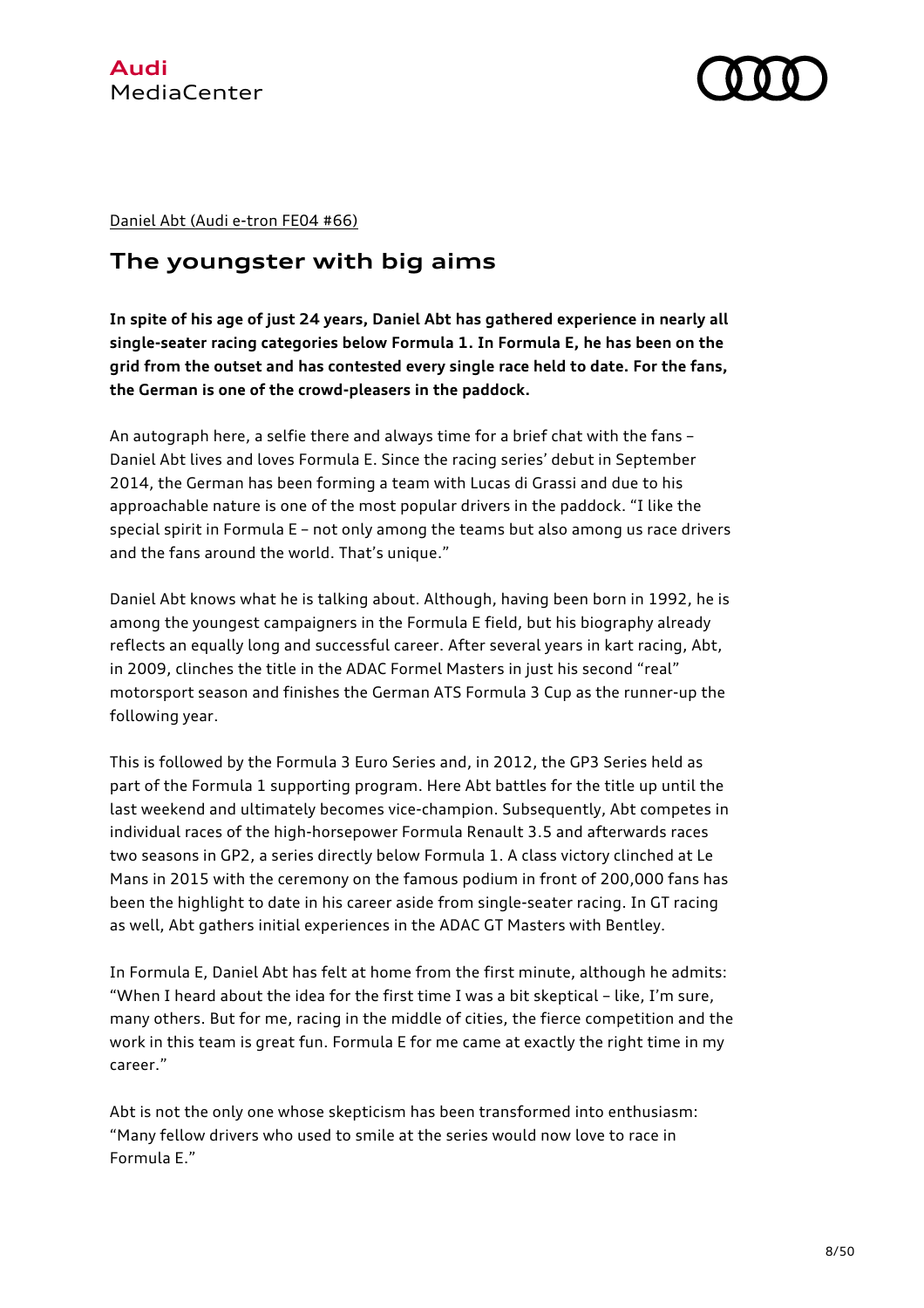

On the race track, Daniel Abt clearly makes his mark in the first three seasons. Four times he celebrates on podium, is on pole position once and posts two fastest race laps. In the third season, he is just narrowly defeated by teammate and Formula E Champion Lucas di Grassi in their qualifying duel, the "score" being 5–7. Daniel Abt can quickly answer the question about his personal highlight in Formula E: second place on home soil in Berlin in the second season when he mounts the podium in front of di Grassi.

Fall of 2017 marks the beginning of a new chapter in Daniel Abt's career: For the first time, he is officially an Audi factory driver. His aims, accordingly, are ambitious. "I hope that I've worked off my misfortune in racing by now and am wishing for a smooth season without any technical incidents. I'm sure that in that case the results will come too. When you're driving in the team of the champion, podium places, victories and the title race have to be the benchmark."

When he's not sitting in the cockpit or discussing the next steps with his mechanics and engineers Daniel Abt can often be seen in the paddock with a camera in his hands. Shooting footage for his YouTube channel has become more than a hobby by now. Half a million views of a video are no longer uncommon. Abt not only takes the fans behind the scenes of Formula E but also presents the innovations of the ABT Sportsline family business.

Even though Formula E takes him around the world and he enjoys the cultures of foreign countries Daniel Abt always looks forward to returning to his native Allgäu. There, in Kempten, the big fan of the United States lives together with Nadine, his girlfriend of many years. Aside from motorsport, family and friends are the most important things for the youngster.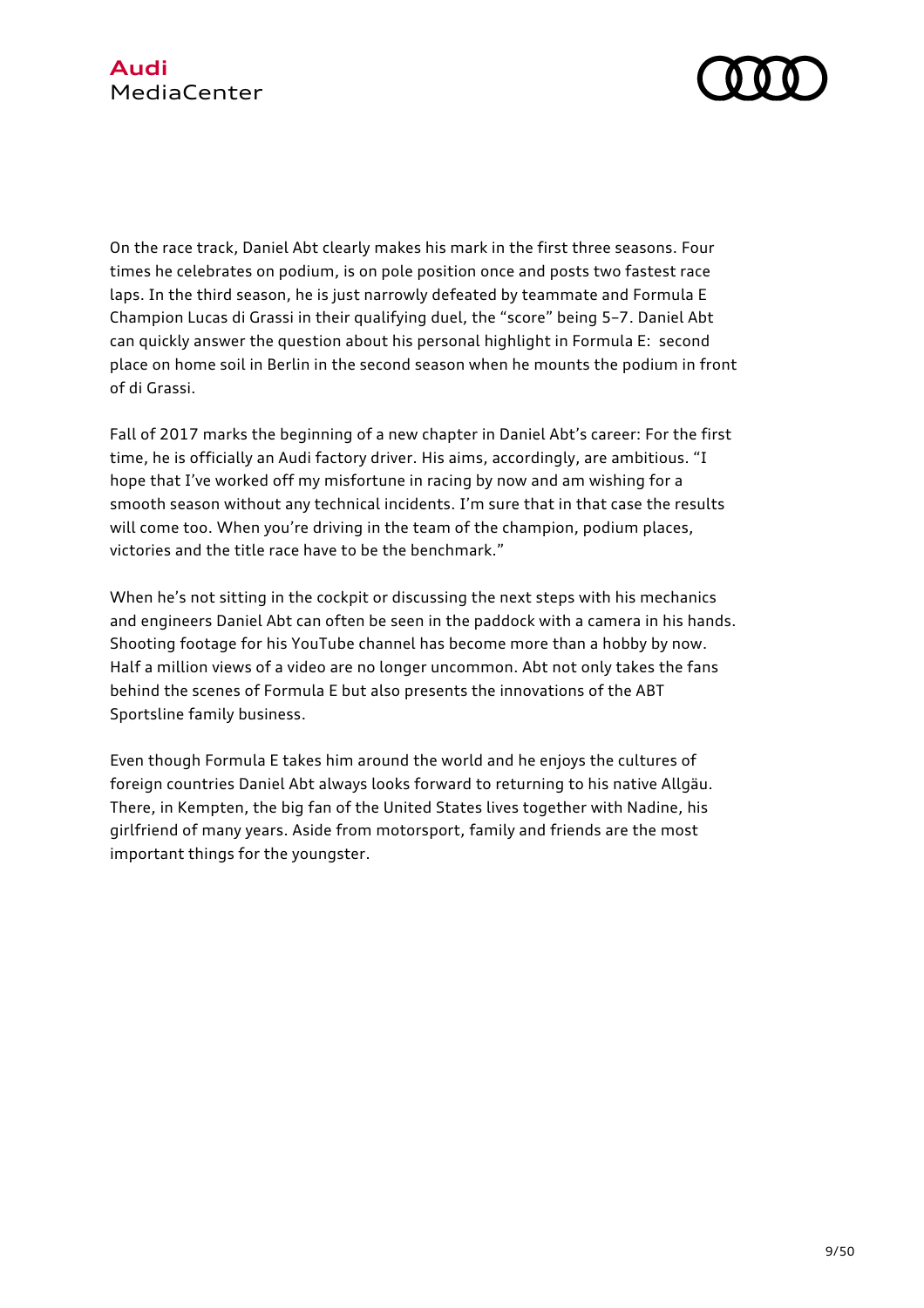

**Biography** 

# **Daniel Abt (D)**

**Date of birth:** December 3, 1992 **Place of birth:** Kempten (D) **Residence:** Kempten (D) **Marital status:** single **Height/Weight:** 1.79 m/72 kg **Motorsport debut:** 2001

**Sporting career 2001–2007** Karting 8th ADAC Formula Masters 1st ADAC Formula Masters 2nd ATS Formula 3 Cup 7th Formula 3 Euro Series, 4th FIA Formula 3 International Trophy 2nd GP3 Series, 12th ATS Formula 3 Cup, Formula Renault 3.5 22nd GP2 Series 16th GP2 Series 11th FIA Formula E, FIA World Endurance Championship (WEC), 1 victory LMP1 privateer teams 7th FIA Formula E, ADAC GT Masters 8th FIA Formula E

www.danielabt.de facebook.com/danielabt twitter.com/daniel\_abt (@daniel\_abt) instagram.com/daniel\_abt youtube.com/abtdaniel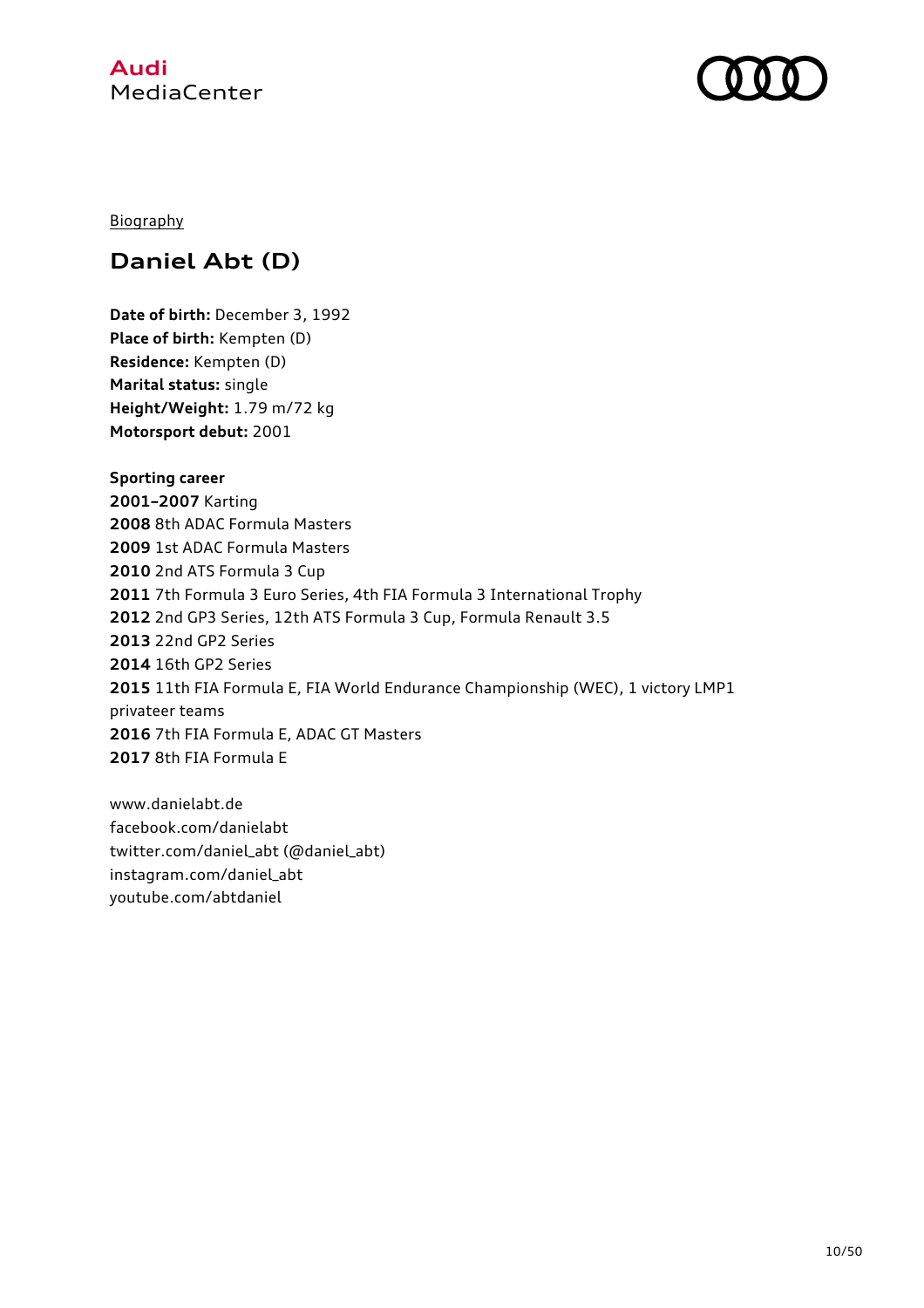Lucas di Grassi (Audi e-tron FE04 #1)

### **The number one**

**For the first time in his career, Lucas di Grassi enters a motorsport season in car number "1." The reigning Formula E Champion is one of the co-founders and first ambassadors of the all-electric racing series and, on clinching the title at the end of July, has made a dream of his come true – but the South American is not about to rest on these laurels.** 

On July 30, 2017 at 4.58 PM local time, the mission is completed: seventh place in the last race of the third season means he has achieved his triumph. He is the new Formula E Champion. The Brazilian, who has been living in Monaco with his wife, Bianca, for many years, has come full circle. Long before the first cars hit the tracks, di Grassi assists Alejandro Agag, the CEO of the series, and his deputy, Alberto Longo, in designing and developing the concept of Formula E and has been one of its most prominent ambassadors ever since.

Now, di Grassi is entering his fourth season as the title defender, as the number on his car clearly shows. "In my karting days, I often had number eleven, which also matches my birthday, and 'eight' in the sports car. Now I'm looking forward to 'one' – it shows that we've achieved an exceptional feat," says di Grassi who, nonetheless, knows full well that: "Yesterday's trophies don't win any of tomorrow's races. We're all starting again with zero points and may be seeing the hardest-fought Formula E season to date."

Hard work is something di Grassi is used to because his career as a race driver was by no means predestined. "I don't come from a motorsport family, but my uncle had a kart store in Interlagos – so I often spent time there and drove around," relates di Grassi. Various single-seater categories follow, as well as victory in the Macau Grand Prix in 2005, the "vice-championship" win in the GP2 series and in 2010 even a season in Formula 1. In 2012, Lucas di Grassi becomes an Audi factory driver and mounts the podium three times in the famous 24 Hours of Le Mans alone.

Lucas di Grassi has gone down in the history of the still young Formula E championship: In September 2014, he wins the first race ever in Beijing. After three seasons, he can look back on 20 podium finishes – a record number in the field. After finishing third overall in the first year and runner-up in the second year, the title follows in the 2016/2017 season. Each time, the championship is only decided in the very last race of the season.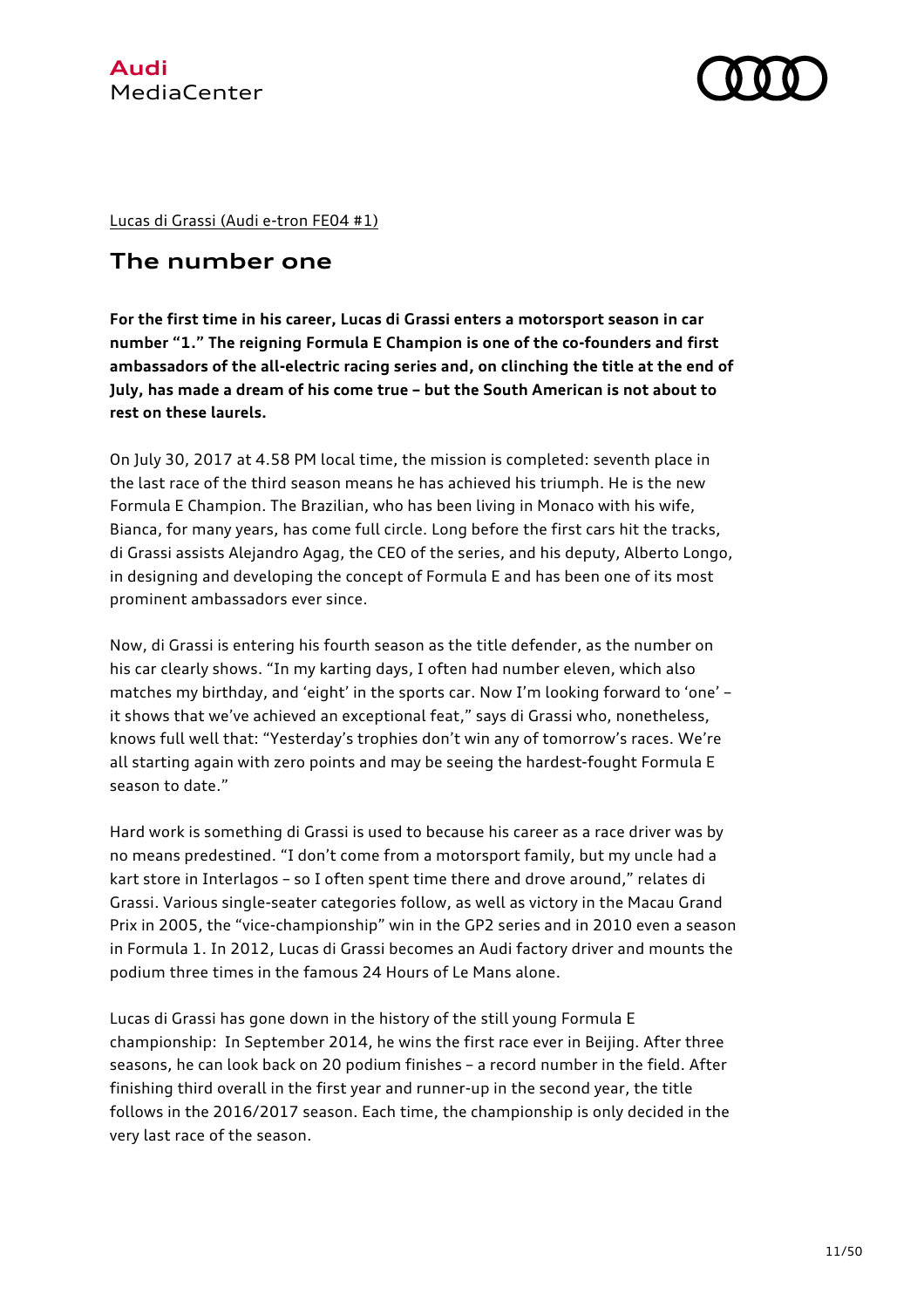

Outside the cockpit, Lucas di Grassi enjoys high recognition in the paddock: with the media as an authentic partner in interviews who rarely minces his words, with the fans because he fulfills nearly every wish for a photo or an autograph. And, not least, with the engineers of his team because he not only delivers strong racing results, but with his experience and precise statements, drives the development of the race car as well.

A passion for technology and innovations also determines Lucas di Grassi's personal life. He is enthusiastic about all types of technical gadgets, develops electric bicycles with a start-up business in Brazil and, since September 2017, has been CEO of Roborace – a company that aims to advance automated driving with an unmanned car and is also part of the supporting program of Formula E.

Following the title win, another dream of Lucas di Grassi's is coming true in 2018: Formula E will race in his native São Paulo. "I've been wishing for this from the very first minute and given all my support to us being able to race there," he says. The circuit will run through the same grandstand-lined streets the carnival marches on as well. There's just one problem at his home round that Lucas di Grassi is already aware of now and mentions with a smile: "If I want to have my whole family and all my friends there, I'll probably have to set up my own E-Motion Club …"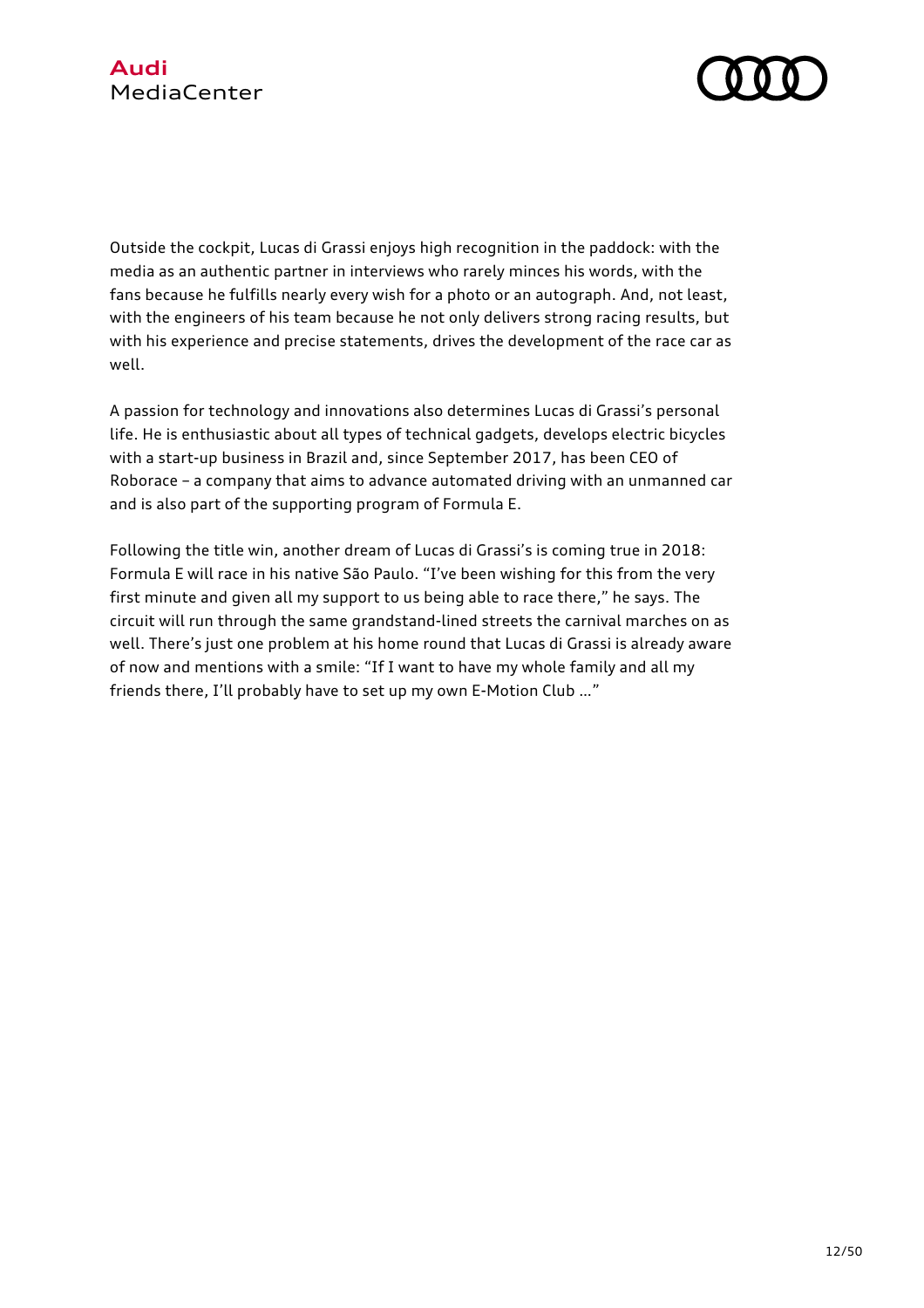

#### **Biography**

# **Lucas di Grassi (BR)**

**Date of birth:** August 11, 1984 **Place of birth:** São Paulo (BR) **Residence:** Monaco (MC) **Marital status:** married **Height/Weight:** 1.80 m/75 kg **Motorsport debut:** 1997 (Audi driver since 2012) **Sporting career 1997–2001** Kart, Pan American Kart Champion (2000) **2002** 2nd Brazilian Formula Renault Championship **2003** 2nd South American Formula 3 Championship **2004** British Formula 3 Championship, 3rd GP Macau, Formula 3 Masters **2005** 1st GP Macau, 3rd Formula 3 Euro Series, 3rd Formula 3 Masters, Formula 1 test **2006** GP2 Series, Formula 1 test **2007** 2nd GP2 Series, Formula 1 test driver **2008** 3rd GP2 Series, Formula 1 reserve driver **2009** 3rd GP2 Series, Formula 1 reserve driver **2010** Formula 1 **2011** Formula 1 tire test driver, ILMC tests **2012** Formula 1 tire test driver, Nürburgring 24 Hours, 3rd WEC São Paulo (Audi R18 ultra) **2013** 3rd Le Mans 24 Hours (Audi R18 e-tron quattro) **2014** 2nd Le Mans 24 Hours, 4th FIA World Endurance Championship (WEC) (in Audi R18 e-tron quattro at each event) **2015** 3rd FIA Formula E, 1 victory, 4th FIA World Endurance Championship (WEC) (Audi R18 e-tron quattro) **2016** 2nd FIA Formula E, 3 victories, FIA World Endurance Championship (WEC), 1 victory, (Audi R18), 3rd Le Mans 24 Hours (Audi R18) **2017** 1st FIA Formula E, 2 victories

www.lucasdigrassi.com.br facebook.com/lucasdigrassiofficial twitter.com/LucasdiGrassi (@lucasdigrassi) instagram.com/lucasdigrassi youtube.com/LucasDiGrassi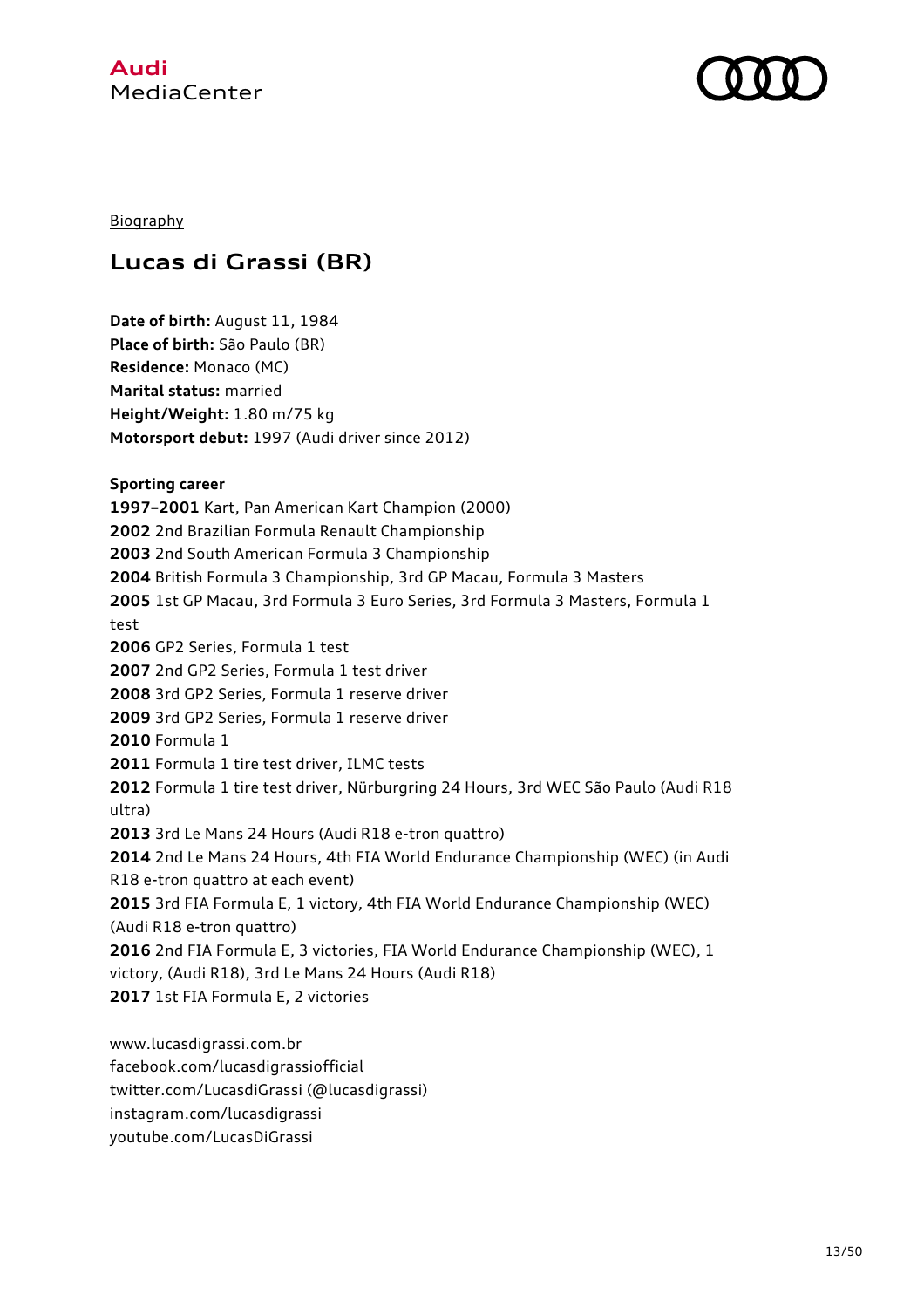

### **Statistics**

# **The Audi drivers in Formula E**

|                       | <b>Daniel Abt</b> | Lucas di Grassi |
|-----------------------|-------------------|-----------------|
| 1st Formula E race    | Beijing 2014      | Beijing 2014    |
| Races                 | 33                | 33              |
| Championship titles   | 0                 | $\mathbf{1}$    |
| Victories             | 0                 | 6               |
| Podiums               | 4                 | 20              |
| Pole positions        | $\mathbf{1}$      | 3               |
| Fastest laps          | 2                 | $\mathbf{1}$    |
| Starts from front row | 2                 | 9               |
| Laps driven           | 1,147             | 1,222           |
| Kilometers driven     | 2,717             | 2,868           |
| Races with kms led    | 4                 | 12              |
| Leading laps          | 41                | 217             |
| Km-distances led      | 88                | 494             |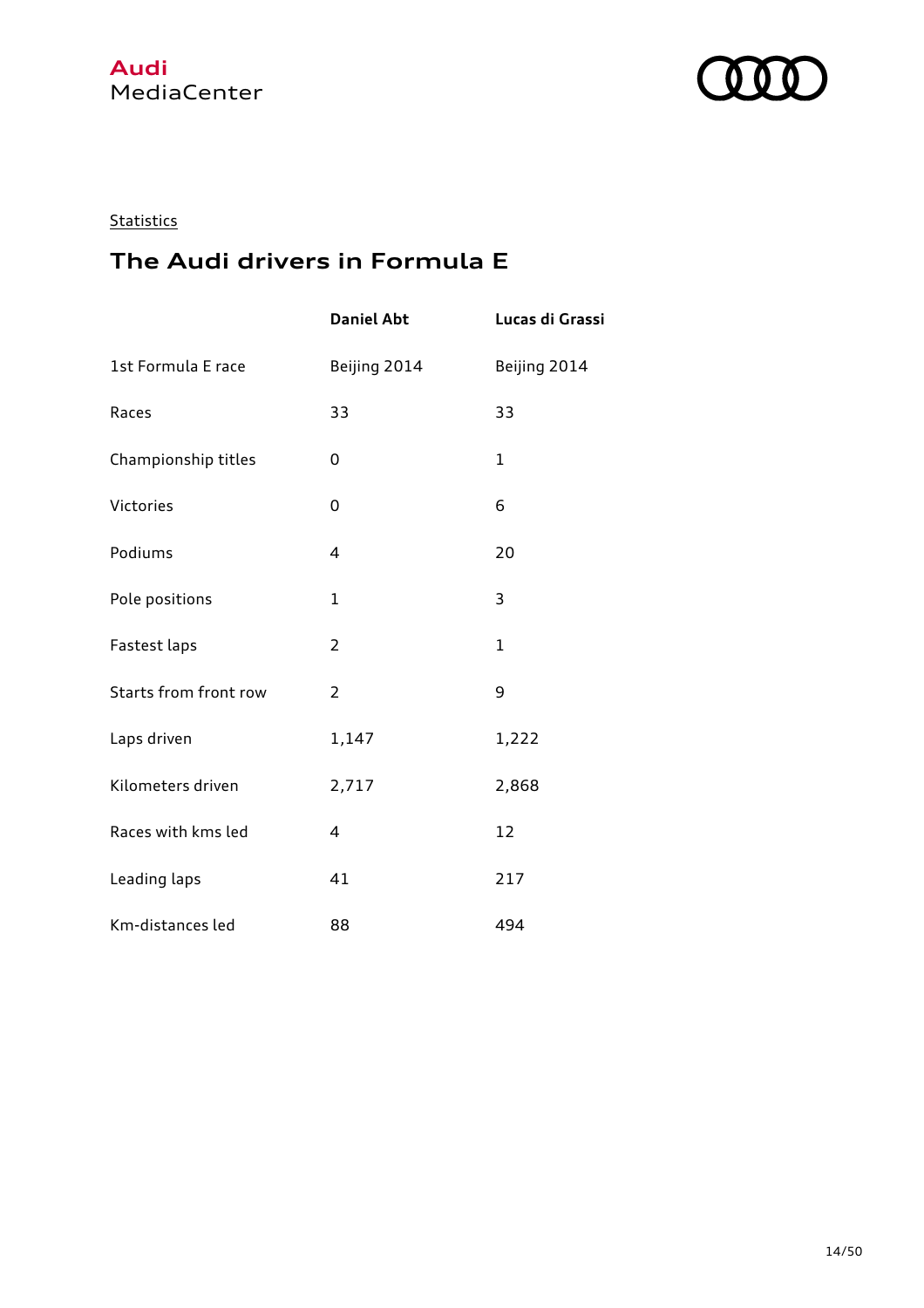#### Audi e-tron FE04

### **The new generation of the championshipwinning car**

**How can the race car be made even better in which Lucas di Grassi has won the championship and that has earned the team seven trophies for podium finishes in eleven races? With experience, the concentrated know-how of Audi and partner Schaeffler, plus a lot of attention to detail.** 

The Audi e-tron FE04 for the fourth season is a true single-seater race car and the new generation of Lucas di Grassi's championship-winning car. While in the first Formula E season in 2014/2015 completely identical electric race cars were used, the teams and manufacturers, since the 2015/2016 season, have been allowed to develop the entire powertrain themselves, consisting of the motor, transmission and parts of the suspension as well as the respective software.

The combination of the motor and transmission, which Audi and technology partner Schaeffler have jointly developed, is the car's centerpiece. The engineers primarily focused on designing the motor-generator unit (MGU) for even greater efficiency. As a result, acceleration out of corners in particular is enhanced.

The maximum output of the motor in qualifying is limited to 200 kW (272 hp) and in the race to 180 kW (245 hp). Via the so-called "FanBoost," power of up to 200 kW (272 hp) can be made available to the drivers for a short period of time.

Similar as in the DTM, technical changes following the homologation of the race cars, which is performed once a year is no longer permitted. During the season, the engineers and drivers primarily endeavor to extract the optimum from the existing package and to perfectly adapt the car to the respective city street circuit. The software which in Formula E makes all the difference particularly in terms of energy management offers the greatest scope in this respect.

Power to the Audi e-tron FE04 is supplied by a battery weighing 200 kilograms that Williams Advanced Engineering has developed and that is identical for all cars. The lithium-ion battery has a capacity of 34 kWh of which 28 kWh may be used. It sits between the driver's seat and the powertrain.

Unique to Formula E are the profiled all-weather specification tires from Audi's longterm partner Michelin which have a close reference to the production versions.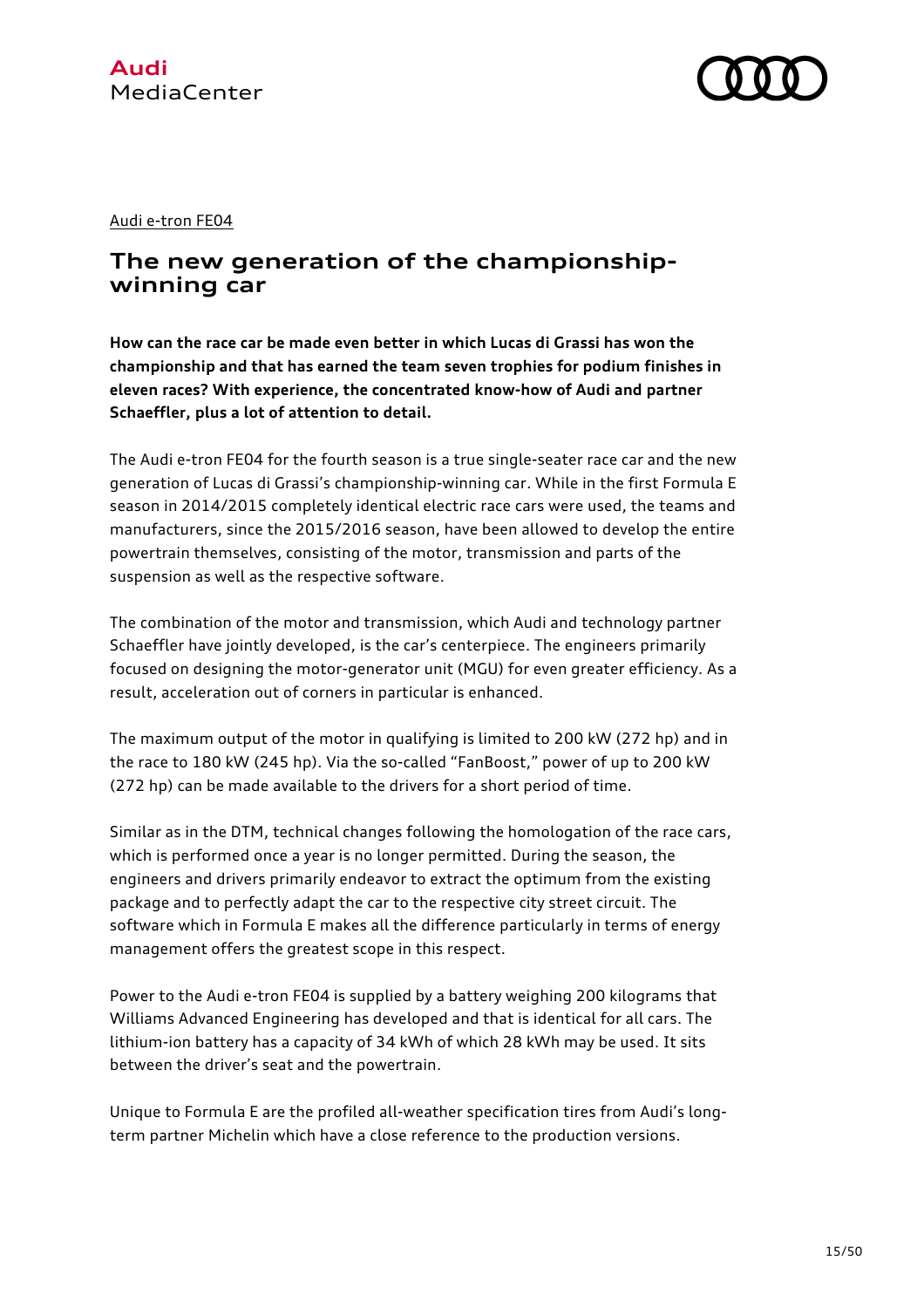

To transmit the power to the wheels, Audi Sport ABT Schaeffler in the new season is using a high-efficiency transmission with one instead of the previous three gears. A central display provides all the key information on the condition of the MGU, the system temperatures, which are particularly important with an electrically operated race car, and the current charge state of the battery.

Like in Formula 1, the driver sits in a carbon fiber monocoque complying with the latest FIA safety standards. Two roll bars and CFRP crash structures at the front, rear and sides provide maximum safety. The minimum weight of a Formula E race car is 880 kilograms (including the driver). The electric race car accelerates from 0 to 100 km/h in 3.5 seconds. Top speed on the city street circuits is about 225 km/h.

The Audi e-tron FE04 is the final evolution of the first Formula E era. In the fifth season that will start in fall/winter of 2018, a completely new design of a specification chassis will be used that will radically differ from all single-seater cars known to date. The battery to be used then will have twice the capacity of the current one so that the car change currently required will no longer be necessary and the drivers will contest the race in only one car.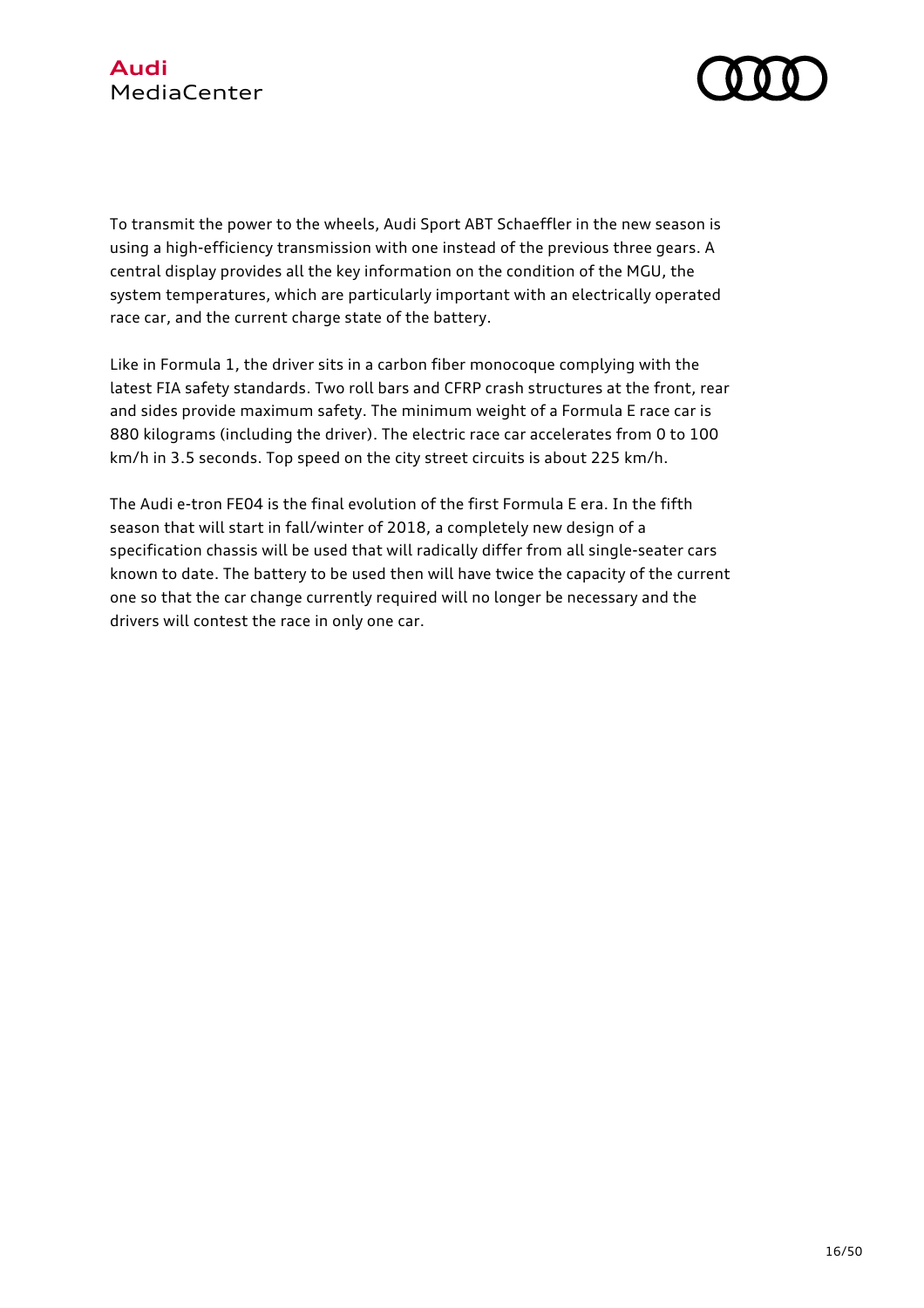

Technical data

# **Audi e-tron FE04**

### **As of: September 2017**

| Model                                | Audi e-tron FE04 (2017/2018)                                                                                            |
|--------------------------------------|-------------------------------------------------------------------------------------------------------------------------|
| Vehicle                              |                                                                                                                         |
| Vehicle type                         | Single seater (FIA Formula E)                                                                                           |
| Monocoque                            | Spec spark chassis in composite fiber construction made of carbon                                                       |
|                                      | fiber with aluminum honeycomb core, tested for strict FIA crash                                                         |
|                                      | and safety standards, front, rear and side crashers from CFRP,                                                          |
|                                      | front and rear roll bars                                                                                                |
| Body                                 | Spec. Spark carbon body,                                                                                                |
|                                      | spec. front and rear wings                                                                                              |
| Motor/battery                        |                                                                                                                         |
| Motor Generator Unit (MGU)           | Audi Schaeffler MGU02                                                                                                   |
| Power output practice and qualifying | 200 kW (272 hp)                                                                                                         |
| Power output race                    | 180 kW (245 hp) plus FanBoost                                                                                           |
| FanBoost                             | Additional (approx.) 100 kJ energy                                                                                      |
| Battery                              | Rechargeable Energy Storage System (RESS) from Williams                                                                 |
|                                      | Advanced Engineering, maximum 200 kg, lithium-ion cells from                                                            |
|                                      | Xalt, battery capacity 34 kWh, of which 28 kWh is usable,                                                               |
|                                      | charging time approx. 45 minutes                                                                                        |
| Motor controller                     | <b>Bosch ECU</b>                                                                                                        |
| Driveline/transmission               |                                                                                                                         |
| Type of drive                        | Rear-wheel drive                                                                                                        |
| Transmission                         | High-efficiency 1-speed racing transmission                                                                             |
| Drive shafts                         | Constant velocity joint shafts                                                                                          |
| Chassis/steering/brakes              |                                                                                                                         |
| Steering                             | Rack-and-pinion steering, removable steering wheel with quick                                                           |
|                                      | release, display, shift and rain paddles, plus FIA marshalling                                                          |
|                                      | indicators                                                                                                              |
| Suspension                           | Front and rear independent suspension on lower and upper                                                                |
|                                      | steel wishbones, pushrod system, front torsion bars, rear spring                                                        |
|                                      | suspension, two shock absorbers front and rear, adjustable                                                              |
|                                      | stabilizers front and rear, adjustable ride height, toe and camber,                                                     |
| <b>Brakes</b>                        | two wheel retention tethers per wheel                                                                                   |
|                                      | Hydraulic dual-circuit brake system, light metal<br>calipers, front and rear carbon fiber brake discs, adjustable brake |
|                                      | force distribution                                                                                                      |
| Rims                                 | Aluminum rims,                                                                                                          |
|                                      | front $9 \times 18$ inch and rear $11 \times 18$ ,                                                                      |
|                                      | minimum weight per wheel front 7 kg, rear 8 kg                                                                          |
| <b>Tires</b>                         | Profiled road-like tires, specially developed for Formula E, Michelin                                                   |
|                                      | Pilot Sport EV, front 245/40 R18, rear 305/40 R18                                                                       |
| Weight/dimensions                    |                                                                                                                         |
| Length                               | 5,000 mm                                                                                                                |
| Width                                | 1,790 mm                                                                                                                |
| Height                               | 1,070 mm                                                                                                                |
| Wheelbase                            | 3,100 mm                                                                                                                |
| Minimum weight                       | 880 kg (incl. driver)                                                                                                   |
| Performance                          |                                                                                                                         |
| 0-100 km/h                           | Approx. 3.5 seconds                                                                                                     |
| Top speed                            | 225 km/h                                                                                                                |
|                                      |                                                                                                                         |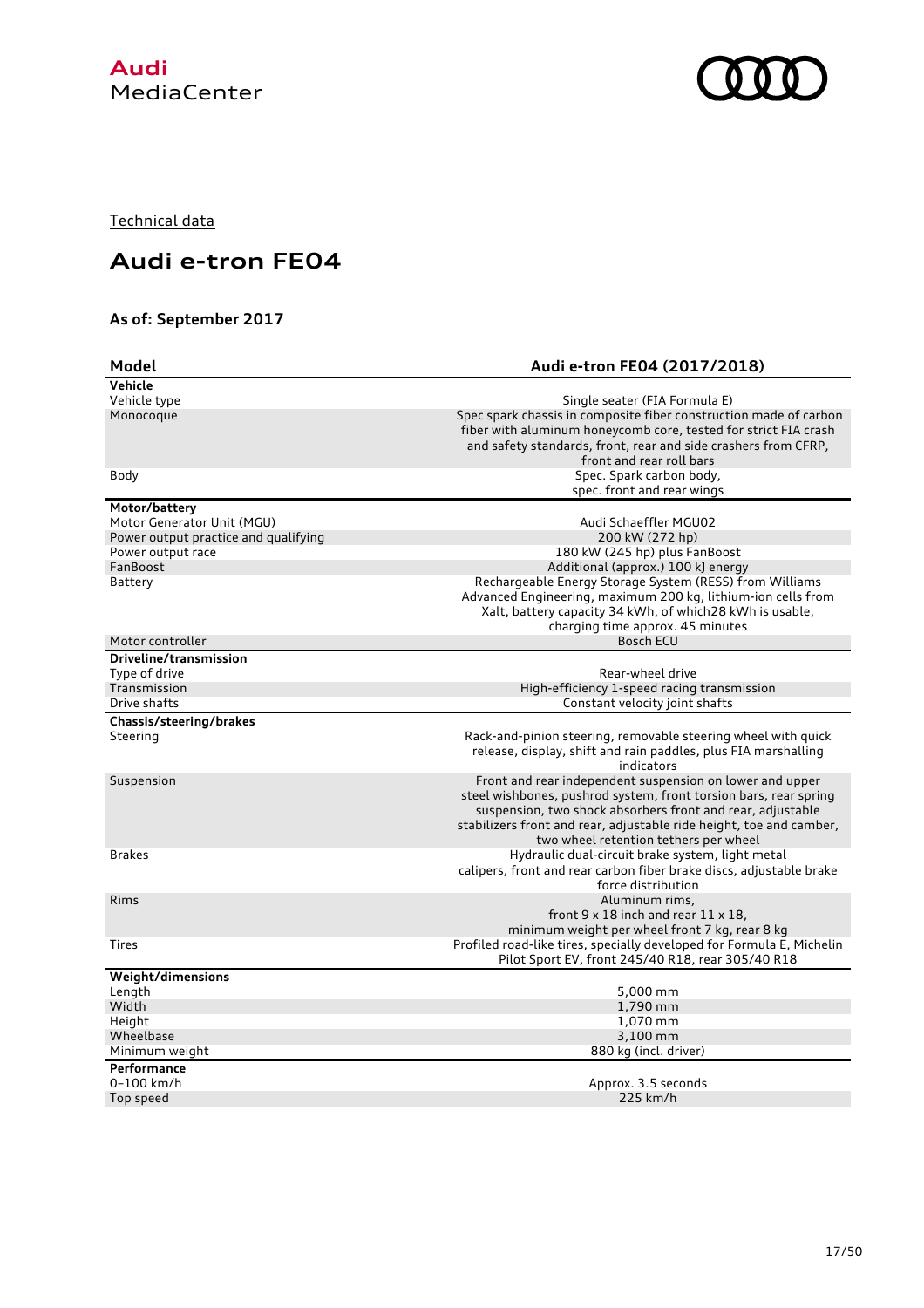



Team Audi Sport ABT Schaeffler

### **Never change a winning team**

**Audi as the manufacturer and entrant, Schaeffler as the technology partner in the development of the powertrain ABT Sportsline as the seasoned and successful fielding team – this is the lineup which Team Audi Sport ABT Schaeffler is entering the fourth Formula E season with.** 

"Never change a winning team," is a frequently quoted rule in high-performance sport. On officially entering Formula E as a factory team, Audi is taking this maxim quite literally and, together with Schaeffler and ABT Sportsline, continues to form a trio that looks back on a successful history in the still young racing series.

Audi has been giving its name to the team ever since Formula E's inaugural season and in the Brazilian Lucas di Grassi been providing one of its factory drivers. In addition, the Allgäu-based team was able to use the infrastructure of the Competence Center Motorsport in Neuburg. For the 2016/2017 season, Audi intensified the partnership through financial and technical support. Now that the brand is taking over the team's slot on the FE grid, the final step towards a full-fledged factorybacked commitment has been made.

Schaeffler has been involved in Formula E from day one. Since the 2015/2016 season, together with ABT Sportsline, the technology company has been designing, developing and building the powertrain for the only German Formula E car in the international field. With Audi's factory-backed entry, Schaeffler and the premium brand have signed a three-year technology cooperation agreement up to and including the 2019/2020 season. It encompasses the joint work on the electric motor, transmission, suspension, and power electronics for the powertrain.

The responsibility for the racing commitments will pass to Audi as of the 2017/2018 season while operational fielding of the four race cars for Daniel Abt and Lucas di Grassi will remain in the proven hands of ABT Sportsline. The squad based in Kempten has been one of the most successful race teams for several years, both nationally and internationally. In 2014, ABT ventured to enter the electric racing series as a privateer team and has since taken third place once and second place twice in the teams' classification. In a parallel commitment, the squad as Audi Sport Team Abt Sportsline is competing in the DTM with two Audi RS 5 DTM cars, for Mattias Ekström and Nico Müller.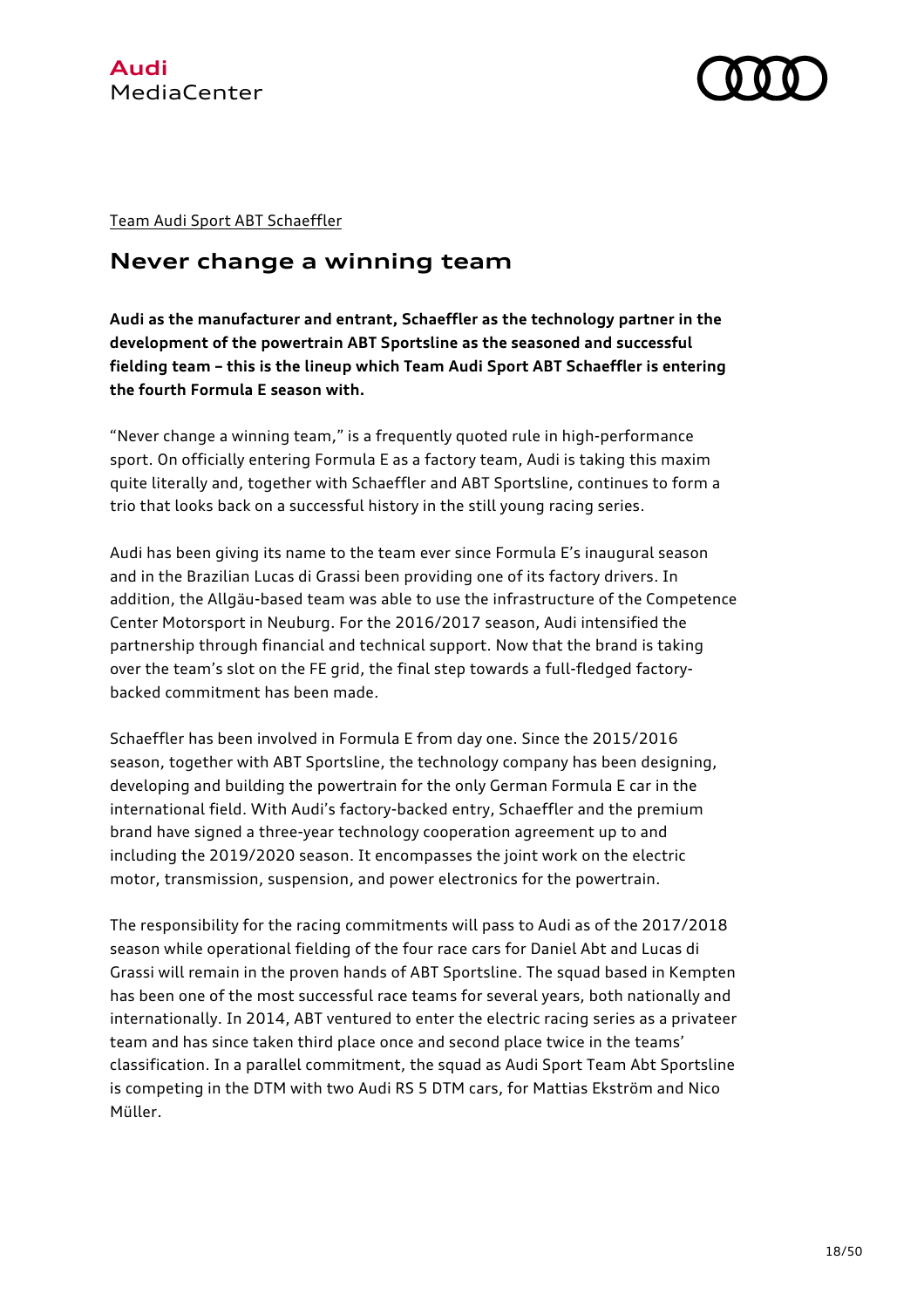

Who does what in Team Audi Sport ABT Schaeffler

# **A well-gelled team**

**Team Audi Sport ABT Schaeffler competes with a powerful lineup in Formula E. The new team principal and, as such, the face of the squad, is Allan McNish, who can rely on sterling forces.**

Allan McNish already accompanied and supported the team at Formula E's race tracks throughout the third season. Now the former Formula 1 campaigner, long-standing Audi factory driver and three-time Le Mans winner has officially assumed the role of team director. The Scot, who lives in Monaco with his wife, Kelly, and their two children, is going to lead the team and represent it to the outside world.

Hand in hand with Allan McNish, Thomas Biermaier will be responsible for the Formula E commitment. ABT Sportsline's sporting director is responsible for the company's entire motorsport program at the company's Kempten headquarters including the commitments in the DTM and in GT racing. Biermaier led the Formula E team the first three years. Tristan Summerscale continues to be the project leader at Audi.

In parallel, as in the years before, Franco Chiocchetti will serve as head of track operation and race engineer of the champion, Lucas di Grassi, whereas di Grassis's teammate, Daniel Abt, will have a new partner in the pit lane, Daniel Grunwald. Grunwald is currently the engineer for Nico Müller in the DTM as well.

In the hustle and bustle of a race day, both drivers can again rely on some cool characters in the new season, as the teams of mechanics for Daniel Abt and Lucas di Grassi have remained exactly the same. A well-gelled team is literally worth a mint particularly at the pit stops and in the conditions which are aggravated by a tight schedule.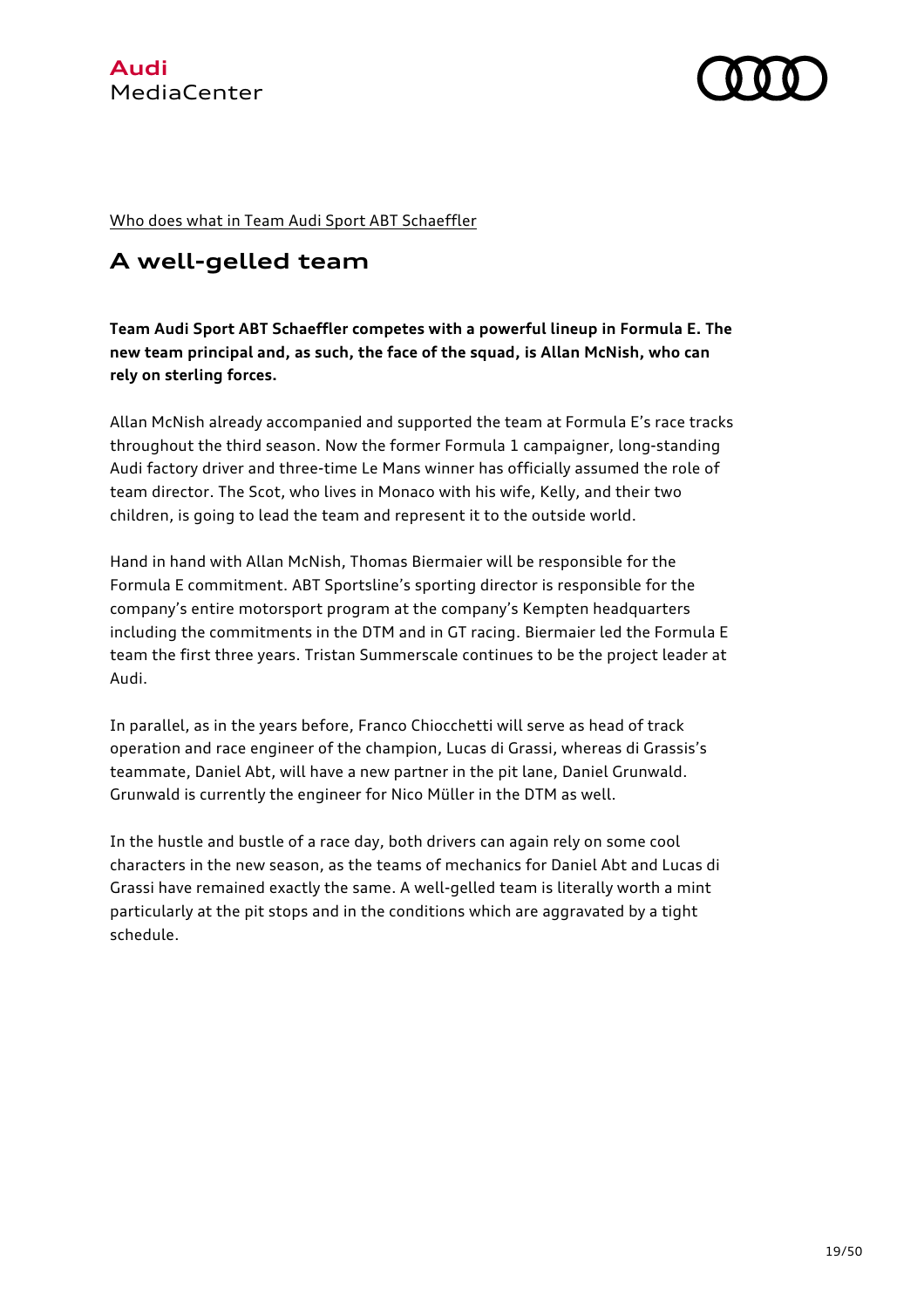



Interview with Team Principal Allan McNish

### **"Race for the first e-tron"**

**The team principal of Team Audi Sport ABT Schaeffler about his tasks, the unique aspects of Formula E and the new Audi e-tron.**

#### **What tasks are you assuming as team director of Team Audi Sport ABT Schaeffler in Formula E?**

I represent Audi with the FIA, the Formula E organization, the other teams and the other manufacturers, and am responsible for the commitments at the race track. But I basically have an overview of the whole program, from technical, sporting and marketing to strategy.

#### **How often are you in Neuburg and how time-consuming is the Formula E project for you in total?**

I spend a lot of time on Formula E, especially now in the buildup to a full factory program in Season 4 and the defense of the driver's title and so am very often in Neuburg at the moment.

#### **What fascinates you about Formula E? Why does the world need electric motorsport?**

As a young championship making its own way in the sport, and without tradition to fall back on, Formula E can create its own DNA of which city street races are one of the main principles, and I have had a lot of experience of these races in the USA in Sportscars and have seen it provides good racing and a great show.

#### **What is important on a Formula E weekend?**

A successful team needs to be like a good car: strong, agile and efficient. There is such limited time on track that you need to be very efficient with time use, agile to adapt to ever changing conditions and strong. Race day is so intense with only limited numbers of people allowed to work on the cars the emphasis is on strength of team work.

#### **What skills does a Formula E driver need?**

Be very precise because on a street track there is no room for error. Good wheel to wheel overtaking capability because you always will have a weekend where you have to fight back. Adaptability to ever changing car and track conditions over the race weekend, a cool head when it comes to the last race of the season, and especially, ability to make efficient use of the available energy.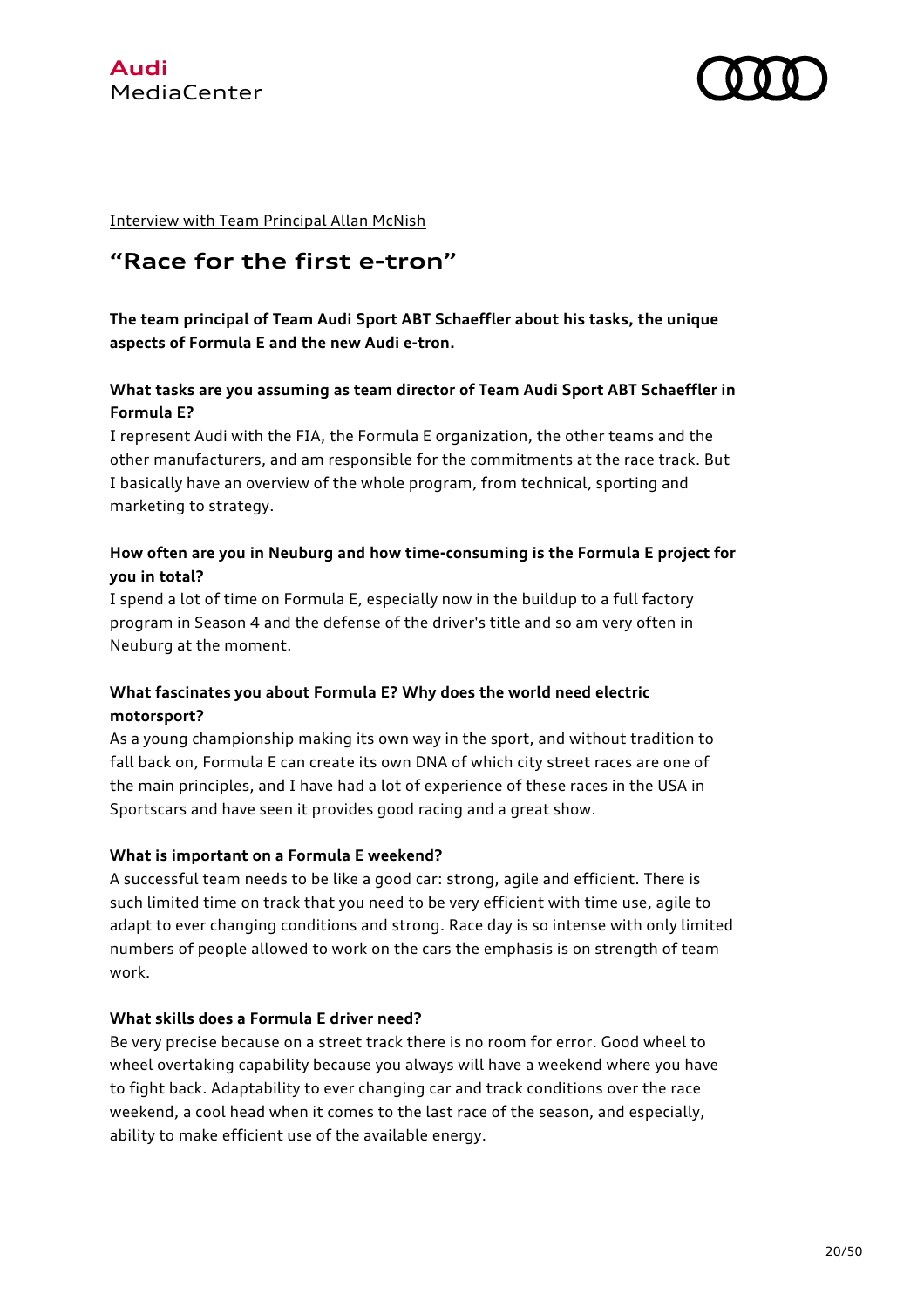



#### **How do you rate your driver duo, Daniel Abt/Lucas di Grassi?**

Lucas is the old master and Daniel the young charger. Lucas has most experience of anyone in Formula E and Daniel showed his potential for the future in season 3.

#### **Have you ever tried out the Formula E car and would you have enjoyed racing in Formula E yourself in your active career?**

I drove one for five laps in Berlin in season 2. I was commentating for TV and wanted to drive the car as I had heard a lot from other drivers. It was easy to drive but hard to drive fast and on the limit and has a particular style you have to learn.

#### **How are the three partners, Audi, ABT and Schaeffler, working together in the Formula E project? What will change now that it is a full Audi factory program?**

All three have successfully been partners in various arenas for many years and the Formula E cooperation has already won a championship. Audi is now increasing its focus with its expertise and resources. Schaeffler and ABT continue to be the most important partners in the program. There is no need to overhaul a winning team. We are strengthening it for future competition.

#### **Have you already ordered an Audi e-tron?**

The Audi e-tron looks really cool and I can't wait for it to be on the road and will definitely be ordering one as soon it is available but can see an internal race to be the first person in Audi Motorsport to get the first Audi e-tron. I'm afraid that race may be won by Dieter (Gass).

#### **What Formula E event to date have you enjoyed most?**

One of the best races last season was Hong Kong for the energy of the city and backdrop, but my personal favorite was Montreal, a city I know well from Formula 1, and which embraced the race more than any other. Lucas winning the title also helped the spirits at the after party.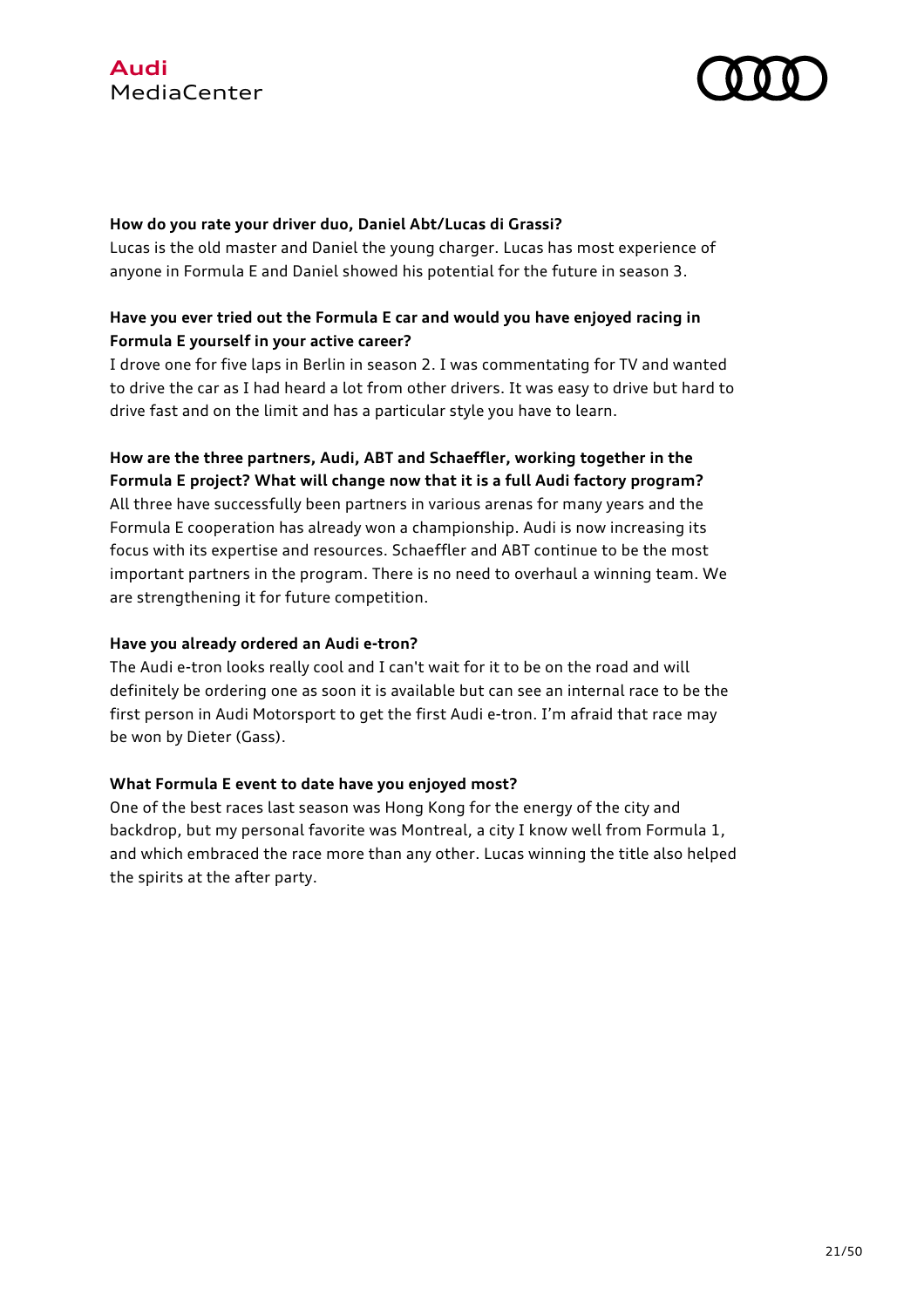



#### Audi Sport

### **"Vorsprung durch Motorsport"**

**Audi Sport is part of the team's name in the Formula E commitment. For nearly 40 years, Audi Sport has stood for the successful motorsport involvement of AUDI AG. By now, Ingolstadt brand is selling the sportiest Audi models and accessories under the Audi Sport label as well.**

The first motorsport activities of the Audi brand that was still young in those days took place at the end of the 1970s, billed as Audi Motorsport. When the brand entered the World Rally Championship the motorsport department was renamed Audi Sport in 1980 and the first Audi Sport logo created.

Even at that time, factory-backed motorsport was part of Technical Development. This close connection guarantees the technology transfer between motorsport and production which has traditionally been a key reason for being active in motorsport on the highest level. In Formula E, the team around Head of Audi Motorsport Dieter Gass closely works together with its colleagues from production development and other functions of Technical Development.

Since August 2014, the Audi motorsport department has been headquartered at the Competence Center Motorsport in Neuburg an der Donau. The Formula E race cars are developed in the modern complex of buildings by Audi engineers as well. In addition to test benches and a race track simulator, Team Audi Sport ABT Schaeffler uses the track in Neuburg for rollouts and functions checks. The new Audi e-tron FE04 did its first laps in Neuburg too.

Currently, Audi's motorsport program consists of Formula E, the DTM, the FIA Rallycross World Championship and customer racing which is based in Neuburg as well. Audi Sport customer racing is currently offering customers GT3 and GT4 versions of the Audi R8 LMS and the Audi RS 3 LMS TCR touring car.

The production Audi R8 and the Audi RS models are marketed under the Audi Sport brand name as well. quattro GmbH, which had been registered as a manufacturer of high-performance automobiles since 1996, was renamed Audi Sport GmbH at the end of 2016. The company's slogan "Born on the track" clearly shows the origin of the genes of the sportiest Audi models – racing.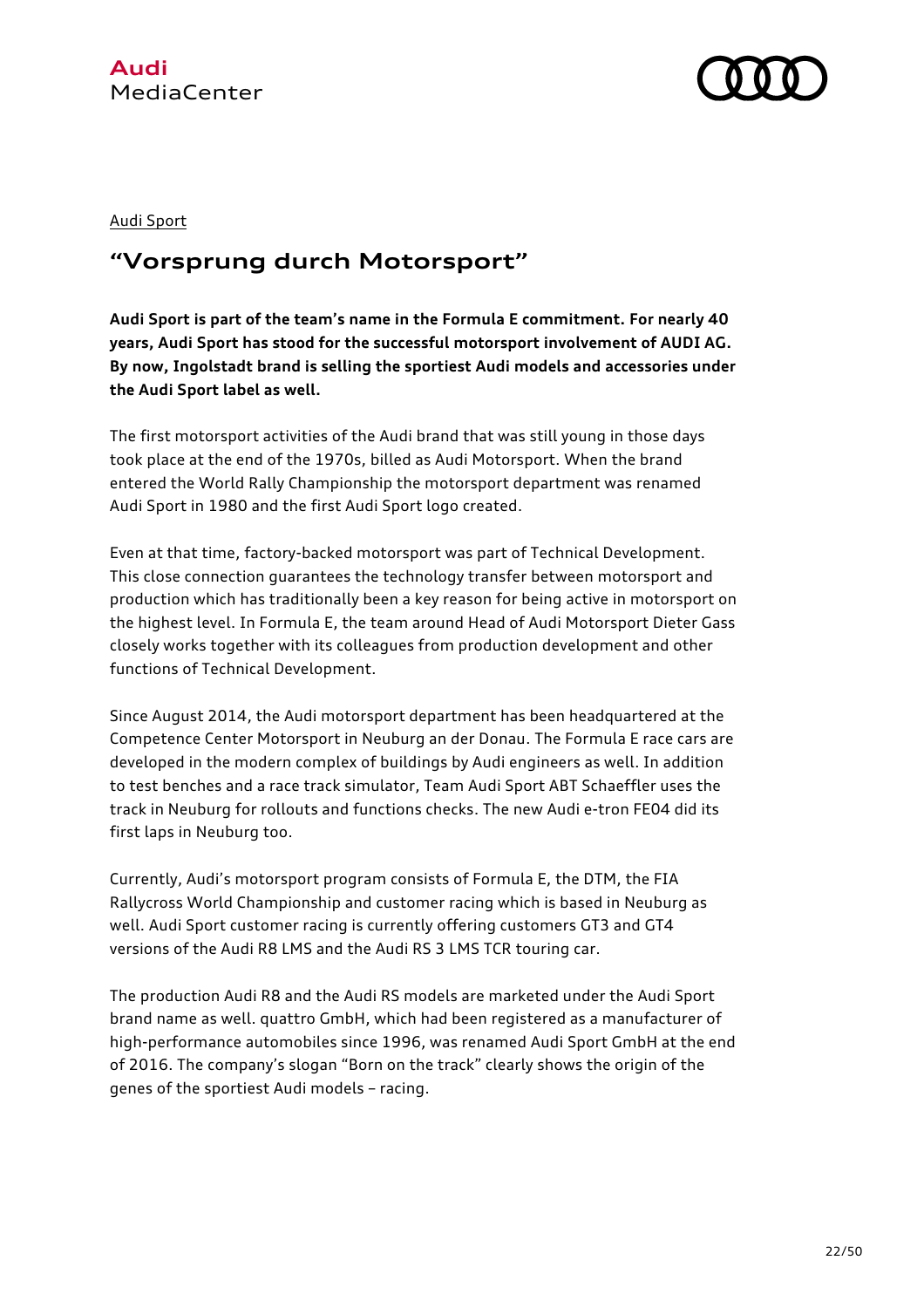

#### ABT

# **Audi partner on the road and race track**

**The family business ABT Sportsline and the brand with the four rings have known and valued each other for many decades. Backed by Audi as a strong partner, ABT pursues the maxim of being better than the competition – both on the road and the race track.** 

Founded in 1896 as a smithy, the company in the German Allgäu region, now being run in the fourth generation by Hans-Jürgen Abt, has evolved into the world market leader for tuned automobiles from the Volkswagen Group and is represented in more than 60 countries. The founder's grandson, Johann Abt, a very successful race driver with more than 300 victories under his belt, brought motorsport into the company about seven decades ago. Since then, the know-how from the race track has been inspiring vehicle tuning as well. A few years ago, a third pillar was added: electric mobility.

As early as at the end of the 1990s, ABT Sportsline relied primarily on Audi in motorsport. The first major success achieved under the banner of the four rings was the German Super Touring Car Championship win with the Audi A4 quattro. From 2000 to 2003, the family-owned business ABT based in Kempten in the Allgäu competed in the DTM as a privateer team and in 2002 even clinched the title. In 2004, ABT Sportsline became an Audi factory team and has since taken four further drivers' titles. From 2014 to 2017, ABT, as the privateer Team ABT Schaeffler Audi Sport, was active in Formula E and in 2017 celebrated the drivers' title with Lucas di Grassi.

#### **Major motorsport successes of ABT Sportsline**

**1st Formula E drivers' classification:** 2016/2017 **2nd Formula E teams' classification:** 2016/2017 **2nd Formula E drivers' and teams' classification:** 2015/2016 **3rd Formula E drivers' and teams' classification:** 2014/2015 **1st DTM drivers' classification:** 2002, 2004, 2007, 2008, 2009 (all Audi) **1st DTM teams' classification:** 2004, 2007, 2011 (all Audi) **1st German Supertouring Championship:** 1999 (Audi) **1st ADAC GT Masters:** 2009 drivers', 2010 teams' classification (both Audi) **1st ADAC Formula Masters:** 2009 **1st ADAC Formula Junior:** 1991, 1992, 1996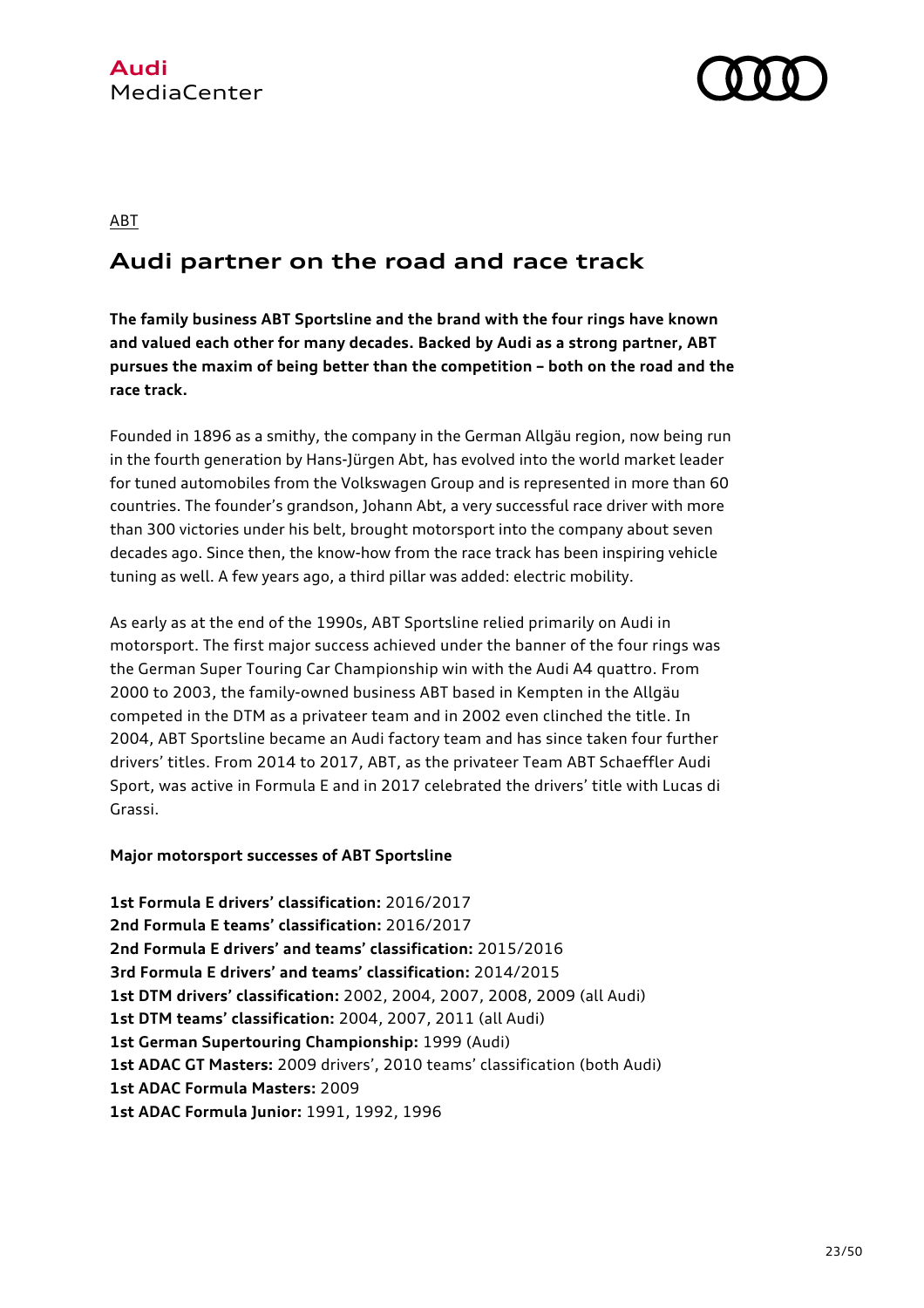



#### **Schaeffler**

# **Actively shaping mobility for tomorrow**

**Motorsport has always been a driver of developments that later make their way into production vehicles – this is also true in Formula E where Schaeffler is gaining extensive findings through its successful commitment. The technology group uses them to advance innovative developments for electrified and networked mobility for tomorrow.** 

Having partnered with ABT Sportsline since the 2014/2015 Formula E inaugural season, Schaeffler underlines its position as a pioneer in electric mobility as well. Since the technical regulations have opened up new opportunities, specialists from Schaeffler have been involved in the development of the powertrain. The title win in the previous season is proof of the work accomplished so far. Following Audi's entry into Formula E with a factory-backed commitment, Schaeffler is now contributing its know-how to the technology cooperation with the premium brand which has been agreed for three years up to and including the 2019/2020 season. The partnership includes the joint work on the electric motor, transmission, suspension and power electronics for the powertrain.

Just like Schaeffler has been contributing its technological expertise to Formula E since day one, the technology group has been and intends to remain a pioneer in electric mobility for the road as well. That is why, in the more recent past, the company has doubled the size of its development team for the electrification of the powertrain. But even today, Schaeffler – also inspired by the technology transfer from the race track – is offering a wide range of products for electric mobility and the electrification of powertrains using internal combustion engines. In parallel, the number of customer projects and production orders in the Automotive Division is steadily increasing in the field of electric mobility. "In Formula E, we're able to explore extremes. This helps us in many respects – in terms of general systems understanding as well as in the development of new materials. Or in gaining new findings regarding the recuperation of braking energy or thermal management," says Prof. Peter Gutzmer, Deputy CEO and Chief Technology Officer of Schaeffler AG. "In addition, motorsport is emotion – and that's what we need in electric mobility too." That Formula E races in the hearts of major metropolises reflects the global trend toward urbanization. An aspect that just like electrification and connected vehicles plays an important part at Schaeffler in the development of future mobility technologies.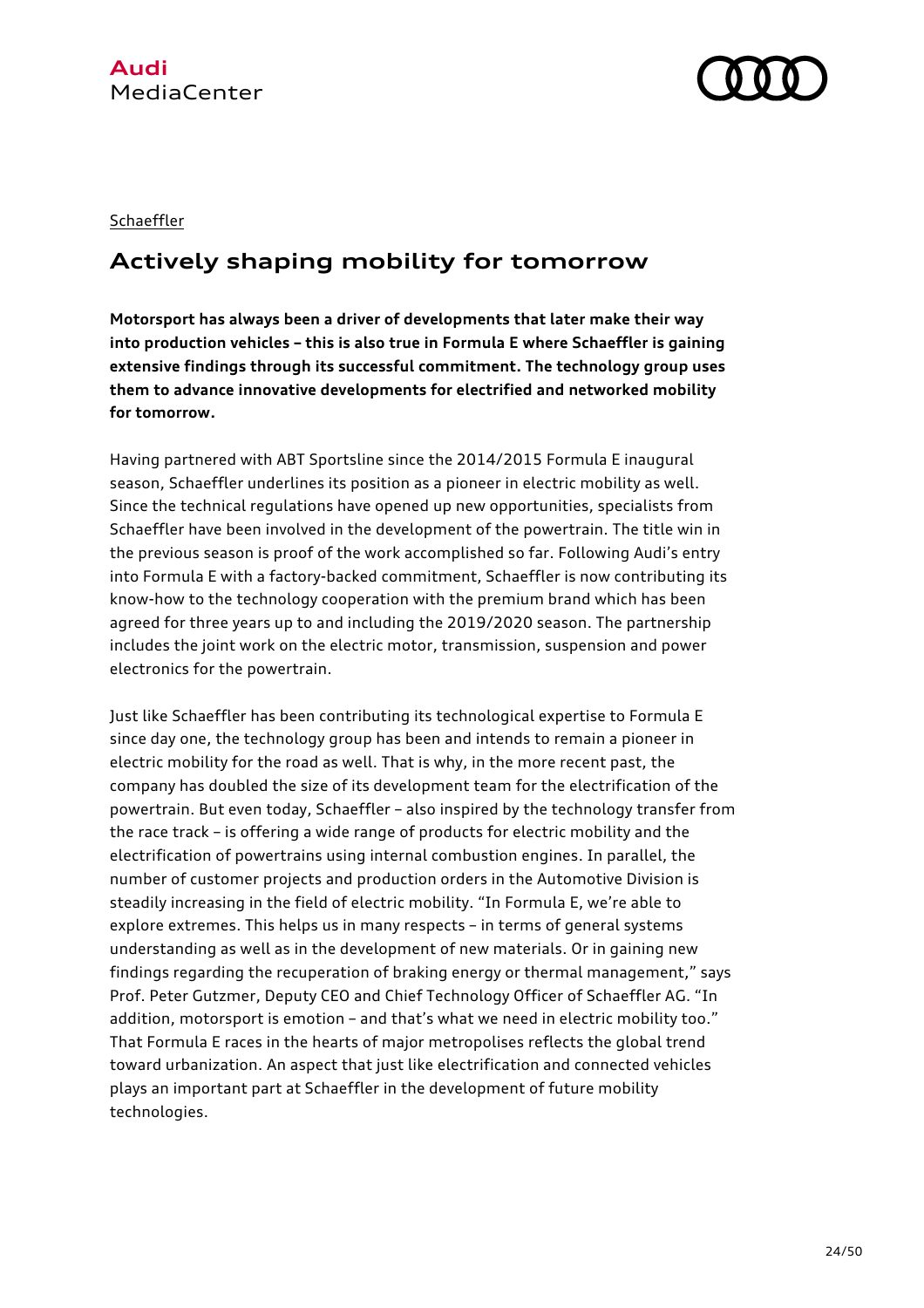



#### FIA Formula E

### **When a vision becomes reality**

**Formula E establishes a new era in motorsport: fully electric in the middle of the world's most fascinating metropolises and with a race format that is unique in the world to date. This concept thrills manufacturers, teams, fans, media and drivers alike. The road map for the future has been created.**

When Formula E presents its race car for the first time at the International Motor Show (IAA) in Frankfurt in fall of 2013 its founder, Alejando Agag, and FIA President Jean Todt are confronted with major skepticism: Can an electric racing series that holds its events in the middle of the city, pursuing completely new avenues, really work? Will there be teams, sponsors and drivers whose enthusiasm is sparked for this new type of motorsport?

Four years later, the answer is a clear yes. Within just three full seasons, Formula E has evolved into one of the absolute hot spots in the motorsport world. After Audi has joined now as the first German manufacturer to do so, BMW, Mercedes and Porsche have announced and confirmed their participation as well. Even at this point, brands such as Renault, DS, Jaguar and Mahindra are already in the field, plus startup companies from the electric mobility scene like NIO or Faraday Future.

"Obviously, this is the kind of development we were hoping to see a few years ago but, honestly speaking, did not expect so soon," says Alejandro Agag, the founder and CEO of Formula E which is based in London. Together with Jean Todt the Spaniard managed to inspire the enthusiasm of renowned racing teams, series partners and sponsors for their idea of a new motorsport era. "We didn't have more than a vision, a PowerPoint presentation and the backing of a strong team at the time, but very soon found a lot of support," says Agag.

The main reason for this is that right from the outset there are many things that Formula E does which differ from traditional racing series. They include an anticyclical race calendar that starts in late fall or early winter and extends into the summer of the following year. Instead of on permanent race tracks which are typically located far away from urban centers, Formula E races near-exclusively on temporary city street circuits. The venues read like a "Who is Who" of the most fascinating metropolises: Hong Kong, São Paulo, Mexico City, Paris, Berlin, Rome, New York and Montreal are just some of the examples of the current cities.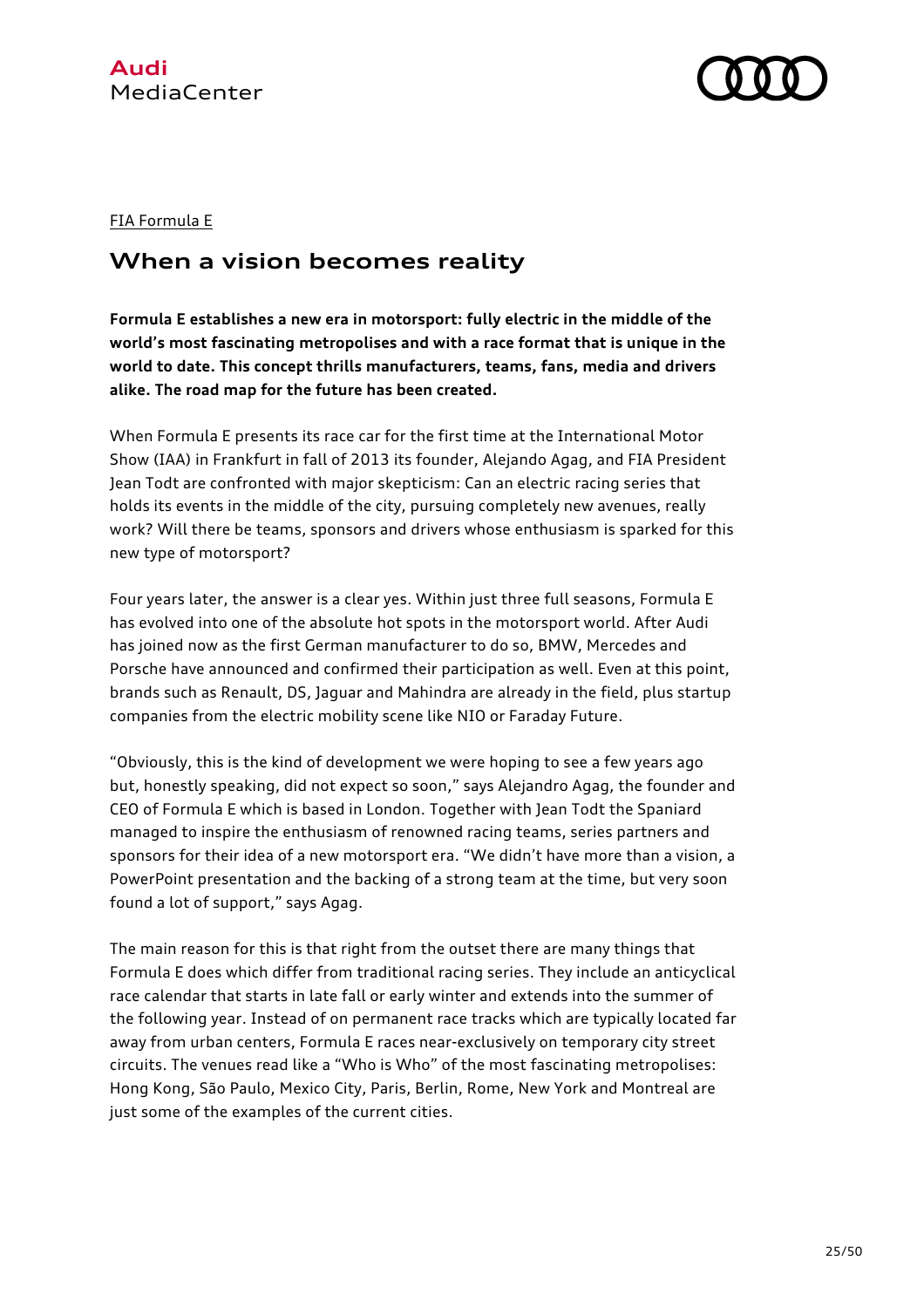

The spectators witness motorsport at close range in Formula E, presented in a compact, modern format. They arrive at the race track on foot, by bicycle or public transportation and within the space of a few hours experience an intensive program. Free practice, qualifying and the race are held in near-immediate succession. During the few breaks in between, the drivers go for autograph sessions or interviews to the E-Village where Formula E presents numerous attractions centered on electric mobility and future technologies to visitors as well.

Compared with other racing series such as Formula 1, Formula E is still a very young project, albeit one with a clear strategy for the future. To keep the series attractive and affordable, the promoter and the FIA have developed a binding road map that clearly defines the "guard rails" for the next few years. The objective is to ensure that even as the number of participating manufacturers increases two things will always take center stage without causing budgets to grow too much: the sport and developments that are exclusively relevant for transfer into production.

Consequently, central elements such as the chassis, battery, tires or brakes will remain specification parts for all teams and manufacturers in the next few years. Only the powertrain – consisting of the motor, transmission, parts of the suspension and the respective software – will continue to be open to proprietary developments. In addition, parameters such as the permitted power output in qualifying and the race or maximum permissible recuperation will successively increase. The road map is binding for at least the next five years, giving all the players planning certainty.

Formula E underpins its claim of being an innovative racing series with a young target group through its public relations activities as well. Together with teams and drivers, no other comparable series is equally active in various social media channels. The involvement of the fans culminates in FanBoost, a gimmick that is unique in international high-performance sports. In an online voting on the official website or Twitter, the three most popular drivers in the race receive a power boost for their overtaking maneuvers that may decide the outcome.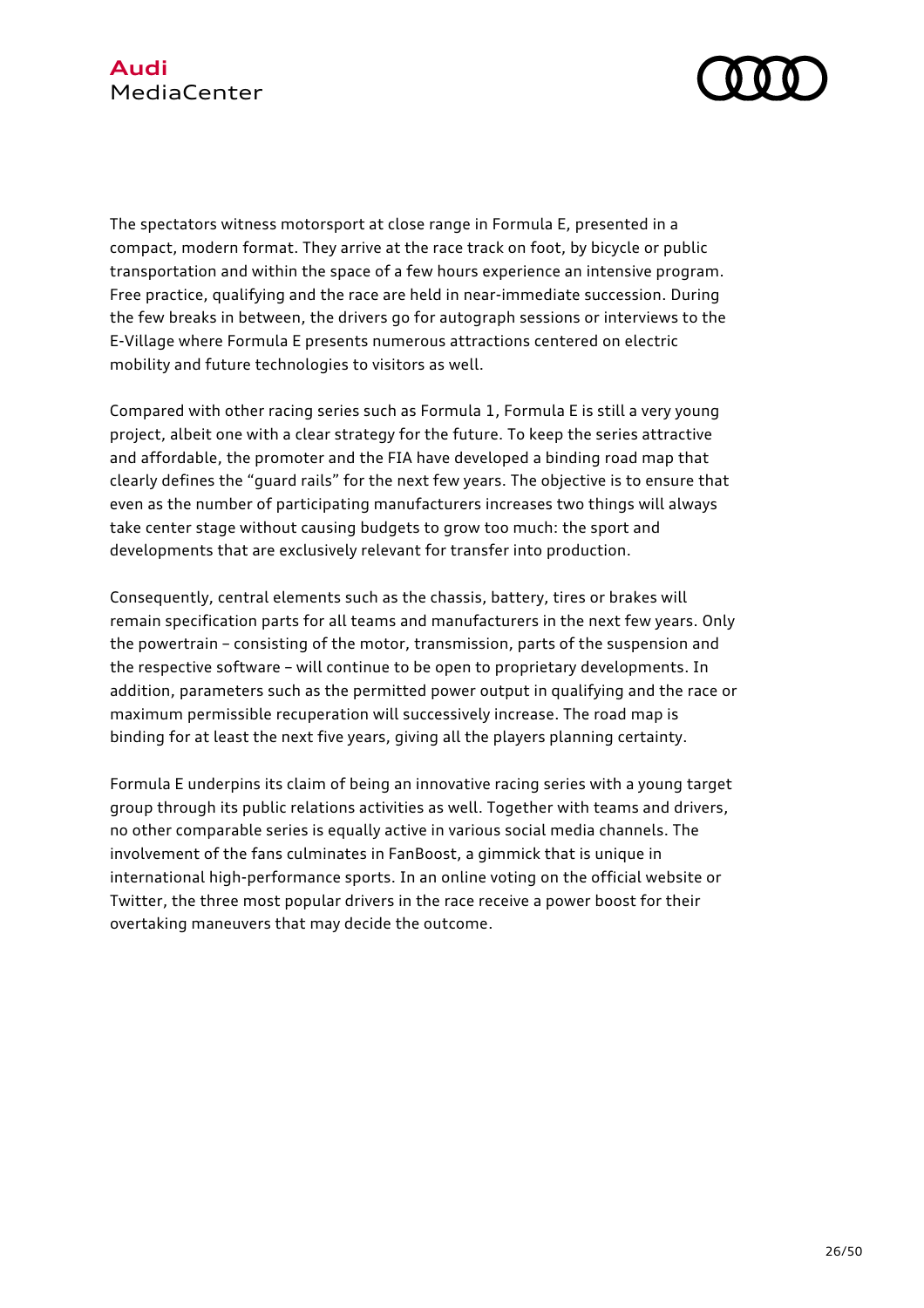



#### **Regulations**

### **How Formula E works**

#### **Format of a race weekend**

One of the many aspects unique to Formula E is that all the racing action takes place on a single day. A typical race day looks like this:

| Free practice 1 | 45 minutes                                                      |  |
|-----------------|-----------------------------------------------------------------|--|
| Free practice 2 | 30 minutes (at double-header events only on the first race day) |  |
| Qualifying      | 4 groups of 6 minutes each                                      |  |
|                 | (every driver has a timed lap with 200 kW output)               |  |
| Super Pole      | one lap each of the 5 fastest drivers                           |  |
| Race            | approx. 50 minutes                                              |  |

Double-header events are held on two days. Each race is treated like an independent E-Prix.

#### **Practice**

At each event, the drivers have the possibility to test in two free practice sessions. Both race cars are available to them. New in the 2017/2018 season: At double-header events, there will only be one free practice session on the second race day.

#### **Qualifying**

The 20 drivers are divided into four groups of five by the drawing of lots and each of them has six minutes to fight for an optimum grid position. Following the so-called "out lap" from the pit lane and one or several warm-up laps with 170 kW power output, a single "flying" lap may be driven at the full power of 200 kW. The five fastest drivers, irrespective from which group, participate in the Super Pole shootout in which every driver sets another timed lap at full power (200 kW). The starting grid results from the lap times posted in the Super Pole shootout (positions 1–5) and the group stage (positions 6–20).

#### **E-Prix**

The race or E-Prix begins with a standing start (no formation lap). The drivers initially line up on a dummy grid and slowly file into position for the race start. The race lasts about 50 minutes. About halfway through the race, the drivers visit their teams for a mandatory pit stop at which the car is changed. For the 2017/2018 season, the maximum power in race mode is raised from 170 kW to 180 kW.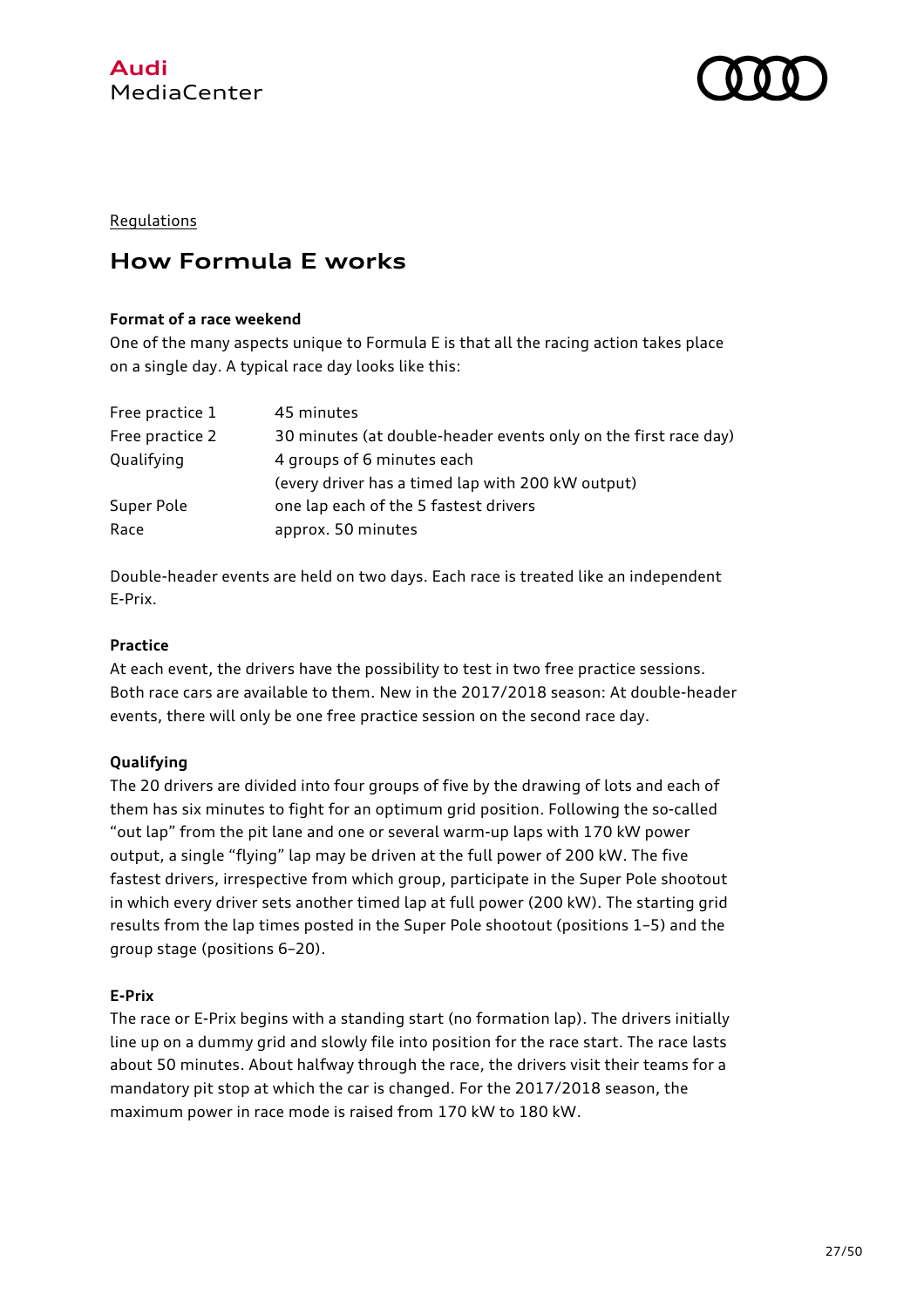

#### **FanBoost**

Formula E fans have the possibility to support their favorite drivers with an advantage in the race. To do so, they can vote before and during the first six minutes of the race via Twitter, the official Formula E website (fanboost.fiaformulae.com) and the Formula E app. The three drivers with the largest number of votes will receive the socalled FanBoost. It enables them to use an additional 100 kJ of energy once in a power window of 180 to 200 kW by pushing a button in the second car – in other words following the mandatory pit stop.

#### **Points**

The top ten in each race are awarded points using the standard FIA system analogous to Formula 1 and DTM:

| Position 1 | 25 points | Position 6  | 8 points |
|------------|-----------|-------------|----------|
| Position 2 | 18 points | Position 7  | 6 points |
| Position 3 | 15 points | Position 8  | 4 points |
| Position 4 | 12 points | Position 9  | 2 points |
| Position 5 | 10 points | Position 10 | 1 point  |

Three additional points are awarded for pole position. The driver with the fastest race lap earns an additional point – albeit since 2017/2018 season only if he/she finishes in the top ten at the same time. This is intended to prevent a driver who is no longer in contention in the race from specifically going after this additional point.

### **Championship**

Formula E consists of both a drivers' and a teams' championship. The end-of-season totals of the drivers are made up of their results in the races. The points scored by both drivers of a team are totaled throughout the season for the teams' championship.

#### **Tires**

Official tire supplier Michelin makes four new front and four new rear tires available to each driver at each event. In addition, all drivers can use a front and a rear tire each from the previous race. The tires are profiled.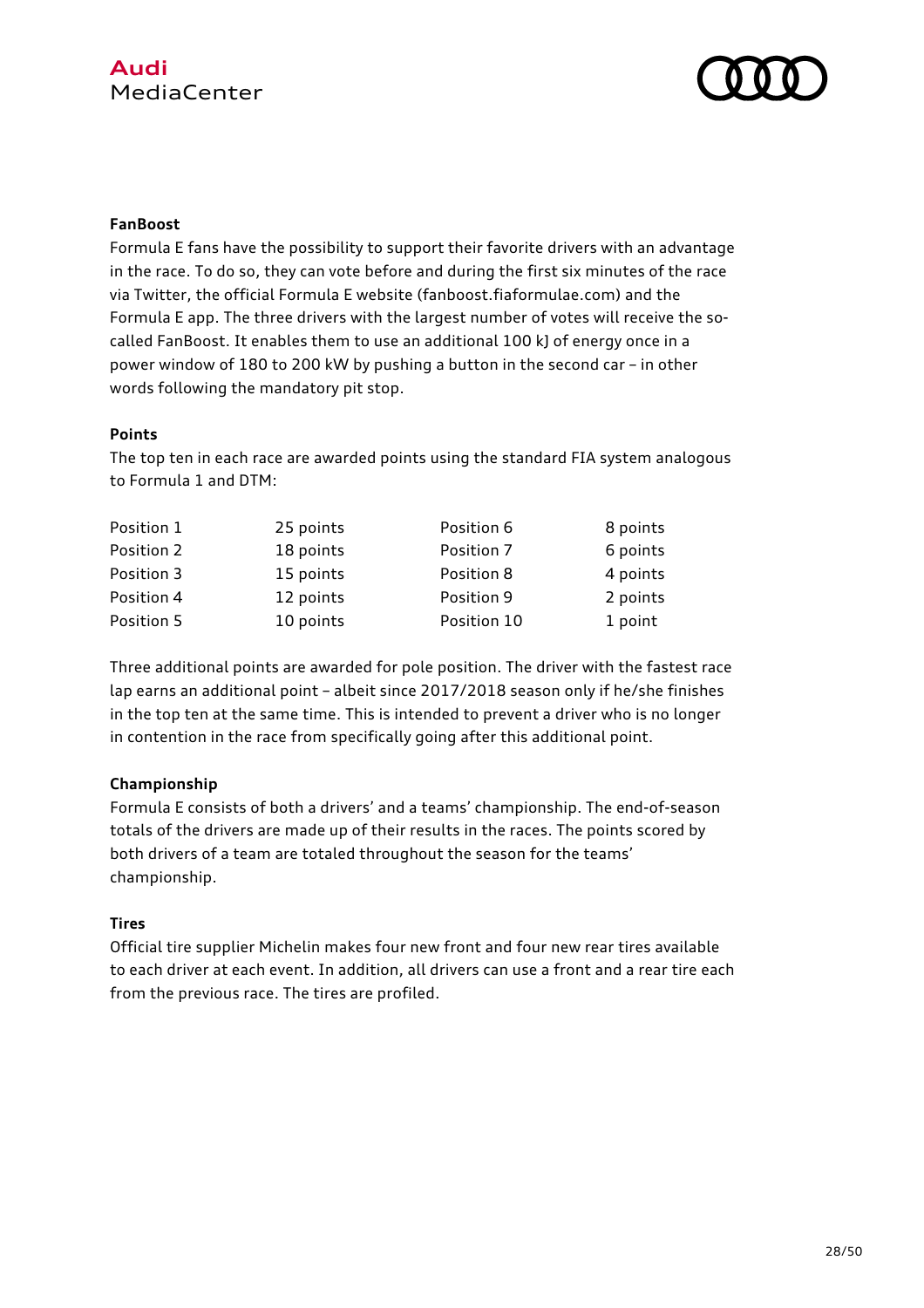

#### 2017/2018 season

# **World tour of five continents**

### **The fourth Formula E season again features an attractive calendar. It offers a mix of proven events and exciting new venues.**

A total of 14 races are scheduled for the 2017/2018 season, held in eleven metropolises on five continents. Africa, Asia, Europe, North America and South America are part of the Formula E world tour and Rome, Santiago de Chile, São Paulo and Zurich new venues. With that, the innovative electric racing series is visiting Italy, Chile, Brazil and Switzerland for the first time.

This Formula E season is the first to open with a double-header event. The E-Prix in Hong Kong on December 2 and 3, 2017 is hosting the first two Formula E races with official Audi participation and the racing debut of the new Audi e-tron FE04. As in the 2016/2017 season, two double headers in North America featuring two races each in New York (USA) and Montreal (Canada) will close the season.

Marrakesh (Morocco), Mexico City (Mexico), Paris (France) and Berlin (Germany) are on the calendar as before.

The calendar has been deliberately designed for the race cars and the teams' equipment to travel distances which are as short as possible – and the larger distances typically by ship. The season kicks off in Asia. Subsequently, Formula E travels via Africa and South America to Europe and to North America at the end of the season.

A unique facet of Formula E is that free practice, qualifying and the race all take place on a single day. At the double-header events, there are two near-identical race days on Saturday and Sunday which are rated separately.

The E-Prix events of Formula E can be watched live on television around the globe – most of them on free-to-air TV. In Germany, the Discovery Group, which includes Eurosport and DMAX, holds the rights.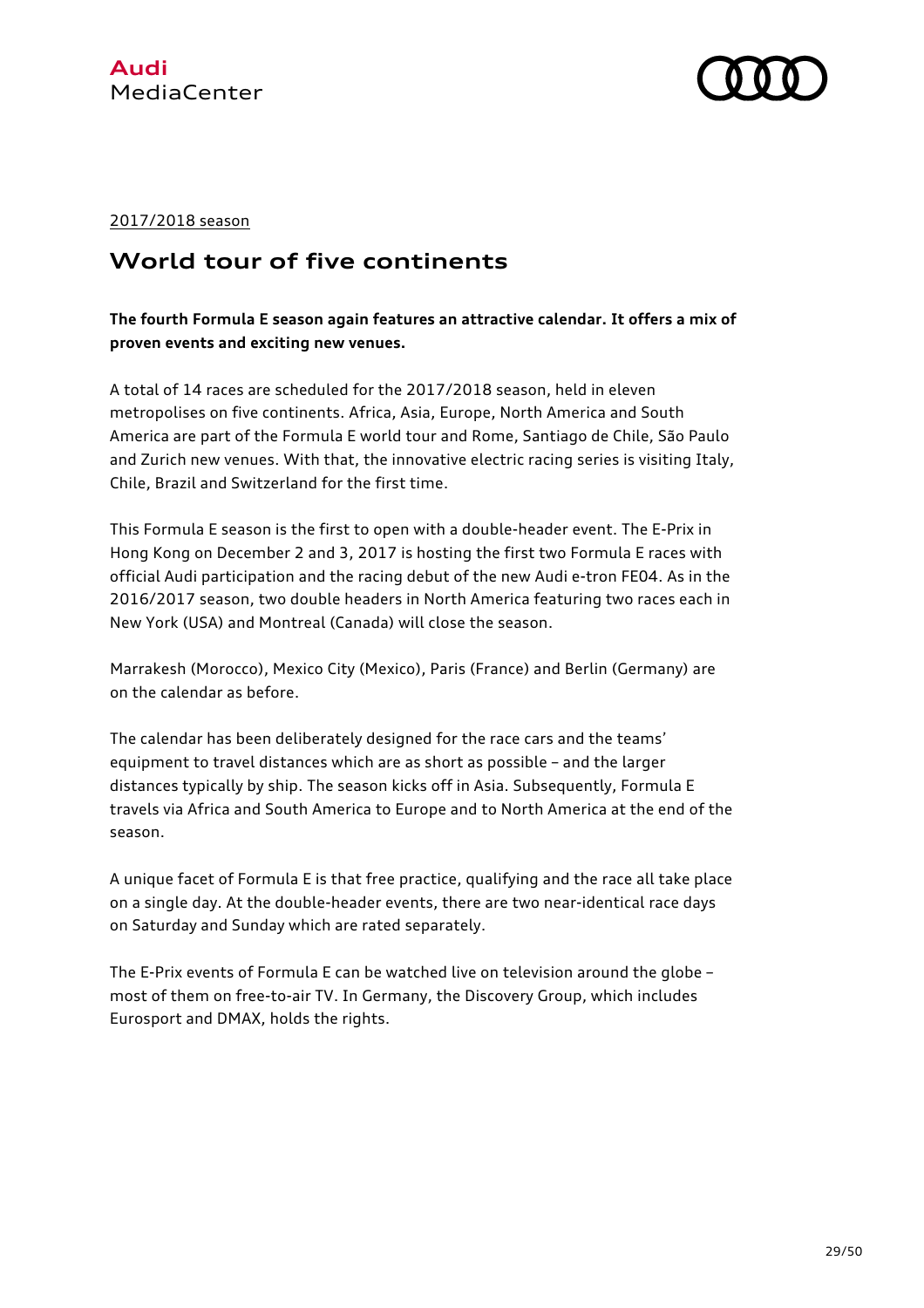



### Calendar

# **2017/2018 Formula E events**

| December 2, 2017 | Hong Kong (HK)          |
|------------------|-------------------------|
| December 3, 2017 | Hong Kong (HK)          |
| January 13, 2018 | Marrakesh (MA)          |
| February 3, 2018 | Santiago de Chile (RCH) |
| March 3, 2018    | Mexico City (MEX)       |
| March 17, 2018   | São Paulo (BR)          |
| April 14, 2018   | Rome (I)                |
| April 28, 2018   | Paris (F)               |
| May 19, 2018     | Berlin (D)              |
| June 9, 2018     | Zurich (CH)             |
| July 14, 2018    | New York (USA)          |
| July 15, 2018    | New York (USA)          |
| July 28, 2018    | Montreal (CDN)          |
| July 29, 2018    | Montreal (CDN)          |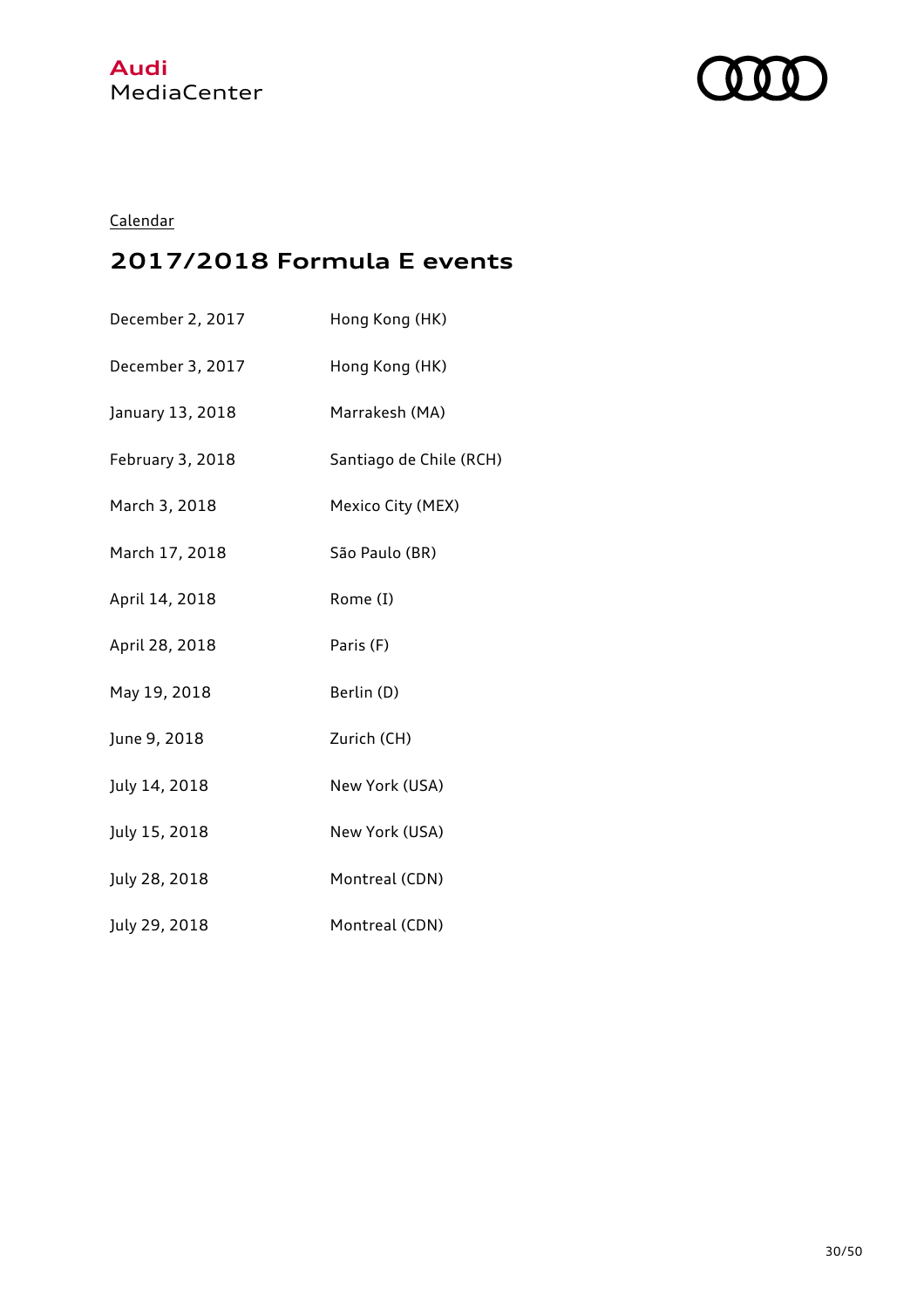



Races  $1 + 2$ 

# **Hong Kong (HK)**

#### **Facts and figures**

Date: December 2/3, 2017 Track name: Hong Kong Central Harbourfront Circuit Track length: 1.86 kilometers Turns: 10 Top speed: approx. 200 km/h Fastest/slowest turn: approx. 110/30 km/h Previous winners: Sébastien Buemi (2016) Best result of Audi Sport ABT Schaeffler: 2nd, Lucas di Grassi (2016) Lap record, qualifying: Nelson Piquet jr., 1m 03.099s (2016) Lap record, race: Felix Rosenqvist, 1m 02.947s (2016)

#### **Lucas di Grassi about the races**

"Hong Kong is great. Before last season, no motorsport event had ever been held in the heart of this Asian metropolis. The race track has a very long straight with good possibilities for overtaking. It is followed by a technically very challenging part with many tight turns. Plus, the surface changes from tarmac to concrete. Unlike in the previous seasons, Formula E in 2017/2018 will open with a double header. The effort to be invested for everyone in the team, from mechanic to driver, is much greater. On the other hand, you have a lot more time to keep optimizing the car throughout the weekend. Last season, we achieved good results at double-header events."

#### **Additional info about Hong Kong**

More than seven million residents live in Hong Kong in a very small area. Still, the city is a pioneer in urban mobility, according to surveys. Only eight percent of the population use bicycles and privately owned cars, respectively. In most European big cities, 40 to 70 percent use cars. In Hong Kong, a near-perfect public transit system is the solution to avoid the threat of total gridlock. Effective subway, bus line and van systems haul residents and tourists around the clock. A weak area in Hong Kong is the rudimentary car-sharing and bicyle-path networks.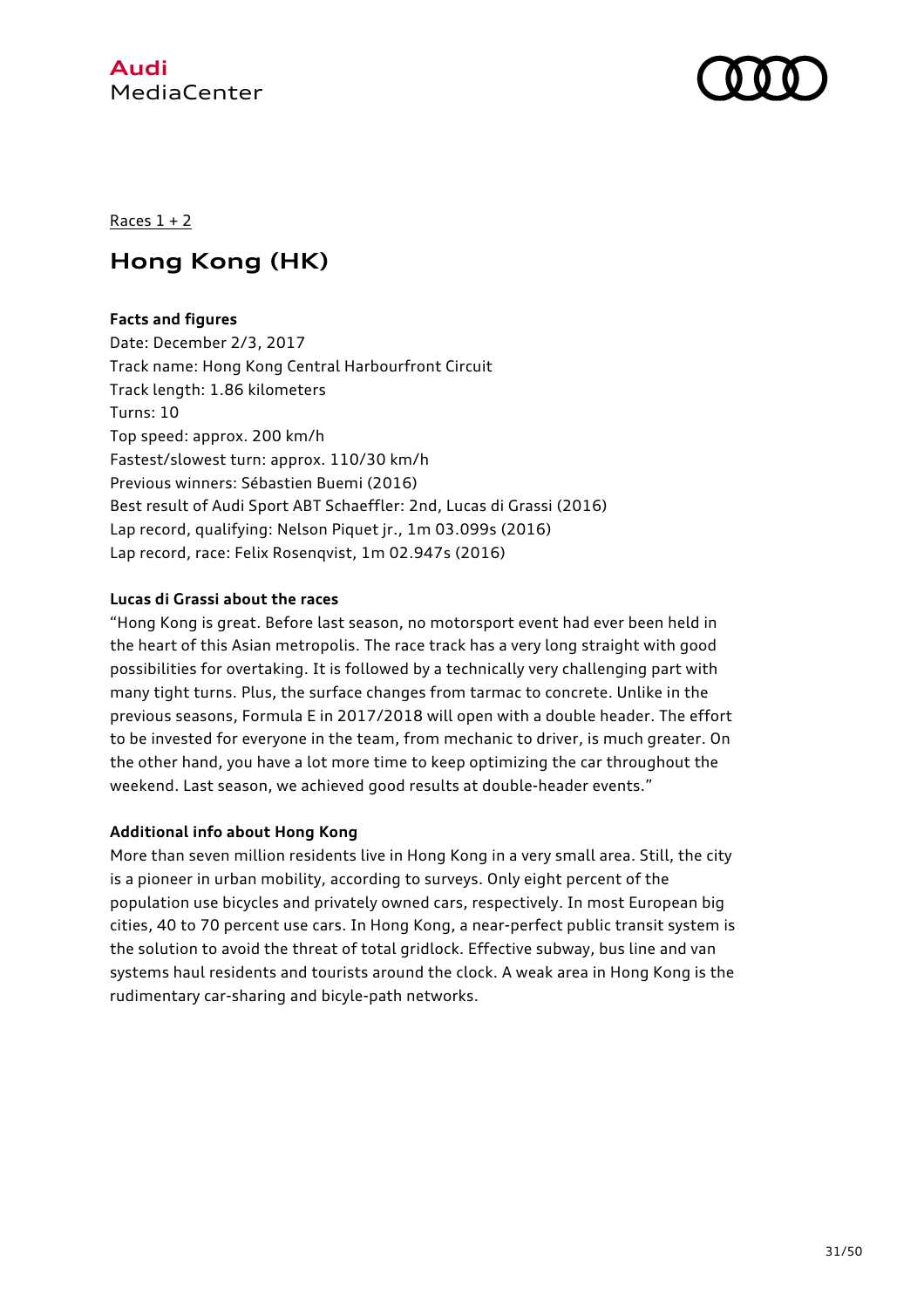

#### Race 3

# **Marrakesh (MA)**

#### **Facts and figures**

Date: January 13, 2018 Track name: Circuit International Automobile Moulay El Hassan Track length: 2.971 kilometers Turns: 12 Top speed: approx. 200 km/h Fastest/slowest turn: approx. 105/50 km/h Previous winners: Sébastien Buemi (2016) Best result of Audi Sport ABT Schaeffler: 5th, Lucas di Grassi (2016) Lap record, qualifying: Jean-Éric Vergne, 1m 20.993s (2016) Lap record, race: Loïc Duval, 1m 22.600s (2016)

#### **Daniel Abt about the race**

The Marrakesh E-Prix is the only Formula E race held in Africa. Marrakesh differs greatly from the other events in terms of atmosphere, culture and people. Last season, we rode camels on Friday – that was definitely special. We drive on a permanent race track which is very similar to a city circuit though. There are many walls you should stay clear of and some of the hotels are within the circuit."

#### **Additional info about Marrakesh**

Mobility in the "Pearl of the South" offers many facets. The Kingdom of Morocco has the best-developed railway system in North Africa. Marrakesh, with a population of just under one million the country's fourth-biggest city, has an important role due to its central location. The ultramodern and clean central station featuring traditional oriental architecture is a real showpiece. Within Marrakesh's boundaries, local residents and tourists can use a wide range of transportation: buses, share-taxis or even horse-drawn carriages. The use of a rental car is not advisable.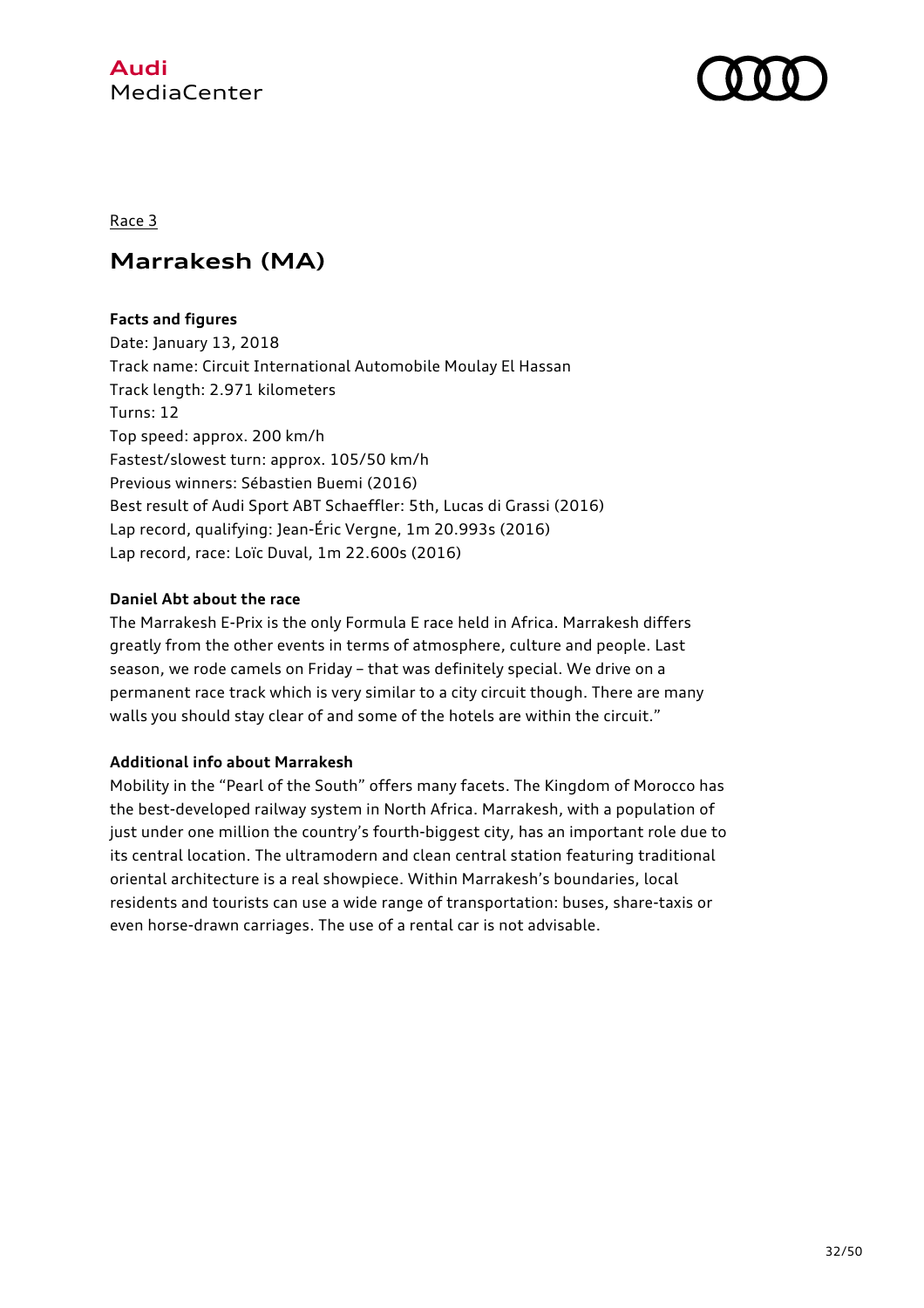



#### Race 4

### **Santiago de Chile (RCH)**

#### **Facts and figures**

Date: February 3, 2018 Track name: tba Track length: tba Turns: tba

#### **Lucas di Grassi about the race**

"Chile is an important country in South America. I've personally been to Chile several times, mainly for skiing. Having another event in South America means a lot to me. Santiago de Chile is only a four hour's flight away from my hometown São Paulo."

#### **Additional info about Santiago de Chile**

Nearly one million vehicles in Chile's capital Santiago de Chile account for 37 percent of the total number of vehicles in this South American country. So one in seven of the more than seven million inhabitants owns a car. Although this is relatively little for a big city, the main traffic arteries are permanently clogged during rush hour. Still, for tourists for example it pays to rent a car because Santiago's geographic location close to mountains and beaches offers interesting opportunities for sightseeing trips. Inside the city, it is best to get around on the Metro de Santiago. The Santiago subway has the largest rail network in South America and after its counterparts in Buenos Aires and São Paulo is the third-oldest one there.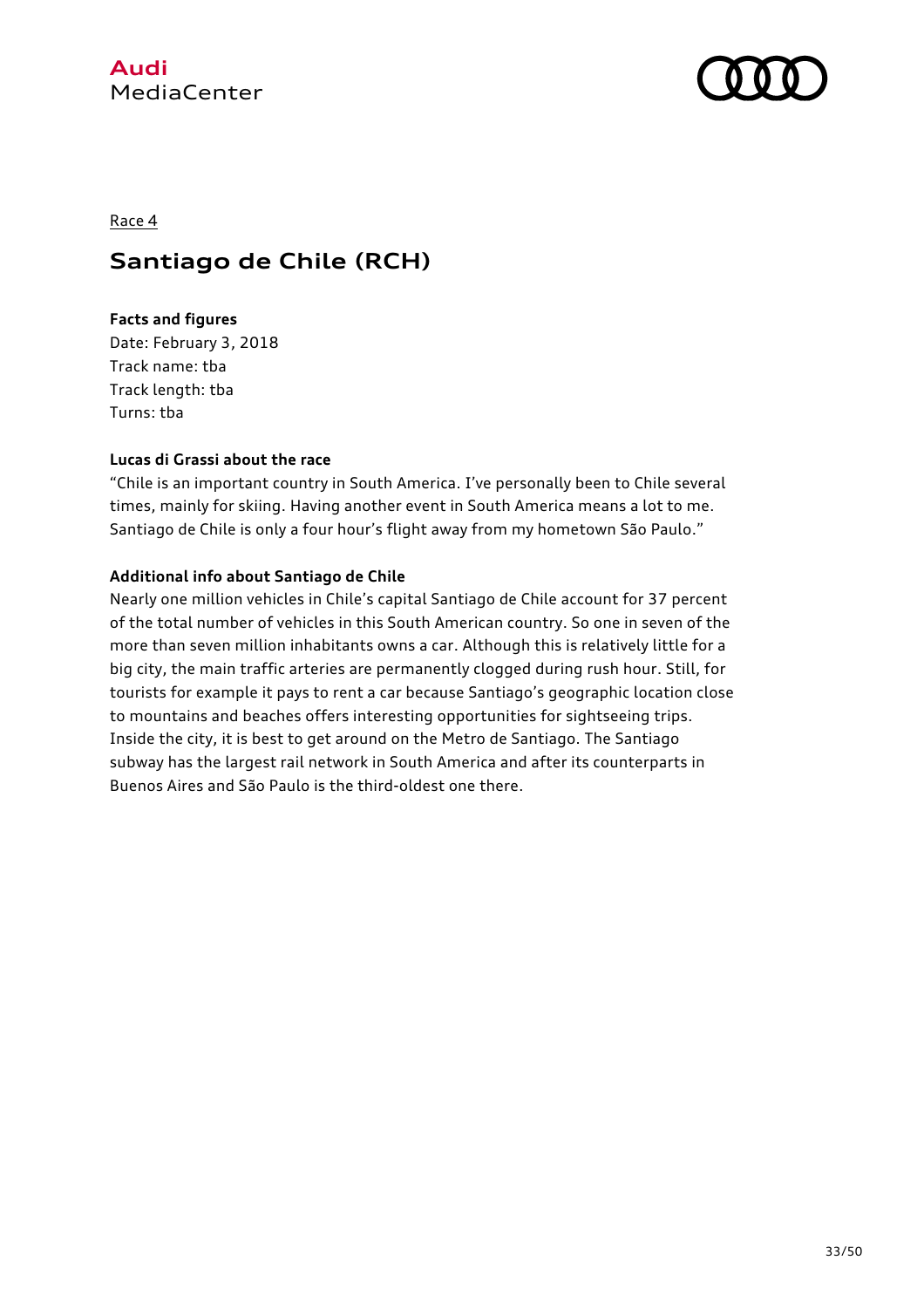

#### Race 5

# **Mexico City (MEX)**

#### **Facts and figures**

Date: March 3, 2018 Track name: Autódromo Hermanos Rodríguez Track length: 2.093 kilometers Turns: 18 Top speed: approx. 205 km/h Fastest/slowest turn: approx. 170/50 km/h Previous winners: Lucas di Grassi (2017), Jérôme D'Ambrosio (2016) Best result of Audi Sport ABT Schaeffler: 1st, Lucas di Grassi (2017) Lap record, qualifying: Oliver Turvey, 1m 02.712s (2017) Lap record, race: Sébastien Buemi, 1m 03.102s (2017)

#### **Lucas di Grassi about the race**

"My memories of the Mexican E-Prix are mixed. In the 2015/2016 season, I crossed the finish line in position one and was subsequently disqualified. Last season, I celebrated my first regular victory there. The track suits us well. So as far as that goes, I hope that we're going to do well again next season. The Mexican fans are so passionate – it's always very enjoyable to race there."

#### **Additional info about Mexico City**

20 million people live in the metropolitan area of Mexico City and nearly nine million in the core of the city. More than four million passenger cars, 120,000 taxis, 28,000 buses and tens of thousands of trucks travel daily in and around Mexico's capital city – these are the facts. And the results: According to the "IBM Commuter Pain Index," the 300,000 commuters need almost three hours per day to get to work in the business districts. By contrast, the mobility situation looks better within the conurbation. Local residents and tourists can choose their preferred means of transportation in an effectively developed public transit system: radio cabs, buses or the subway with a total of 195 stations.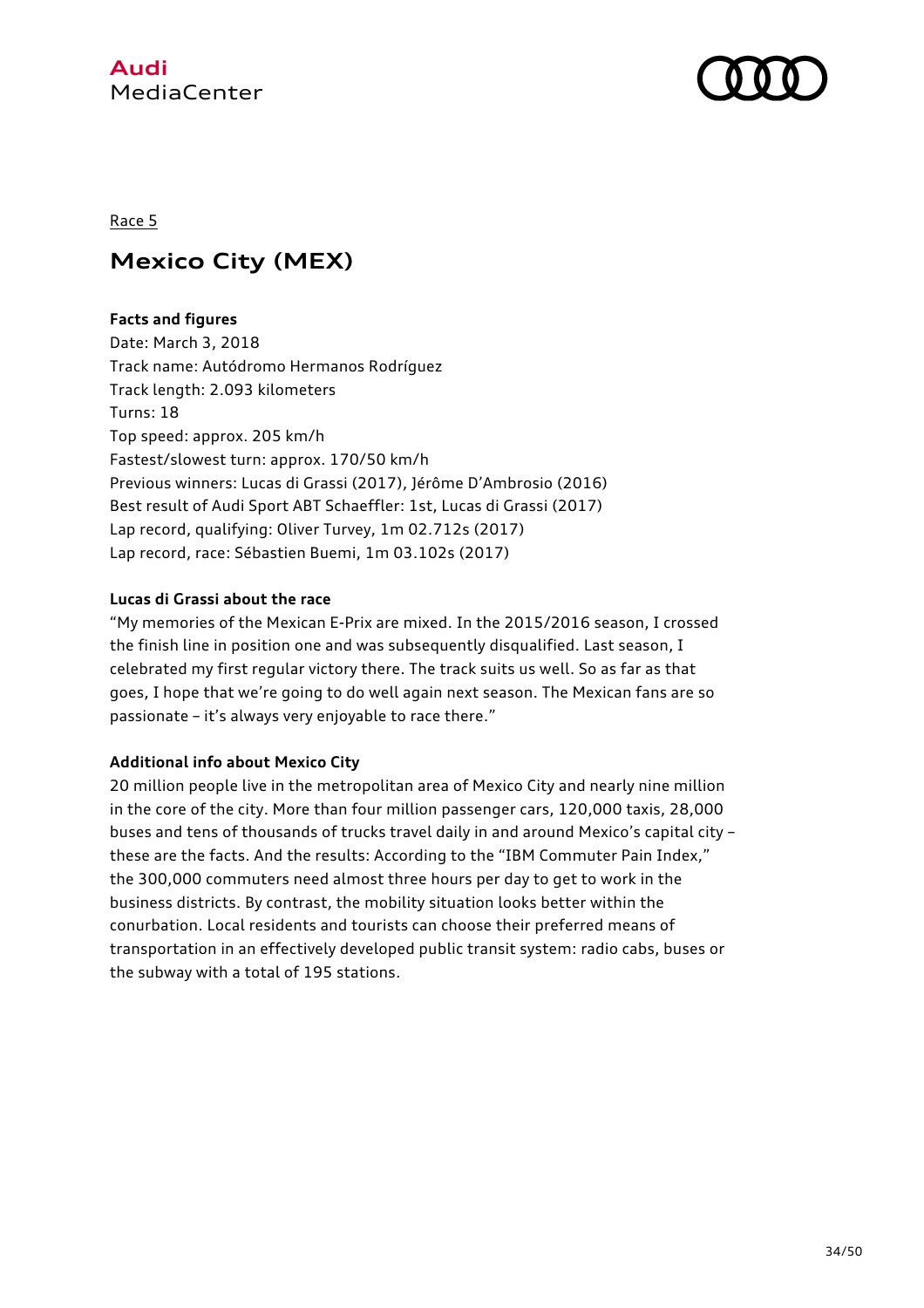



Race 6

# **São Paulo (BR)**

#### **Facts and figures**

Date: March 17, 2018 Track name: tba Track length: tba Turns: tba

#### **Lucas di Grassi about the race**

"An event held in my hometown makes a dream come true for me. One part of the race track will be located in a section with all-year grandstands set up for events such as carnival. Ample lighting is available as well, so in that respect it would be possible to hold the race at dusk and the podium ceremony in the dark. I would personally be delighted about that."

#### **Additional info about São Paulo**

São Paulo ranks among the cities that are most prone to traffic jams in the world. The metropolitan area of 8,000 square kilometers covers only one thousandths of the country's total area, however, with some 20 million residents is home to a tenth of the total population. The average time it takes to travel from a suburb to the center of the city is two and a half hours. On the opening day of the 2014 FIFA World Cup, the city registered the longest traffic jam in its history, amounting to 344 kilometers. Patience is also required when using São Paulo's public transit systems. Although buses move a lot faster in their priority lanes, they are heavily overcrowded during rush hour. The Metrô São Paulo subway that was opened in 1973 has an outstanding state of technology. Trains run every 100 seconds.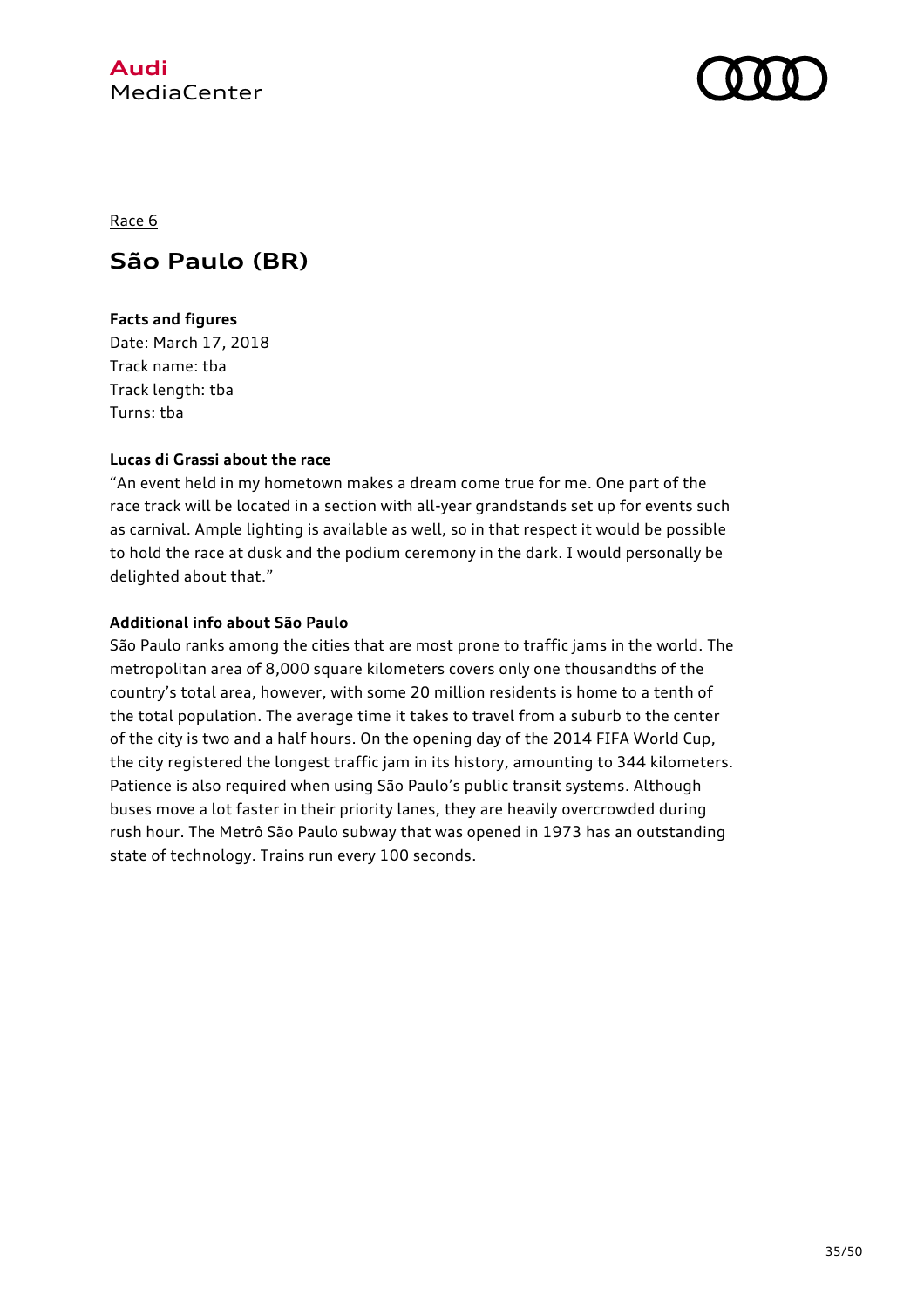

Race 7

# **Rome (I)**

### **Facts and figures**

Date: April 14, 2018 Track name: tba Track length: tba Turns: tba

#### **Daniel Abt about the race**

"For the series, Rome as a venue is obviously a big name. I've never been there myself, but I'm always happy when Formula E goes to new cities. For us drivers, that always means preparing twice as well. Two, three weeks before the event, the teams receive a specific track layout that is then fed into the race simulators. And then the name of the game is: practice, practice, practice. After all, we only have that one day to deliver our performance in Formula E."

#### **Additional info about Rom**

The "Eternal City" is known above all for its wealth of spectacular sights. It is advisable not to explore them in public traffic because the Italian capital is struggling with massive traffic problems. Due to the star-shaped street system, the only opportunity that practically exists is to travel on the typically clogged ring-road or through the historic center. In the center, areas where traffic is limited between 6 AM and 6 PM provide some relief. The public transit system in Rome includes buses, trackless trolleys, streetcars, commuter trains and subways. A third subway line was just recently opened in 2014.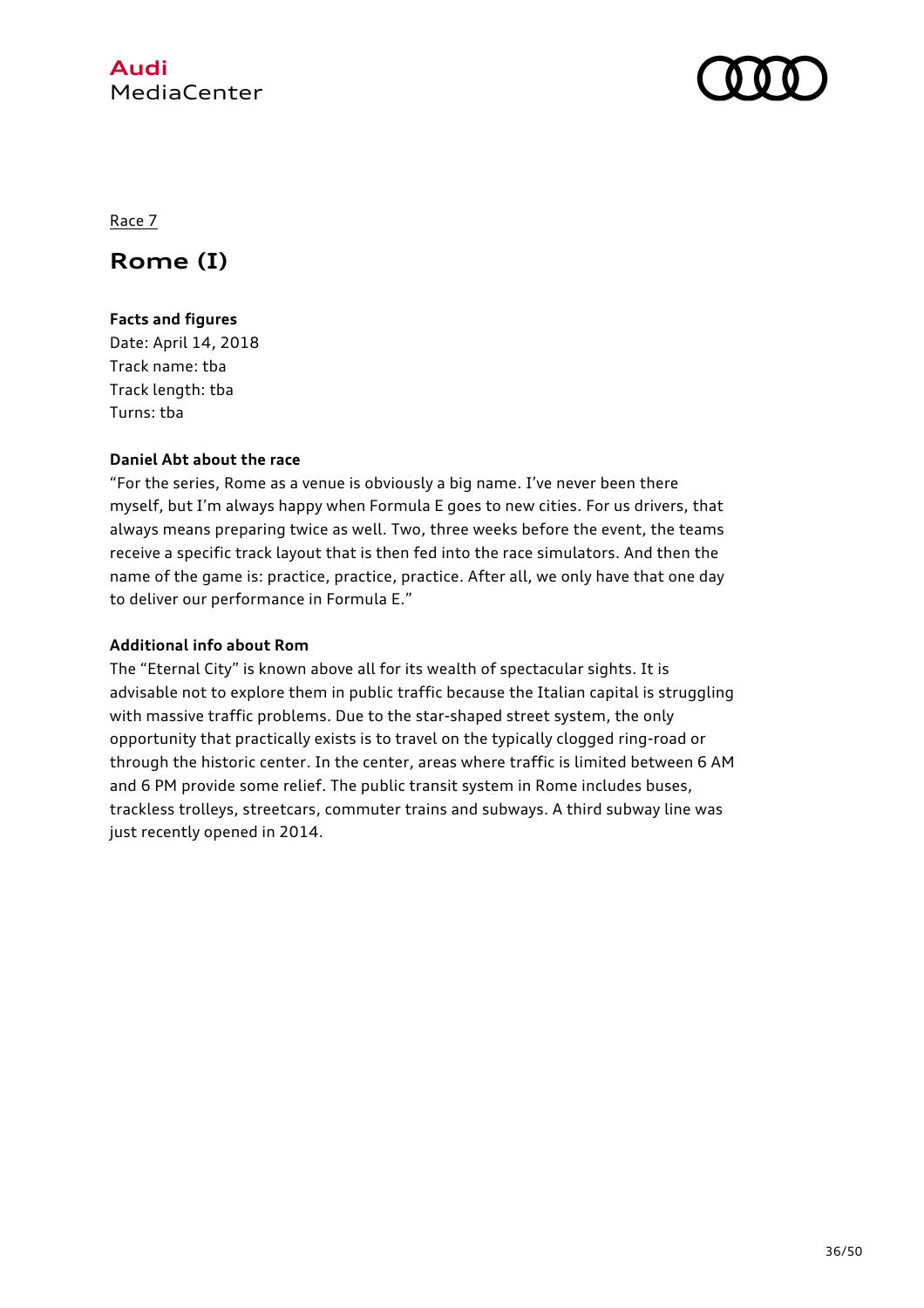

#### Race 8

### **Paris (F)**

#### **Facts and figures**

Date: April 28, 2018 Track name: Circuit des Invalides Track length: 1.92 kilometers Turns: 14 Top speed: approx. 190 km/h Fastest/slowest turn: approx. 120/45 km/h Previous winners: Sébastien Buemi (2017), Lucas di Grassi (2016) Best result of Audi Sport ABT Schaeffler: 1st, Lucas di Grassi (2016) Lap record, qualifying: Sam Bird, 1m 01.514s (2016) Lap record, race: Nick Heidfeld, 1m 02.323s (2016)

#### **Lucas di Grassi about the race**

"In the 2015/2016 season, I won the first ever Paris E-Prix. Last season didn't go well for us there at all. Generally, though, this location is one of the most beautiful of all. I suppose that nobody imagined that in motorsport there might ever be a race held not far from the Eiffel Tower. But Formula E has made it happen. The race track is technically very challenging. There are only few overtaking opportunities. The weather in Paris can be very changeable. On Saturday last season, we had heavy rain. The Formula E cars are pretty difficult to control in rain."

#### **Additional info about Paris**

As a driver who is not familiar with the local conditions you will have a hard time in Paris. An alignment of the streets that is hard to grasp, traffic jams galore, huge traffic circles and hardly any places to park. Plus, there is the continually clogged "boulevard périphérique." The result: In winter 2016, a huge cloud of smog robbed the "City of Love" of its charm. Car traffic in Paris and 22 surrounding communities was heavily restricted for several days. Those who would like to contribute their fair share to environmental protection in Paris should use public transportation. The world-famous Métro is the ideal means to do so. 16 lines haul more than five million people per day back and forth between some 300 stations.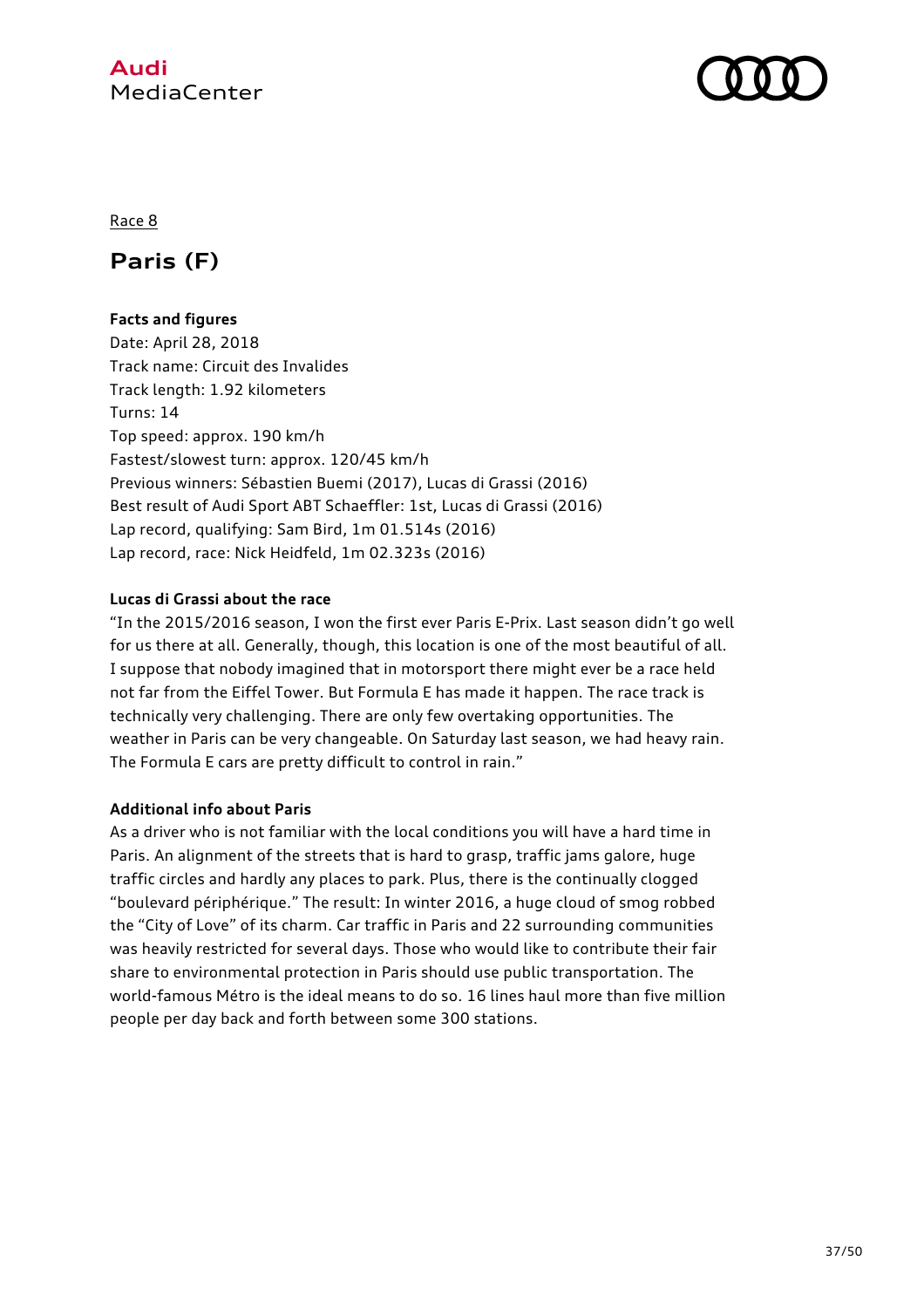

#### Race 9

# **Berlin (D)**

#### **Facts and figures**

Date: May 19, 2018 Track name: Tempelhof Circuit Track length: 2.277 kilometers Turns: 10 Top speed: approx. 190 km/h Fastest/slowest turn: approx. 140/50 km/h Previous winners: Felix Rosenqvist, Sébastien Buemi (2017), Sébastien Buemi (2016) $^1$ , Jérôme D'Ambrosio (2015) $^2$ Best result of Audi Sport ABT Schaeffler: 2nd, Lucas di Grassi (2017) Lap record, qualifying: Sam Bird, 1m 07.805s (2017) Lap record, race: Maro Engel, 1m 09.509s (2017)

<sup>1</sup>Race in the heart of Berlin  $^{2}$ Race on another track configuration of the Tempelhof Circuit

#### **Daniel Abt about the race**

"Berlin is my race on home soil and therefore is the great highlight on the calendar for me. Friends, family, partners, sponsors – they're all going to be there and cheer me on. In the last three seasons, we've always had very nice, well-attended events in Germany. The trace track is also very special, as we race on a former airfield. It's not classic street tarmac – you can tell that while driving."

#### **Additional info about Berlin**

1.7 million registered vehicles travel on Berlin's public road network with a total length of 5,400 kilometers. 77 kilometers of federal autobahns alone are routed through the city, posing a burden to humans and nature. Berlin has addressed the latter issue in particular by imposing temporary speed limits. In spite of the large number of passenger cars, Berlin residents on average cover four in ten distances on foot or by bicycle. Accordingly, non-motorized means of transportation are important in the German capital.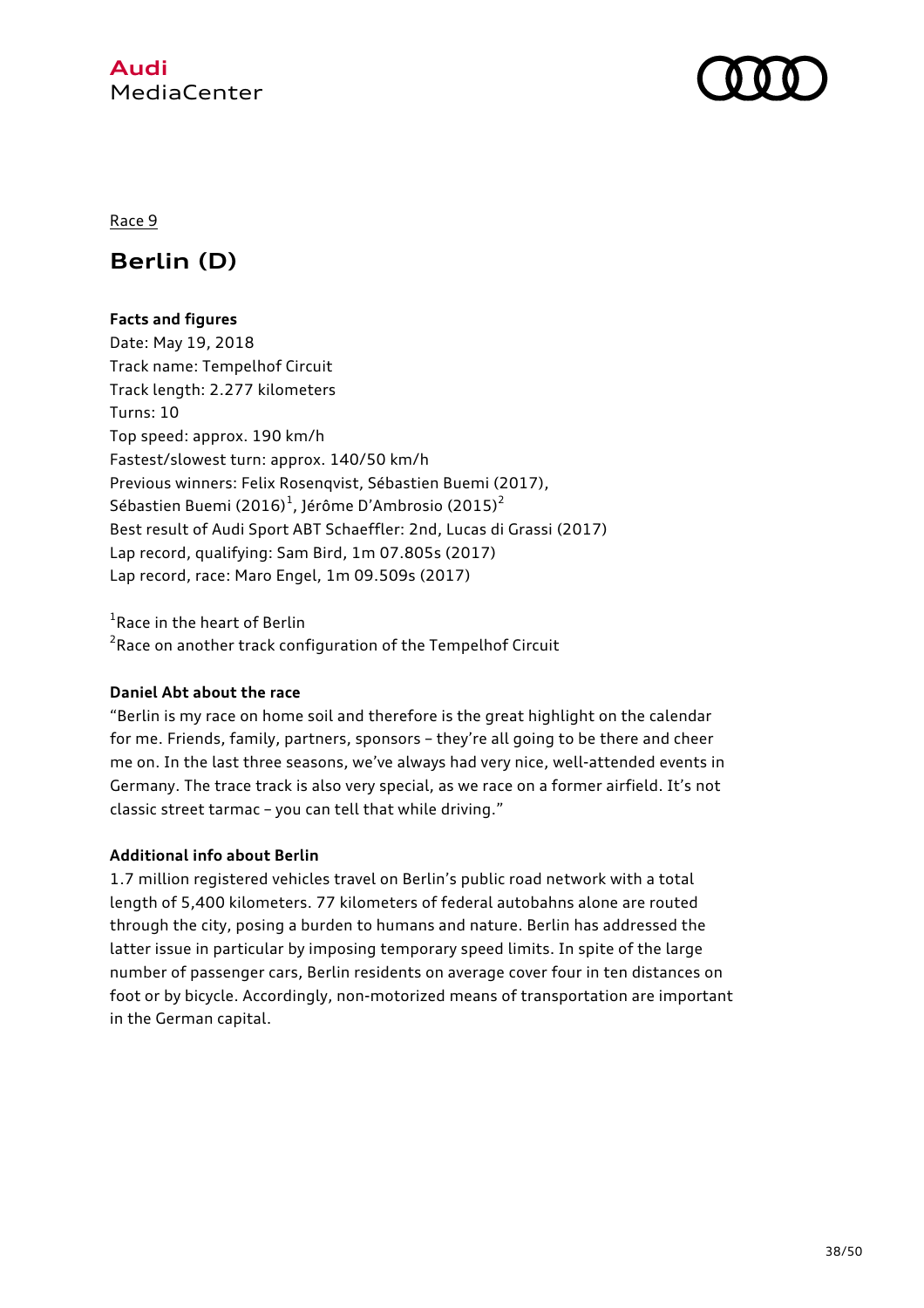



Race 10

# **Zurich (CH)**

#### **Facts and figures**

Date: June 9, 2018 Track name: tba Track length: tba Turns: tba

#### **Daniel Abt about the race**

"Looking at it from my home town of Kempten, Zurich is even closer than Berlin, so I have a direct link to Switzerland in that respect too. In recent years, there's always been talk about Switzerland wanting to host a Formula E race – and now it worked out. Switzerland is generally a country that is enthusiastic about motorsport."

#### **Additional info about Zurich**

Zurich has a widely branched, modern public transportation network that is unrivaled in the world: trams, buses, ships, commuter trains and cable cars form a dense and efficient public transportation offering. In spite of the well-developed public transit system, the burden posed by privately owned motor vehicles is considerable. Due to the city's further urban development, continuing urban sprawl into larger areas and the trend toward a recreational society, an increase in traffic volume can be expected. According to "Strategies Zurich 2025," the largest city in Switzerland responds to the growing mobility needs by expanding public transit systems, improvements for pedestrian and bicycle traffic and an attractive design of public space.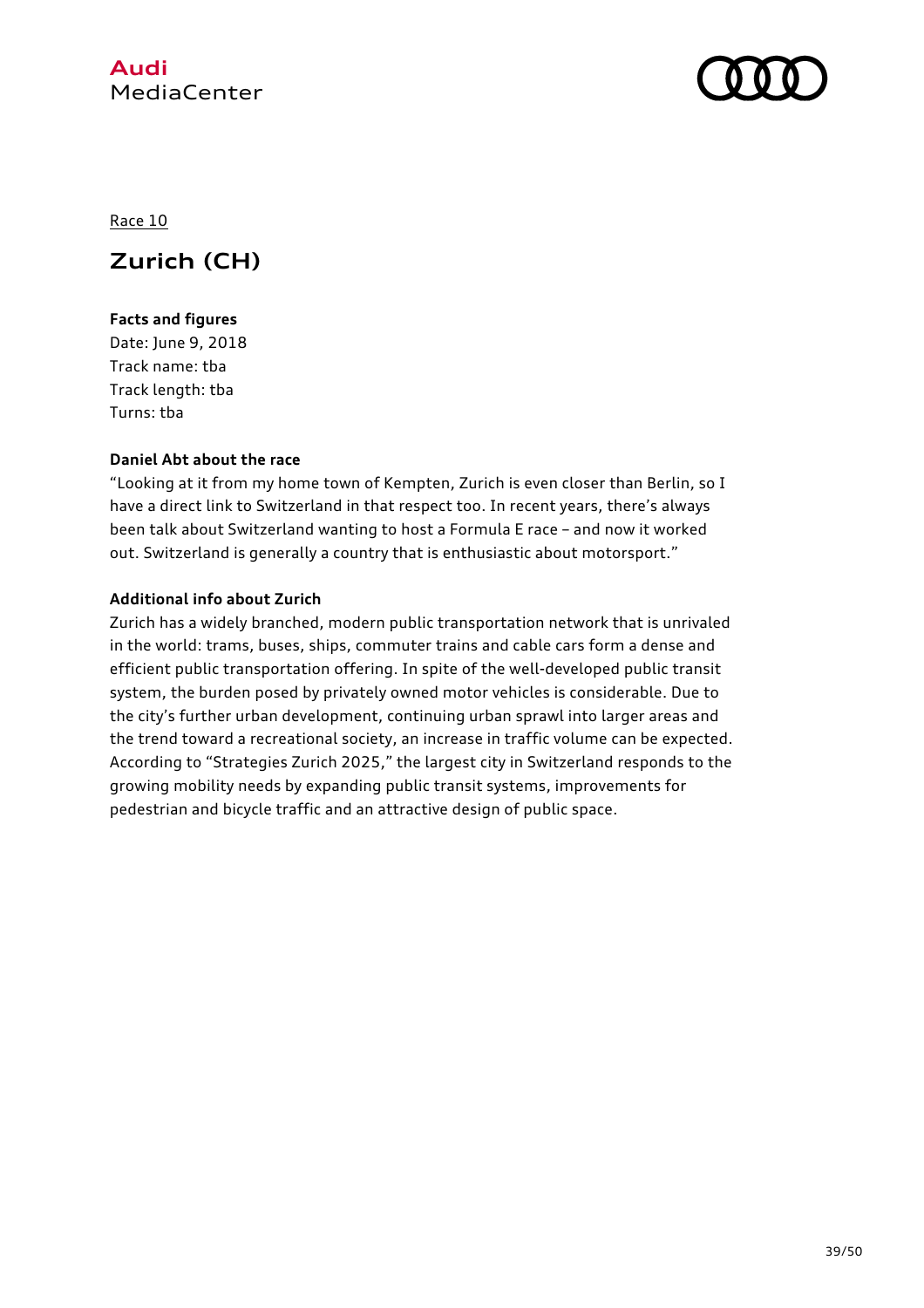



Races 11 + 12

# **New York (USA)**

#### **Facts and figures**

Date: July 14/15, 2018 Track name: Brooklyn Circuit Track length: 1.953 kilometers Turns: 10 Top speed: approx. 200 km/h Fastest/slowest turn: approx. 140/30 km/h Previous winners: Sam Bird, Sam Bird (2017) Best result of Audi Sport ABT Schaeffler: 4th, Lucas di Grassi (2017) Lap record, qualifying: Pierre Gasly, 1m 02.080s (2017) Lap record, race: Maro Engel, 1m 03.883s (2017)

#### **Daniel Abt about the races**

"There's not much that needs to be said about New York. It's one of the most important cities in the world. It's great that Formula E held a race in the center of the city for the first time. From a sporting point of view, the New York E-Prix last season was pretty nerve-wracking for me. Especially on the first race day, things were going pretty well for me before, in position three shortly before the finish, I just coasted, which was not my fault. I still have a score to settle with New York. The track is very narrow and in some of the tight turns the cars get caught in an extreme traffic jam – especially right after the start. Overtaking is not easy without having brief contact now and then."

#### **Additional info about New York**

The Globalization and World Cities Research Network (GaWC) in its most recent index of the world's most important cities awarded the highest possible rating of Alpha++ to New York. So the 8.5 million residents, nearly 20 million in the metropolitan area and 50 million tourists per year can consider themselves lucky. In terms of public transit, the U.S. megacity has earned best marks. The subway is fast, air conditioned and very cheap. Some 6,000 cars on 27 lines haul 4.5 million passengers daily between nearly 500 metro stations. An iconic vehicle in the traffic above ground and practically a symbol of the city is the "yellow cab."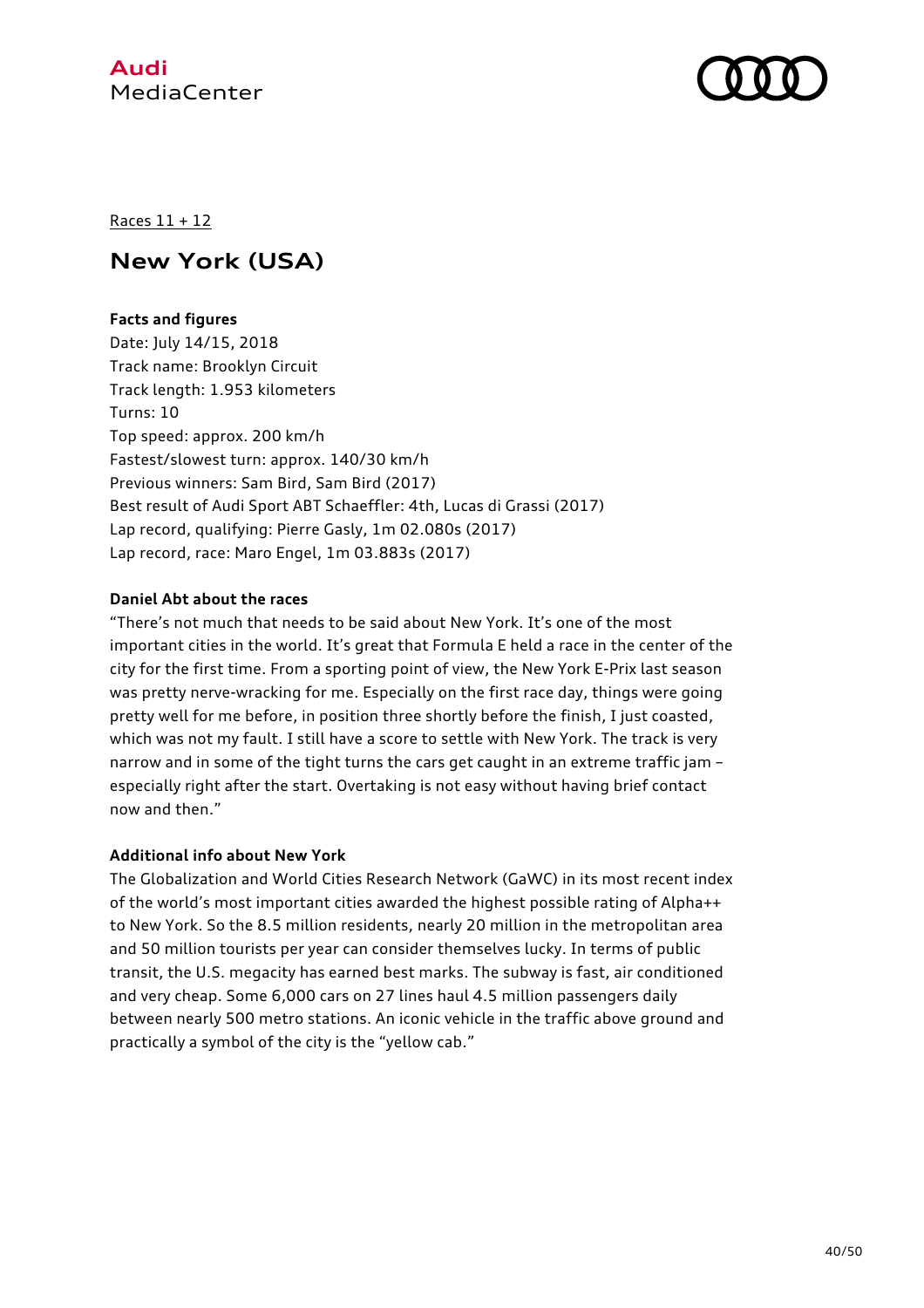



#### Races 13 + 14

### **Montreal (CDN)**

#### **Facts and figures**

Date: July 28/29, 2018 Track name: Montreal Formula E Street Circuit Track length: 2.745 kilometers Turns: 14 Top speed: approx. 195 km/h Fastest/slowest turn: approx. 110/50 km/h Previous winners: Lucas di Grassi, Jean-Éric Vergne (2017) Best result of Audi Sport ABT Schaeffler: 1st, Lucas di Grassi (2017) Lap record, qualifying: Sam Bird, 1m 22.012s (2017) Lap record, race: Nicolas Prost, 1m 23.444s (2017)

#### **Lucas di Grassi about the races**

"I wom the Formula E title in Montreal – that was the greatest day in my career so far. It's nice that Montreal again closes the season. Together with Buenos Aires, Montreal was my favorite event last season. The circuit is pretty long and offers some overtaking opportunities, interesting up-and-down sections, various types of turns and a long straight. The atmosphere in Montreal is breath-taking. So, all in all, I have only positive memories of Montreal."

#### **Additional info about Montreal**

Due to its location on an island, Montreal can only be reached by land via 24 bridges and three tunnels. In urban transportation, the Metro subway particularly stands out. Seven lines carry 1.1 million passengers per day on a total distance of 69 kilometers. With that, Montreal has Canada's most frequently used subway. Those who do not wish to travel in Montreal in motor vehicles can use bicycles. In the "Copenhagenize Bicycle-friendly Cities" index, Montreal has been continually ranked in the top 20 for years. Since 2009, the network of bicycle paths has been extended from 400 to 750 kilometers.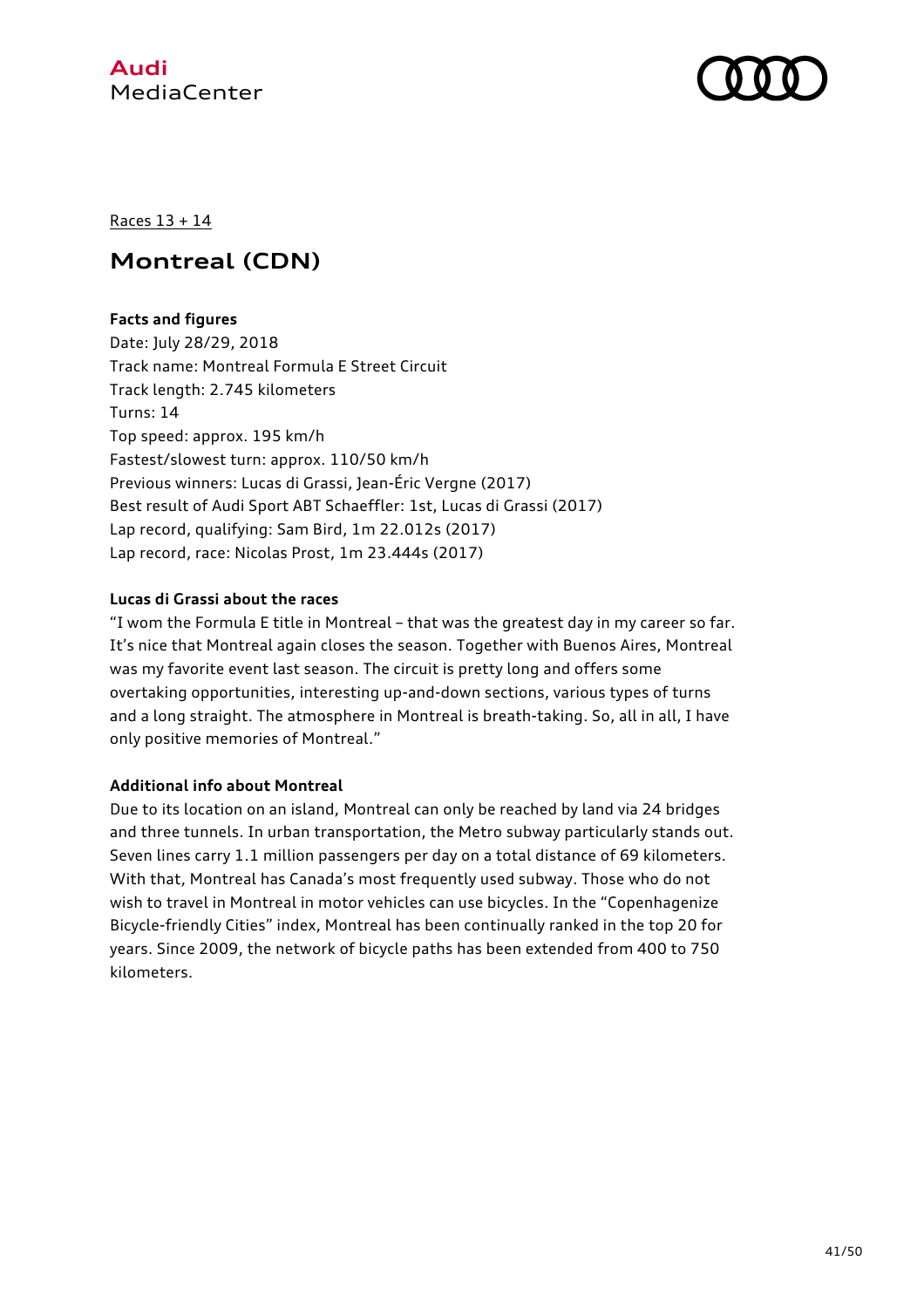



#### **Statistics**

### **Formula E facts and figures**

#### **General**

Seasons: 3 Races: 33 Tracks driven: 14 Fewest vehicles classified in a race: 13 Biggest advantage in a race: 13.884 seconds Smallest advantage in a race: 0.106 seconds

#### **Drivers (top three respectively)**

Most titles: Sébastien Buemi, Lucas di Grassi and Nelson Piquet jr. 1 each Most victories: Sébastien Buemi 12, Lucas di Grassi 6, Sam Bird 5 Most podium finishes: Lucas di Grassi 20, Sébastien Buemi 17, Sam Bird 9 Most pole positions: Sébastien Buemi 7, Jean-Éric Vergne and Sam Bird 4 each Most fastest race laps: Sébastien Buemi 7, Sam Bird 4, Nelson Piquet jr. and Nicolas Prost 3 each

#### **Champions**

Lowest age: 27 years, 7 months, 3 days (Sébastien Buemi 2015/2016) Highest age: 32 years, 11 months, 18 days (Lucas di Grassi 2016/2017) Biggest advantage: 24 pts (181–157 Lucas di Grassi – Sébastien Buemi, 2016/2017) Smallest advantage: 1 pt (144– 143 Nelson Piquet jr. – Sébastien Buemi, 2014/2015) Highest win rate: 30 % (Sébastien Buemi 2015/2016, 3 wins in 10 races) Title without pole position: Nelson Piquet jr. 2014/2015 Title without fastest race lap: Lucas di Grassi 2016/2017 Championships decided before the last race: 0

#### **Teams (top three respectively)**

Most titles: Renault e.dams 3 Most victories: Renault e.dams 15, Audi Sport ABT Schaeffler 6, DS Virgin 5 Most podium finishes: Audi Sport ABT Schaeffler 24, Renault e.dams 22, DS Virgin 13 Most pole positions: Renault e.dams 10, DS Virgin 5, Audi Sport ABT Schaeffler and Dragon Racing 4 each Most fastest race laps: Renault e.dams 10, DS Virgin 5, Mahindra Racing 4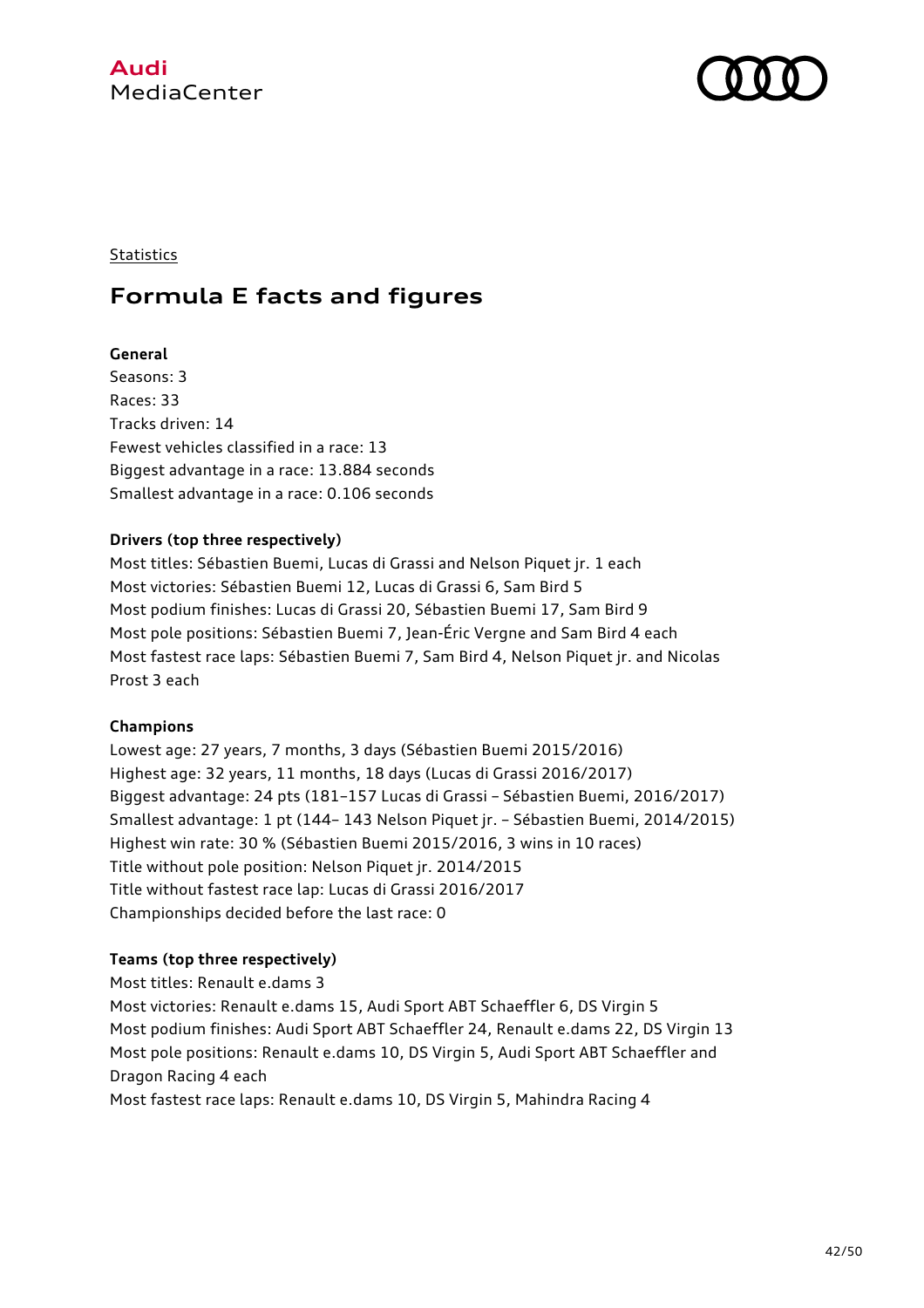



#### **Partners**

# **Audi's partners in Formula E**

**On entering the Formula E electric racing series as a manufacturer, Audi can rely on the support of renowned partners.** 

#### **Alpinestars**

Pioneering technology for racing since 1963, Alpinestars is today the world's premier motorsport performance protection, apparel and footwear company. Thousands of hours of Research & Development and testing in the most challenging conditions ensure the ultimate performance of Alpinestars race suits, boots, gloves and technical underwear for Team Audi Sport ABT Schaeffler drivers Lucas di Grassi and Daniel Abt.

#### **Deutsche Post**

Deutsche Post is Europe's biggest postal services provider. The products and services portfolio combines the present and future of postal and communications services: from the delivery of letters and parcels to secure electronic communications through to dialog marketing. As a pioneer, the company develops new technologies such as CO2-neutral shipping and logistics solutions for online shops.

#### **DHL**

DHL with some 350,000 employees is the globally leading brand in logistics. As a "family of divisions" the DHL divisions offer a unique logistics portfolio – from national and international parcel delivery to transportation and fulfillment solutions in e-commerce, international express shipping and road, air and sea cargo transportation through to supply chain management.

#### **HYLA**

HYLA is the market leader in air and room cleaning systems. The products from the company based in Filderstadt, Germany, remove fine dust, gases, allergens and mites during the cleaning process and aromatize the air in the room at the same time. In the HYLA system, the aspirated pollutant is stored in a water tank that can simply be emptied.

#### **ITK Engineering**

ITK Engineering GmbH is an internatially active technology company with customers in the automotive, motorsport, medical device, rail technology and facility engineering, and robotics sectors. As a consulting and development partner, ITK achieves customer-specific solutions in areas such as electrical systems/electronics,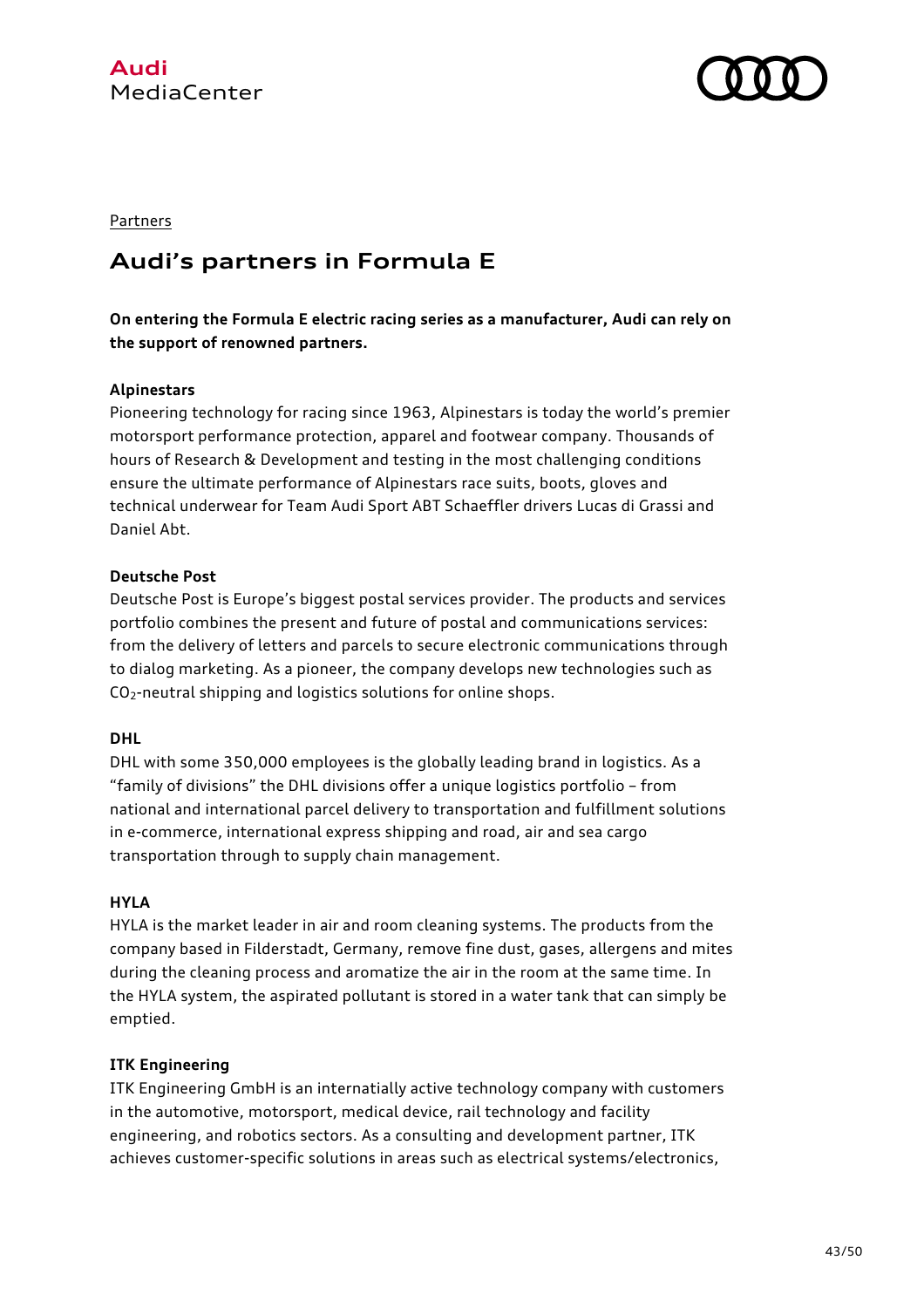

digitalization, network integration, automation and drive concepts. The company covers the entire development cycle – from requirements analysis to development and validation through to integration – and in motorsport also provides trackside support to testing and racing events.

#### **KUKA**

KUKA is an internationally active automation group with some 13,200 employees. As one of the world leaders in the field of intelligent automation solutions, KUKA offers customers everything from a single source: from the component – the robot – to the cell and through to fully automated systems in automotive, electronics, consumer goods, metal industry, logistics/e-commerce, healthcare and service robotics sectors. The group is headquartered in Augsburg, Germany.

#### **LGT**

LGT is the world's largest private banking and asset management group owned by a family of entrepreneurs. As the family office of the Princely House of Liechtenstein, the company has many years of experience in managing large estates. LGT employs more than 3,000 people at more than 20 locations in Europe, America, Asia and the Middle East.

#### **MASCOT**

MASCOT is a Danish family-owned company that develops and produces workwear and safety shoes, and exports its products around the world. MASCOT employs more than 2,300 people worldwide and with its products and solutions addresses the construction trade, structural and civil engineering, logistics and manufacturing, among others. The workwear is produced at the company's own CSR-certified production sites in Vietnam and Laos.

#### **MegaRide**

The MegaRide software is based on models developed at the "Federico II" University in Naples, Italy. It is focused on vehicle dynamics and specifically on the interaction between the tires and the road. Objectives of the partnership include the prediction of grip conditions, thermal dynamics and tire degradation in order to optimize strategic decisions and vehicle setup.

#### **Riello UPS**

RPS S.p.A. (Riello UPS) is one of the global leaders in the production of uninterruptile power supply and standby power supply systems. The products from Riello UPS which are designed and manufactured in Italy are used wherever consistent voltage and reliability are crucial to business success – from desktops through to data centers.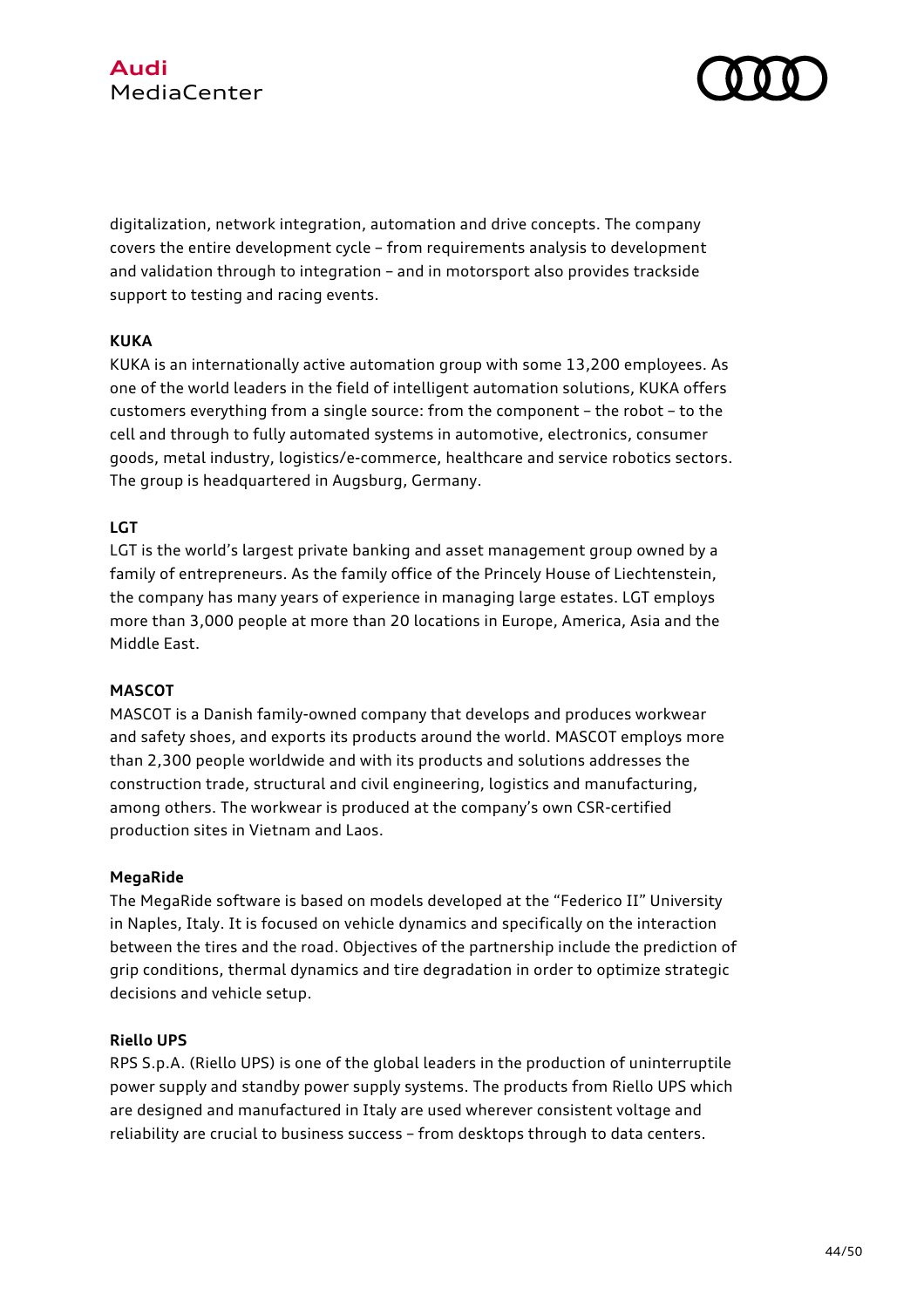

#### **Schaeffler**

The Schaeffler Group is a globally active integrated automotive and industrial supplier based in Herzogenaurach, Germany. The Schaeffler Group makes a key contribution to "Mobility for tomorrow" with precision components and systems in engine, transmission and chassis applications, as well as rolling and plain bearing solutions for a large number of industrial applications.

#### **Würth Elektronik**

The Würth Electronics Group with more than 8,000 employees in 50 countries manufactures and sells electronic, electromechanical components, printed circuit boards and smart systems, and is an independent group of companies within the worldwide Würth Group, the global market leader in assembly and fastening technology. The Würth Elektronik eiSos business unit specializes in electronic and electromechanical assembly components.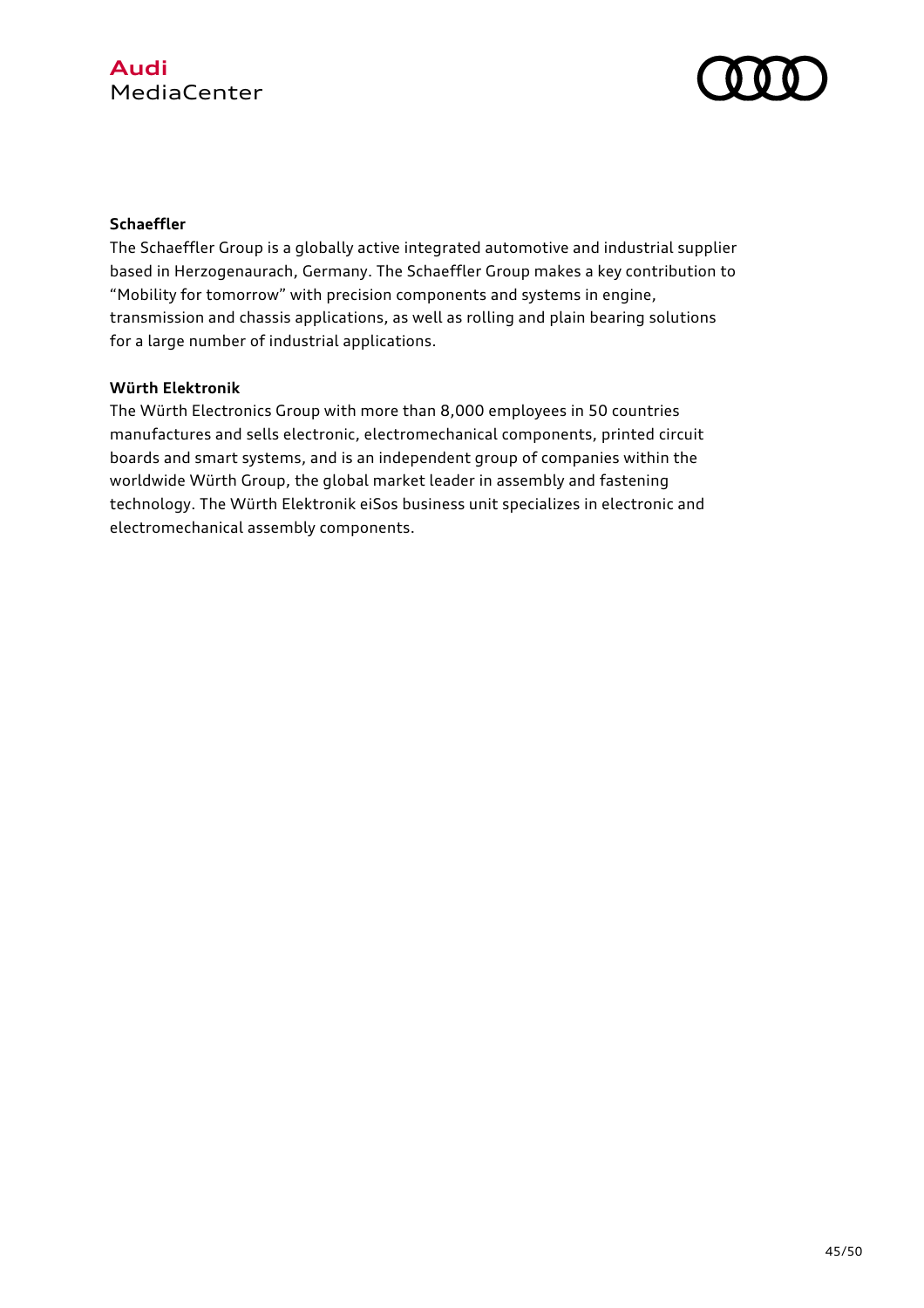



Audi motorsport history

### **From quattro to e-tron**

**Audi positions itself as the sportiest manufacturer in the premium segment and has a perfect basis to do so: motorsport. Sportiness, advanced technology and emotive design are the basis for the success of the Audi brand. The genes for this have their origin in racing – since 1980.**

#### **The success story began with the Audi quattro**

Excluding the era before the Second World War including the legendary Auto Union Grand Prix race cars in the 1930s, the motorsport history of AUDI AG began with the Audi quattro. The dominant victories and two manufacturers' and two drivers' titles achieved with the "original quattro" in the World Rally Championship between 1982 and 1984 were an important factor in the market success of quattro drive.

#### **quattro victorious in circuit racing as well**

After Audi had turned rally racing upside down and stormed up Pikes Peak (USA) with the Sport quattro in record time on three successive occasions, Audi made quattro drive fit for circuit racing as well: initially with the Audi 200 quattro and the Audi 90 quattro IMSA GTO in the United States, in 1990 and 1991 with two championship titles for the Audi V8 quattro in the German Touring Car Championship (DTM) – and ultimately also with the A4 in the production-based super touring cars. In 1996, the Audi A4 quattro won championship titles in seven countries. Between 2012 and 2016, the all-wheel drive system returned to the race track as the e-tron quattro.

#### **Audi R8 most successful Le Mans sports car in present-day racing**

After the dominant quattro drive was banned from touring car racing, Audi switched to sports prototypes and underpinned its slogan "Vorsprung durch Technik" in this motorsport category for 18 years as well. On making its debut at Le Mans, the toughest endurance race in the world, Audi, in 1999, immediately managed the leap onto the podium, in position three. In the following years, the Audi R8 was in a class of its own. From 2000 to 2002, Audi achieved a historic hat-trick, not least thanks to TFSI technology that debuted in 2001 and subsequently made its way into production as well. In 2004 and 2005, customer teams clinched two further overall victories for Audi. The R8 secured its spot in motorsport history with a total of 63 victories in 80 sports car races.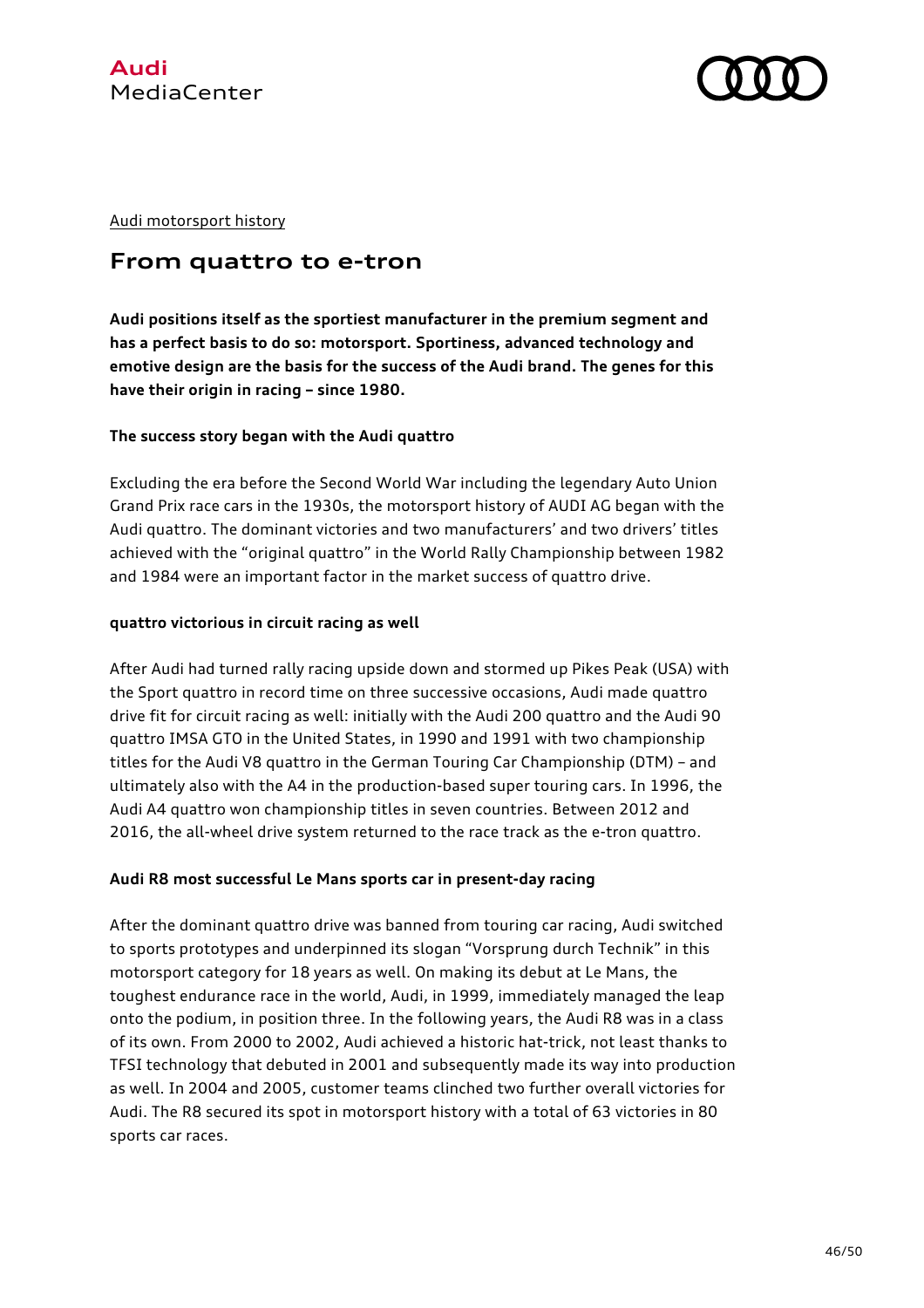



#### **Title wins following the return to DTM**

Following Laurent Aiello's victory with the Abt Audi TT-R in 2002, Audi returned to the DTM with a factory-backed commitment in 2004 and instantly won the title with Mattias Ekström. In 2007, the Swede triumphed again, followed by Timo Scheider in 2008 and 2009 – making Audi the first and so far only automobile manufacturer in DTM history to have managed a title hat-trick. Martin Tomczyk completed the success story of the Audi A4 DTM in the 2011 season with another title win – the fifth in total for the Audi A4 DTM. In 2013, Mike Rockenfeller in the Audi RS 5 DTM clinched another in a total of nine DTM titles for Audi.

#### **Pioneering achievements with TDI technology**

With TDI technology Audi achieved a pioneering feat and, at the same time, demonstrated "Vorsprung durch Technik" once again. In 2006, the Audi R10 TDI featuring a new concept was the first sports car with a diesel engine to triumph in the legendary 24 Hours of Le Mans. In total, TDI technology came out winning eight times at Le Mans. In 2007 and 2008, Audi was again victorious with the R10 TDI at La Sarthe. In addition, Audi won the American Le Mans Series with the diesel-powered racing sports cars three times in succession and, in 2008, the European Le Mans Series as well. With the R15 TDI Audi, in 2010, celebrated a one-two-three result in the fastest Le Mans race of all time and set a new distance record that has not been broken to date. In 2011, 2012, 2013 and 2014, Audi TDI power was again victorious at Le Mans. In 2014, the brand celebrated its 13th victory in just 16 participations. Audi demonstrates "Vorsprung durch Technik" in terms of energy efficiency as well. During the entire TDI era, Audi reduced diesel consumption by 46 percent within the space of one decade.

#### **First hybrid winner at Le Mans**

On clinching the first victory of a hybrid race car in the 24 Hours of Le Mans in 2012, Audi achieved another pioneering feat in the world's most important endurance race. Three consecutive times (2012, 2013 und 2014) the Audi R18 e-tron quattro remained unbeaten at Le Mans. Many other innovations such as Audi Laser Light have been added to these pioneering feats in technology. The drivers' and manufacturers' titles won with the hybrid sports car in the 2012 and 2013 FIA World Endurance Championship (WEC) complete the track record in Audi's sports car era that ended in 2016.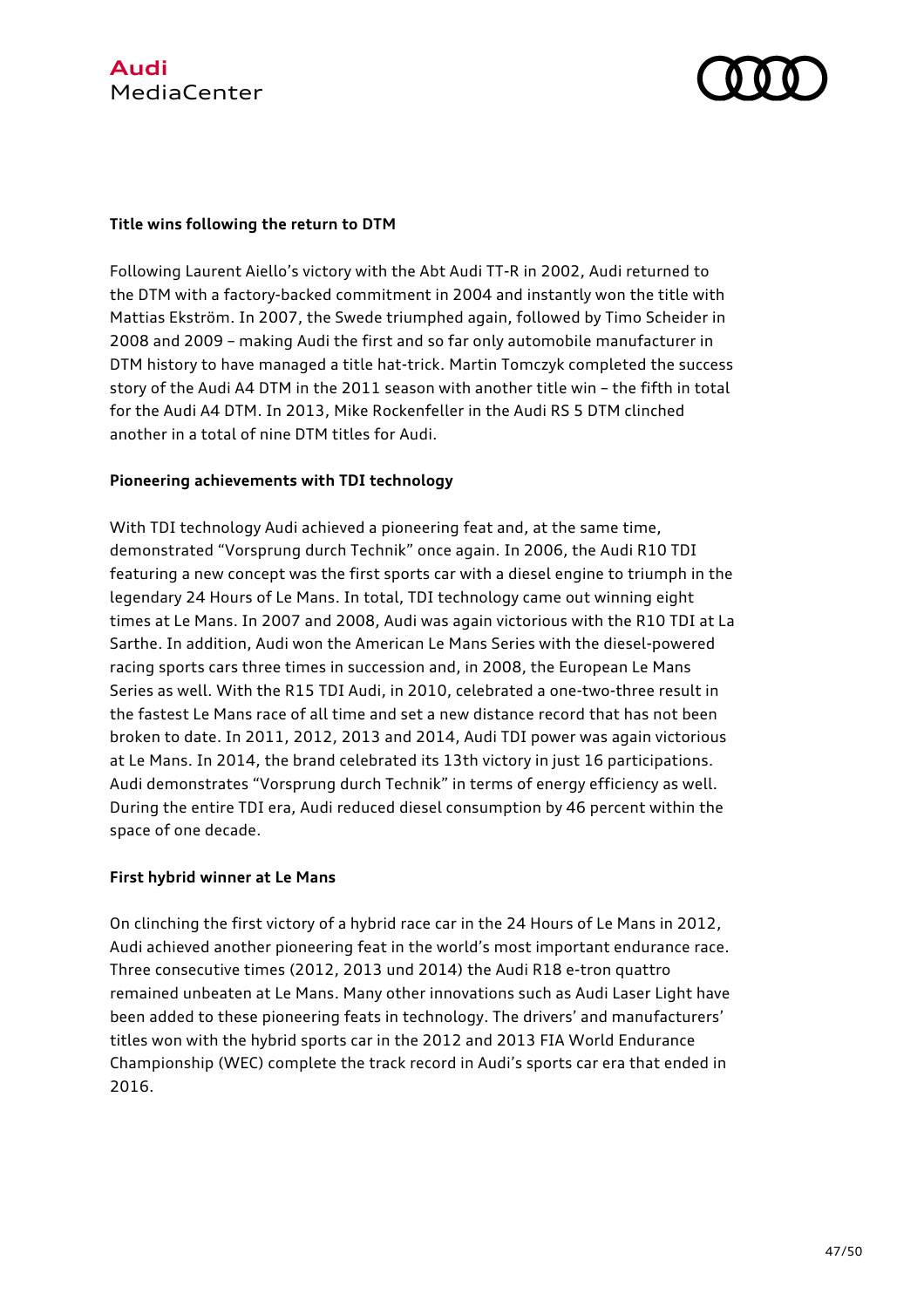

#### **Audi Sport customer racing for the brand's customers**

The R8 LMS in 2009 marked Audi's first systematic development of a race car for use in customer sport. The GT3 sports car with a component content of more than 50 percent having been adopted from production instantly impressed. By the end of 2016, Audi delivered more than 200 race cars to customers. In March 2015, Audi presented the second generation of the successful GT3 sports car. It has won the 24 Hours at Spa and, even twice, the 24 Hours of Nürburgring, plus achieved other victories and championship titles. Since 2017, the Audi RS 3 LMS designed for the TCR touring car category has complemented the range down to the entry level. Starting at the end of 2017, Audi Sport customer racing will be offering a third model, the Audi R8 LMS GT4, primarily developed for gentlemen drivers.

#### **Vorsprung durch Technik to continue**

As of the 2017 season, Audi has realigned its motorsport commitments. The company demonstrates Vorsprung durch Technik not only in the DTM, but also in two disciplines included in the brand's portfolio for the first time. Audi supports the rallycross team of Mattias Ekström who won the drivers' and teams' classifications in the 2016 FIA World Rallycross Championship. In the 2016/2017 season, Audi intensified its involvement in the Formula E team ABT Schaeffler Audi Sport. Audi is the first German automobile manufacturer to race in Formula E. It is the first ever series with all-electric race cars. Audi driver Lucas di Grassi won the title in the 2016/2017 season. The brand with the four rings subsequently took over the slot on the FE grid from ABT Sportsline. The team based in the German Allgäu region has been successfully present in Formula E ever since the electric racing series' inception and in the future will take care of the Audi race cars as the fielding team.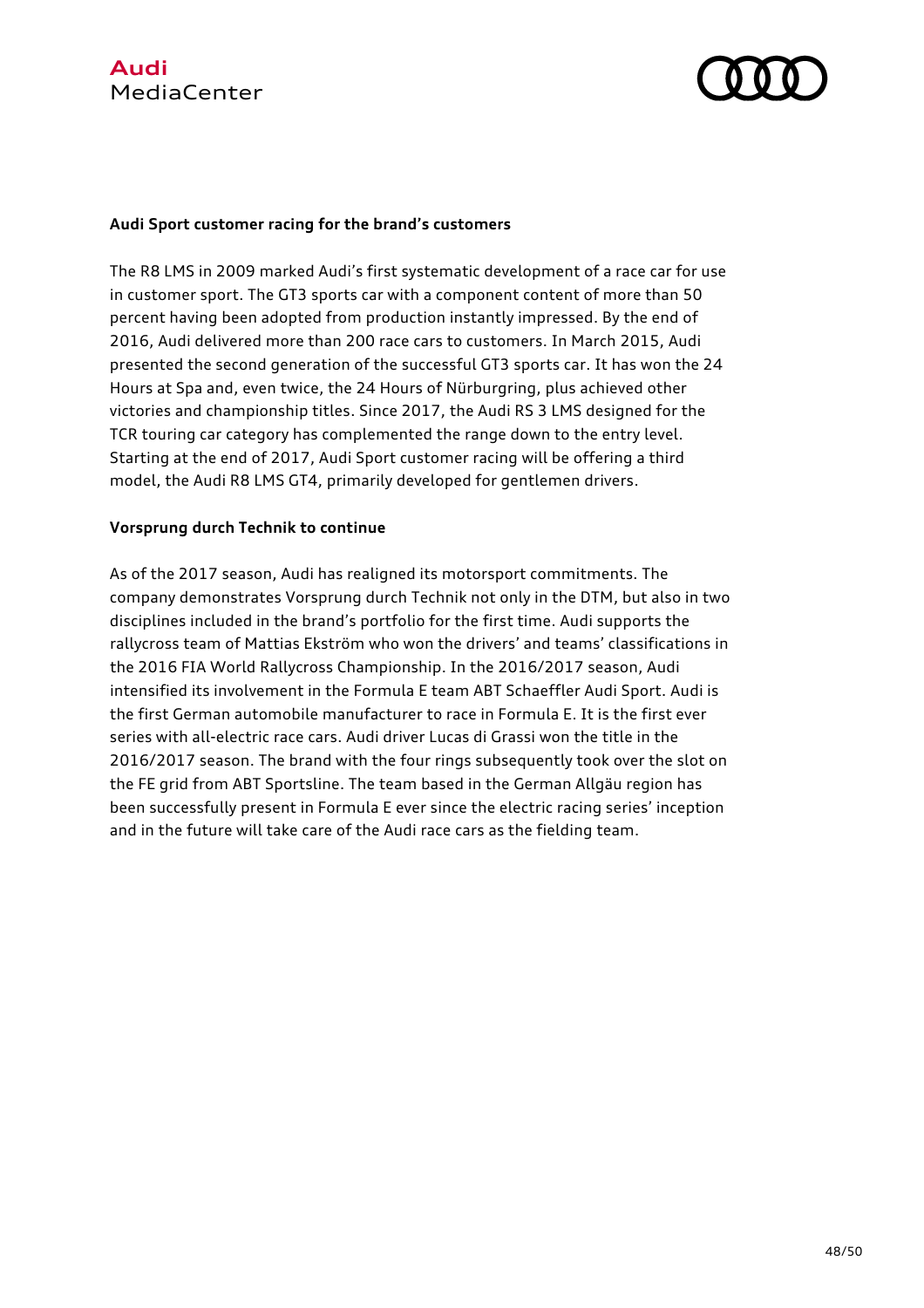



**Contacts** 

# **Audi Communications Motorsport**

**Stefan Moser Head of Communications Motorsport Press Spokesman Formula E** Tel. +49 (0)841 89-35550 Mobile +49 (0)152 57713467 E-mail stefan1.moser@audi.de

**Texts, photographs, videos** www.audi-mediacenter.com/en

**News via Twitter** @audiformulae